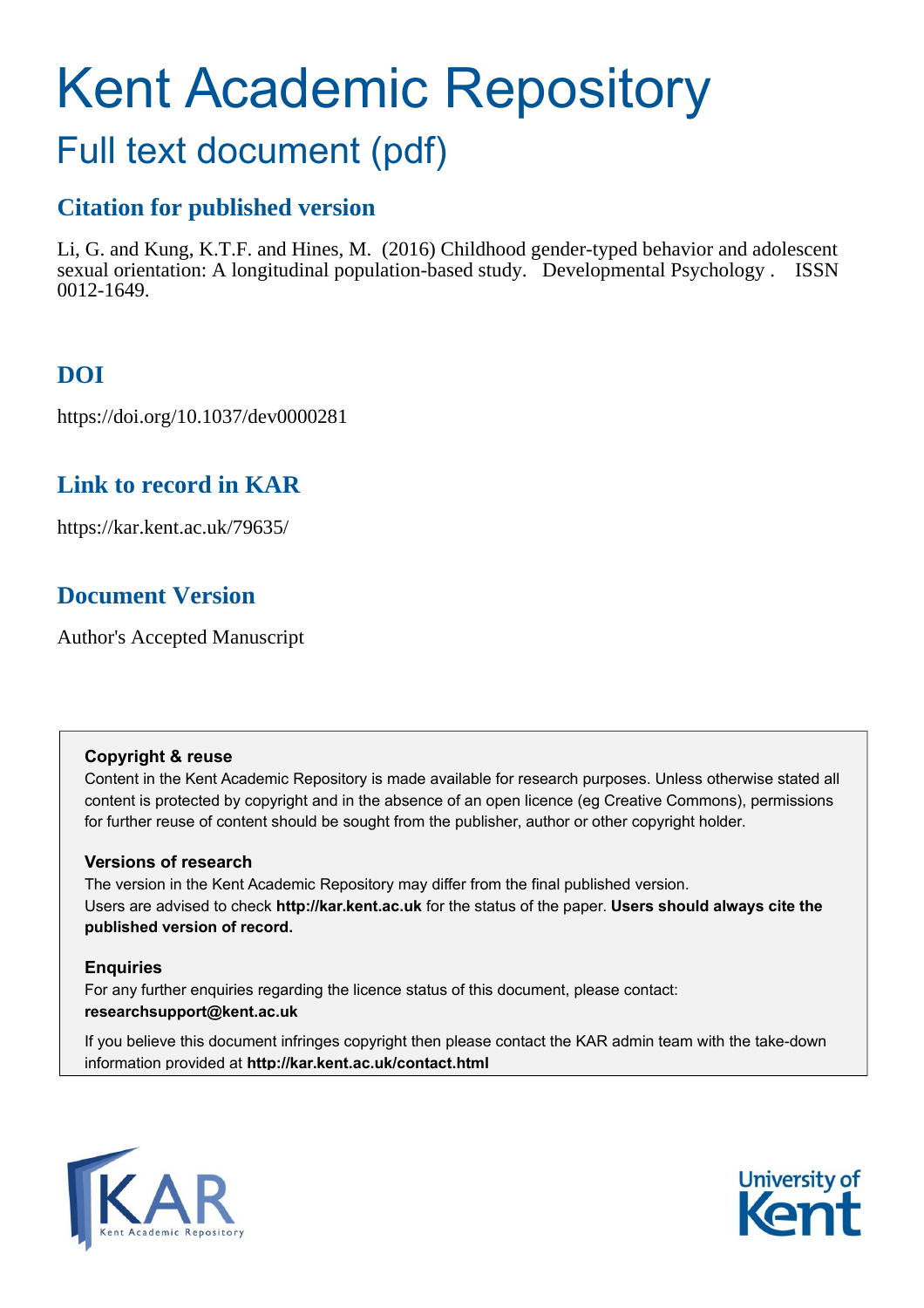## **Childhood Gender-Typed Behavior and Adolescent Sexual Orientation: A Longitudinal Population-Based Study**

Gu Li, Karson T. F. Kung, and Melissa Hines

University of Cambridge

#### Author Note

Gu Li, Karson T. F. Kung, and Melissa Hines, Department of Psychology, University of Cambridge.

We are extremely grateful to all the families who took part in this study, the midwives for their help in recruiting them, and the whole ALSPAC team, which includes interviewers, computer and laboratory technicians, clerical workers, research scientists, volunteers, managers, receptionists, and nurses. The UK Medical Research Council and the Wellcome Trust (Grant ref: 102215/2/13/2) and the University of Bristol provide core support for ALSPAC. This publication is the work of the authors and Gu Li will serve as guarantor for the contents of this paper. This specific study was supported by a Cambridge International Scholarship awarded to Gu Li and by research funding from the Department of Psychology, University of Cambridge.

Correspondence concerning this article should be addressed to Gu Li, Department of Psychology, University of Cambridge, Free School Lane, Cambridge CB2 3RQ, UK. E-mail: [gl369@cam.ac.uk](mailto:gl369@cam.ac.uk)

Accepted for publication in *Developmental Psychology* on 17 November 2016.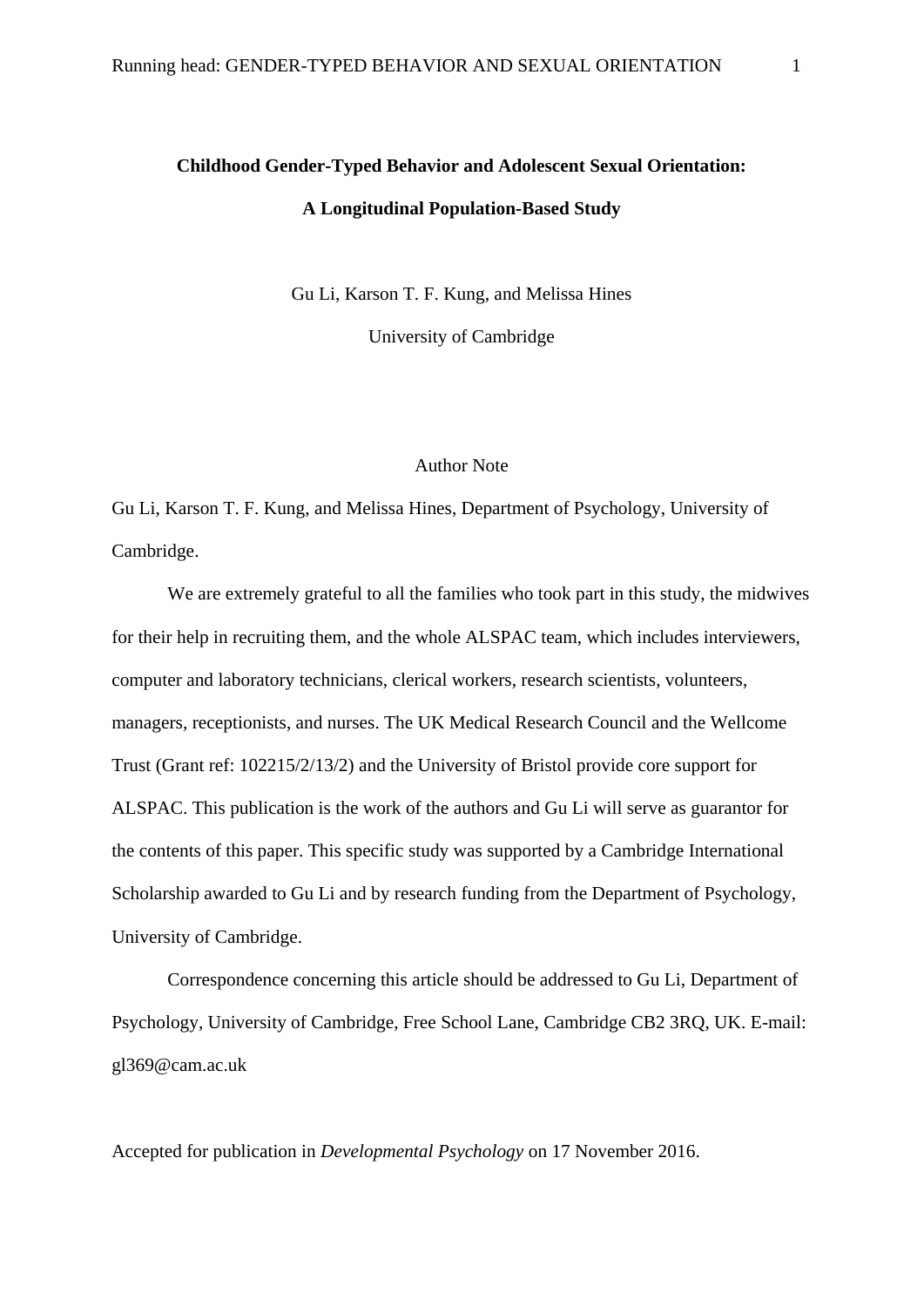#### **Abstract**

Lesbian and gay individuals have been reported to show more interest in other-sex, and/or less interest in same-sex, toys, playmates, and activities in childhood than heterosexual counterparts. Yet, most of the relevant evidence comes from retrospective studies or from prospective studies of clinically-referred, extremely gender nonconforming children. In addition, findings are mixed regarding the relationship between childhood gender-typed behavior and the later sexual orientation spectrum from exclusively heterosexual to exclusively lesbian/gay. The current study drew a sample (2,428 girls and 2,169 boys) from a population-based longitudinal study, and found that the levels of gender-typed behavior at ages 3.50 and 4.75 years, although less so at age 2.50 years, significantly and consistently predicted adolescents' sexual orientation at age 15 years, both when sexual orientation was conceptualized as two groups or as a spectrum. In addition, within-individual change in gender-typed behavior during the preschool years significantly related to adolescent sexual orientation, especially in boys. These results suggest that the factors contributing to the link between childhood gender-typed behavior and sexual orientation emerge during early development. Some of those factors are likely to be nonsocial, because nonheterosexual individuals appear to diverge from gender norms regardless of social encouragement to conform to gender roles.

*Keywords:* gender nonconformity, sexual orientation, gender-typed behavior, LGB, ALSPAC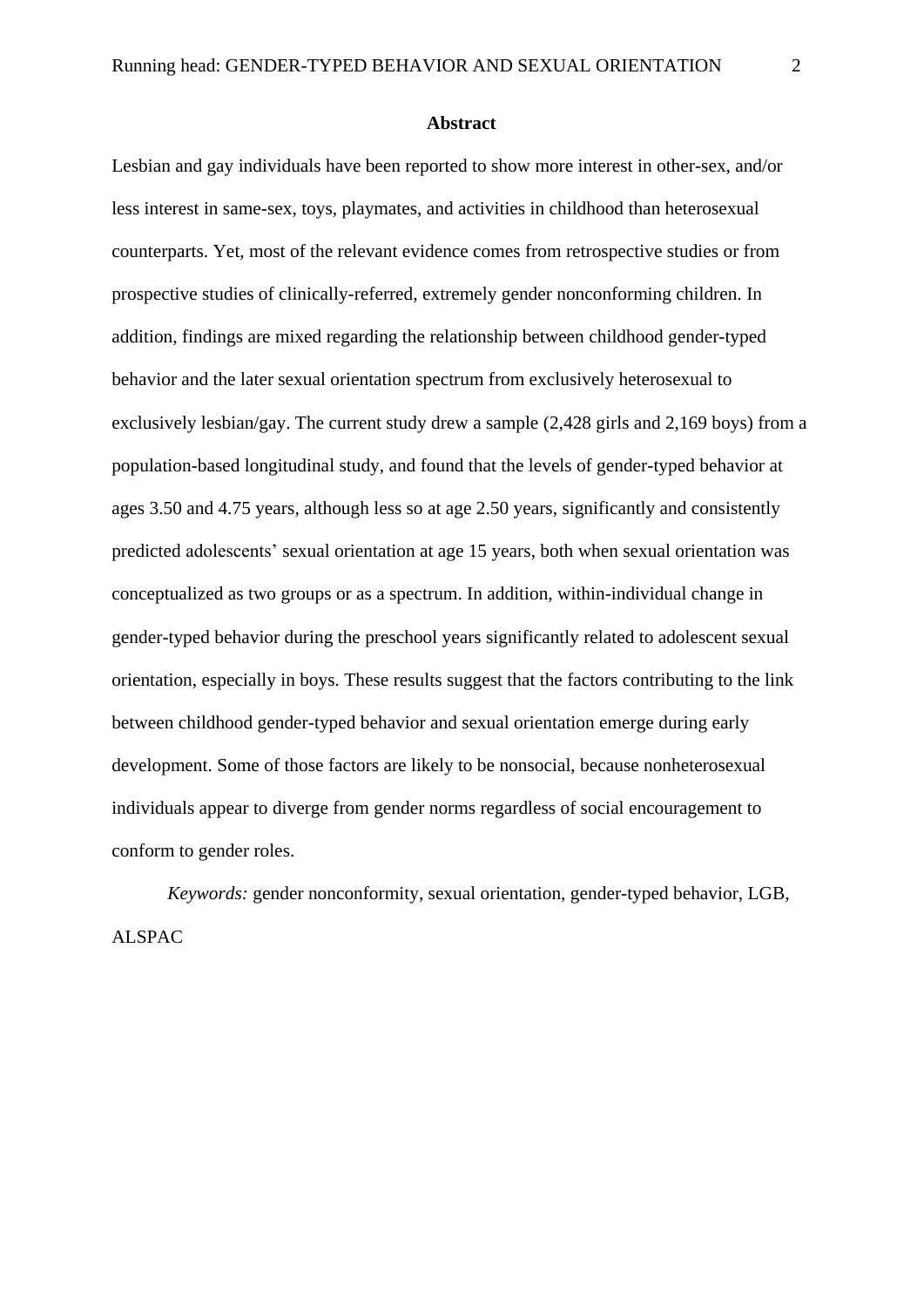#### **Childhood Gender-Typed Behavior and Adolescent Sexual Orientation:**

#### **A Longitudinal Population-Based Study**

Childhood gender-typed behavior is perhaps the most extensively studied early behavioral predictor of sexual orientation. Gender-typed behavior, or gender role behavior, refers to behaviors, attitudes, and personality traits that differ on average for females and males (Hines, 2004). Among children, gender-typed behavior can be observed in preferences for male-typical or female-typical toys (e.g., toy trucks versus dolls), playmates (e.g., boys versus girls), and play activities (e.g., rough-and-tumble play versus playing house) (Golomok & Rust, 1993a, 1993b; Maccoby & Jacklin, 1974; Martin, Eisenbud, & Rose, 1995). Childhood gender-typed behavior shows a large sex difference and has been considered as an important component of human gender development (Hines, 2010, 2015).

Another domain of gender development that differs substantially between males and females is sexual orientation (Hines, 2010, 2011). Sexual orientation directs a person's sexuality to men, to women, to both, or to neither; it can be measured using multiple indicators such as romantic and sexual attraction, sexual behavior, sexual identity, and physiological sexual arousal (Bailey et al., 2016; Savin-Williams, 2006). Sexual orientation is manifested in adolescence by ages 12–17 years (Calzo, Masyn, Austin, Jun, & Corliss, 2016; Russell & Fish, 2016), and may be seen in children as young as 10 years of age (McClintock & Herdt, 1996). During adolescence, the most observable indicators of sexual orientation are sexual attraction and perhaps some sexual activities such as kissing on the mouth (Calzo, Antonucci, Mays, & Cochran, 2011; D'Augelli, Grossman, Starks, & Sinclair, 2010; Li & Hines, 2016; McClintock & Herdt, 1996; Rosario et al., 1996; Savin-Williams & Diamond, 2000). Theoretical perspectives and empirical research suggest that individuals with different sexual orientations may show different childhood gender-typed behaviors.

#### **Theoretical Perspectives**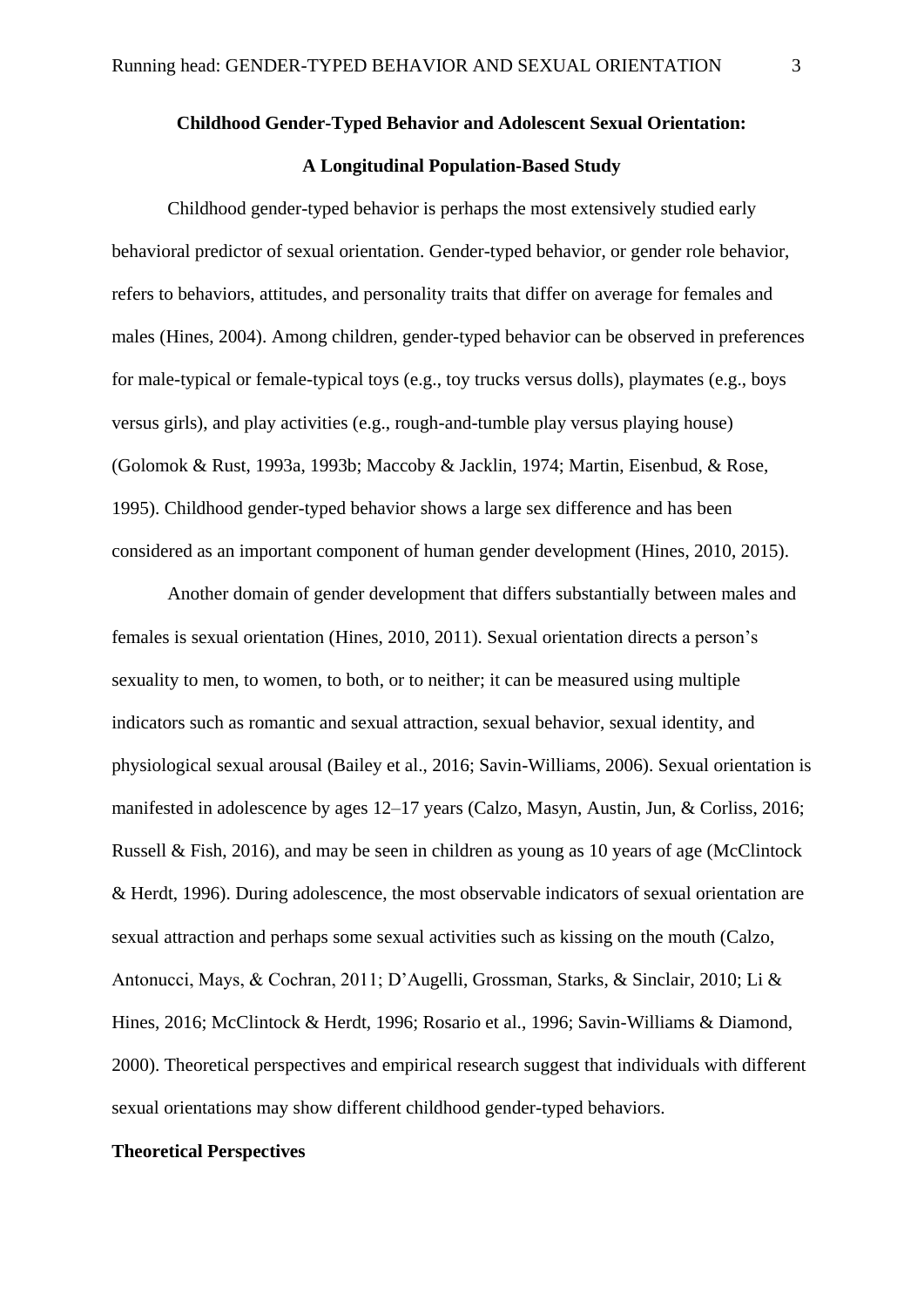Both genetic and hormonal theories suggest a link between childhood gender-typed behavior and sexual orientation. Genes are suggested to influence childhood gender-typed behavior (e.g., Iervolino, Hines, Golombok, Rust, & Plomin, 2005; Knafo, Iervolino, & Plomin, 2005) and (male) sexual orientation (e.g., Sanders et al., 2015; see also Bailey et al., 2016, for a review), and it is possible that some common genes contribute to both of these domains. Twin studies suggest that additive genetic factors account for a modest to substantial amount of the covariance between recalled childhood gender-typed behavior and sexual orientation in women (Alanko et al., 2010; Bailey, Dunne, & Martin, 2000; Burri, Cherkas, Spector, & Rahman, 2011) and in men (Alanko et al., 2010; Bailey et al., 2000).

Early androgen exposure may also contribute to the development of both childhood gender-typed behavior and sexual orientation (Hines, 2011). Substantial evidence suggests that androgen exposure during prenatal and neonatal periods contributes to enduring sex differences in the mammalian brain and behavior (Arnold, 2009; Hines et al., 2016; McCarthy & Arnold, 2011; Morris, Jordan, & Breedlove, 2004). In nonhuman animals, numerous experiments have demonstrated that administration of androgens during early development masculinizes and/or defeminizes later sexual behaviors, as well as other behaviors that differ on average for males and females (Arnold, 2009; Hines, 2004, 2011). In humans, the strongest empirical support for influences of early androgens on gender development comes from research involving females with congenital adrenal hyperplasia (CAH), a recessive autosomal condition that results in increased exposure to testosterone and other androgens, beginning before birth (New, 1998). A number of studies have reported that, compared to unaffected relatives and to matched controls, females with CAH show increased male-typical behavior in childhood, as well as increased nonheterosexual fantasy and behavior in adulthood (Hines, 2011). There is also some evidence that normal variability in androgen exposure relates to childhood gender-typed behavior in typically-developing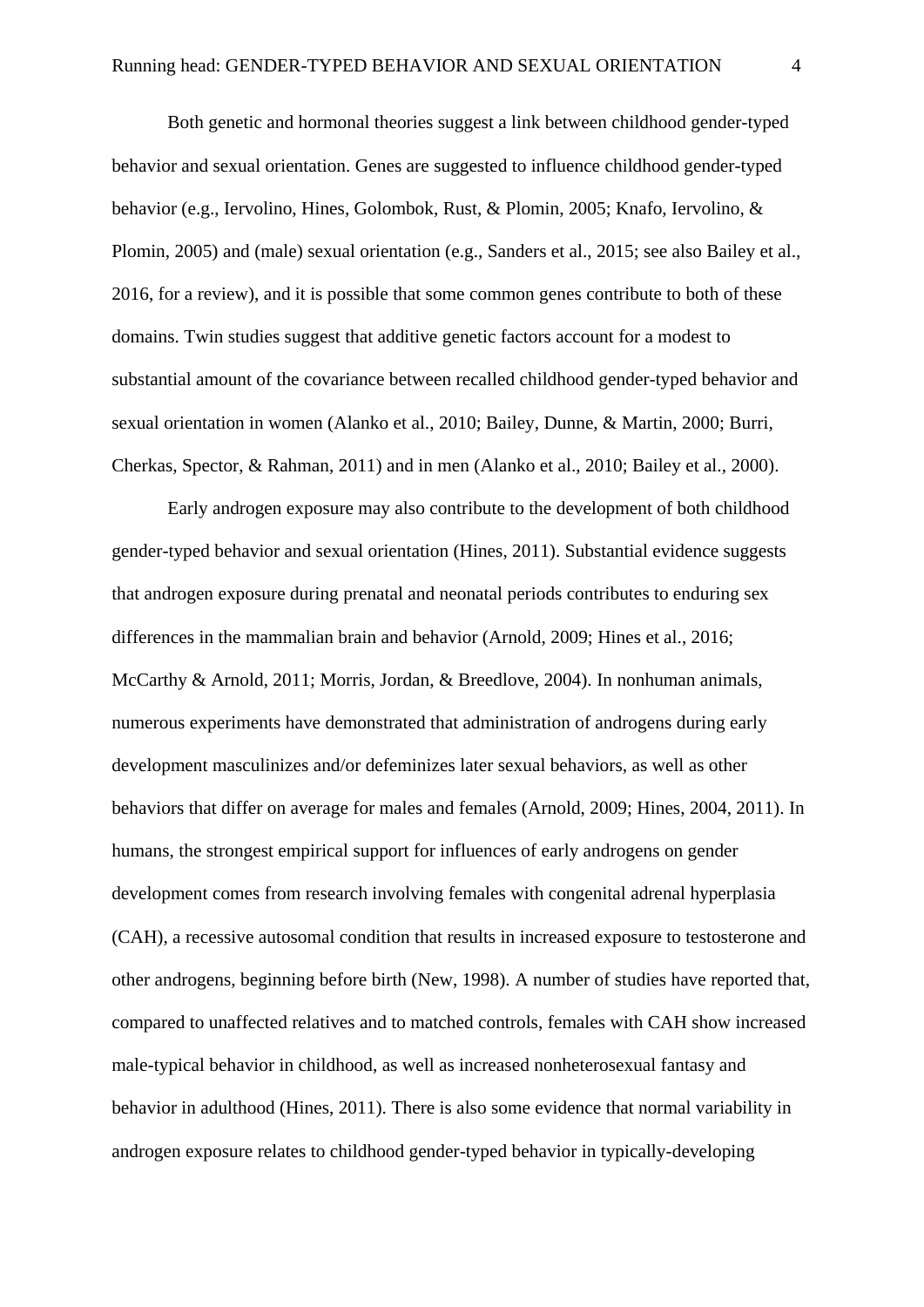children (Hines et al., 2002; Lamminmäki et al., 2012; Pasterski et al., 2015). However, little is known about the influences of early androgen exposure on sexual orientation in typicallydeveloping individuals, perhaps due to the difficulty in measuring early androgen concentrations reliably and accurately in a sufficiently large sample, and following the sample into adolescence (e.g., Hines et al., 2002; Hines, Constantinescu, & Spencer, 2015).

#### **Research on Childhood Gender-Typed Behavior and Sexual Orientation**

The majority of past studies comparing childhood gender-typed behavior in individuals with different sexual orientations are retrospective. These studies, more than 60 in total, consistently reported that lesbian women and gay men recalled significantly more gender nonconforming behavior than heterosexual counterparts (reviewed in Bailey & Zucker, 1995; Zucker, 2008). Bailey and Zucker estimated that the magnitude of the difference was large, with an overall Cohen's *d* of 1.3 for men and of 1.0 for women; by Cohen's (1988) recommendation, *d* values of 0.2, 0.5, and 0.8 represent small, medium, and large effects, respectively.

Despite these consistent findings, retrospective studies can be criticized as susceptible to memory bias (e.g., Ross, 1980; Gottschalk, 2003). In response to this potential concern, Rieger, Linsenmeier, Gygax, and Bailey (2008) collected lesbian/gay and heterosexual adults' childhood home videos and had their childhood gender-typed behavior evaluated by independent raters who watched the videos and coded the gender-typicality of the behaviors shown. They observed a large and significant overall difference (*d*s = 1.0 for men and 1.2 for women) in the rated childhood gender-typed behavior between the two sexual orientation groups, suggesting that the difference is more than a product of memory bias.

Another line of evidence supporting the link between childhood gender-typed behavior and later sexual orientation comes from clinically referred children, many of whom demonstrate extreme cross-gender behavior that partially or fully meets the diagnostic criteria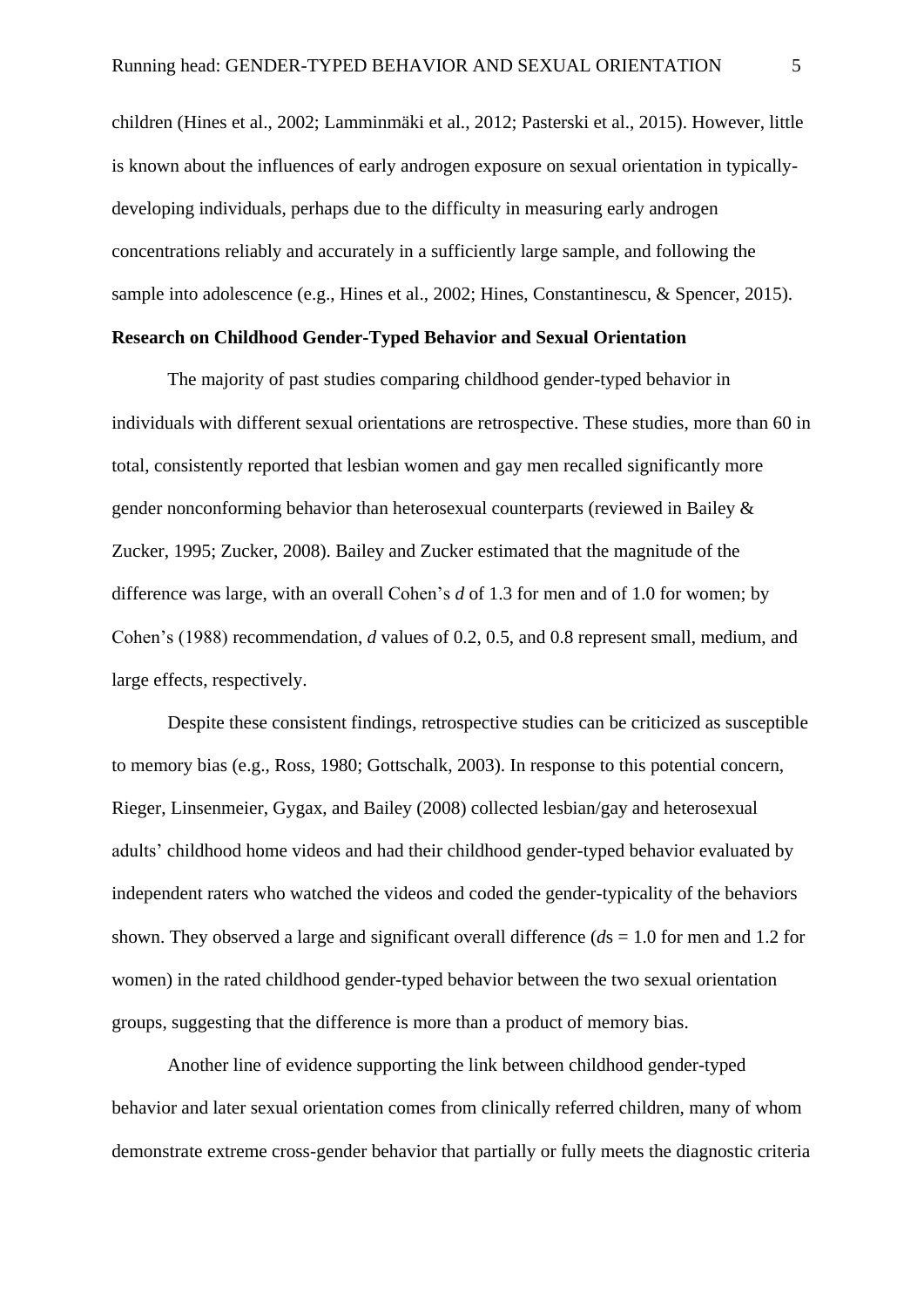for gender dysphoria/gender identity disorder in the *Diagnostic and Statistical Manual of Mental Disorders* (American Psychiatric Association, 2000, 2013). Across 11 such studies, over 30% of extremely gender nonconforming girls and over 60% of extremely gender nonconforming boys reported some same- or both-sex sexual fantasy or behavior in adolescence or adulthood (Drummond, Bradley, Peterson-Badali, & Zucker, 2008; Green, 1987; Singh, 2012; Wallien & Cohen-Kettenis, 2008; also see Zucker & Bradley, 1995 for a summary of another 6 studies). These percentages exceed similar figures for same- or bothsex sexual fantasy or behavior in the general population (estimated as 3% of women and men; summarized from Figure 1 in Bailey et al., 2016), especially for men. Even if individuals in the general population who are mostly heterosexual are included, the prevalence rates of nonheterosexual women and men are 13% and 7% respectively, still lower than the 30% and 60% figures for extremely gender nonconforming girls and boys who would become nonheterosexual. However, because these findings are based on clinical samples, it is unknown how well they apply to the general population.

To date, only one prospective study has analyzed the relation between childhood gender-typed behavior and later sexual orientation in a general-population sample (Steensma, van der Ende, Verhulst, & Cohen-Kettenis, 2013). This study included a sample of 473 girls and 406 boys. Among these participants, 41 girls and 10 boys were classified as gender nonconforming in childhood based on a single administration of a parent-reported measure when the participants were 4 to 11 years old. When followed up in adulthood, gender nonconforming girls were up to 11 times as likely to report nonheterosexuality as all girls, and gender nonconforming boys were up to 13 times as likely to report nonheterosexuality as all boys. Taken together, converging evidence from retrospective and prospective research suggests that, on average, nonheterosexual men and women are more gender nonconforming during childhood compared to their same-sex heterosexual peers.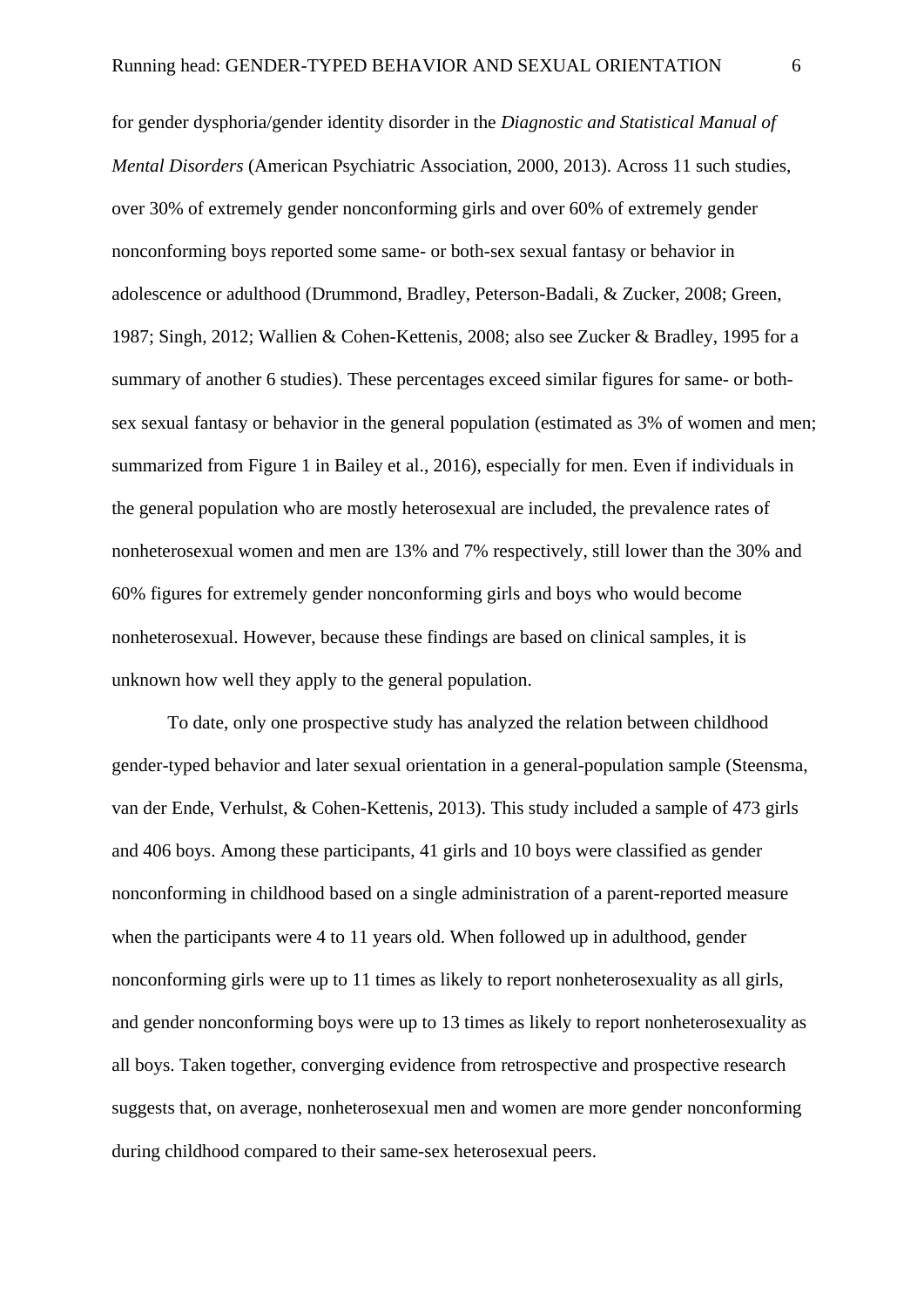Despite much theoretical and empirical work, several gaps remain. First, most prior studies linking childhood gender-typed behavior to sexual orientation were either retrospective or based on clinical samples, and both of these types of studies have limitations. Further, the reliability of the results from the one prior longitudinal population-based study might be limited by the use of a 2-item measure of childhood gender nonconformity, which showed weak internal consistency ( $\alpha = .41$ ), and by the small number of gender nonconforming children, especially boys (Steensma et al., 2013). Therefore, more prospective research, using a large sample from the general population and more reliable measures of childhood gender-typed behavior and sexual orientation, is needed.

Second, the age at which any behavioral differences between lesbian/gay and heterosexual individuals emerge is unknown. Rieger et al. (2008) estimated, in their study of home videos, that the difference appeared to manifest at around age 3 years, and that it appeared to become increasingly pronounced from early to late childhood. The possible developmental increase in the predictive power of gender nonconforming behavior resembles the development of gender-typed behavior more generally (Golombok et al., 2008; Golombok & Hines, 2002; Hines, 2015; Maccoby, 1988; Wong & Hines, 2015). The early emergence of gender-typed behavior suggests that the factors affecting gender-typed behavior and sexual orientation may come into play before the preschool years. As a consequence, it would be useful to examine the age trend in a longitudinal population-based study.

Third, few studies have evaluated relations between childhood gender-typed behavior and nonexclusive attractions (e.g., mostly heterosexual, bisexual, and mostly lesbian/gay), although nonexclusively attracted individuals outnumber exclusively lesbian/gay individuals and comprise the majority of sexual minorities (Diamond, Bonner, & Dickenson, 2015; Savin-Williams, 2014, 2016; Savin-Williams & Vrangalova, 2013). In other words, while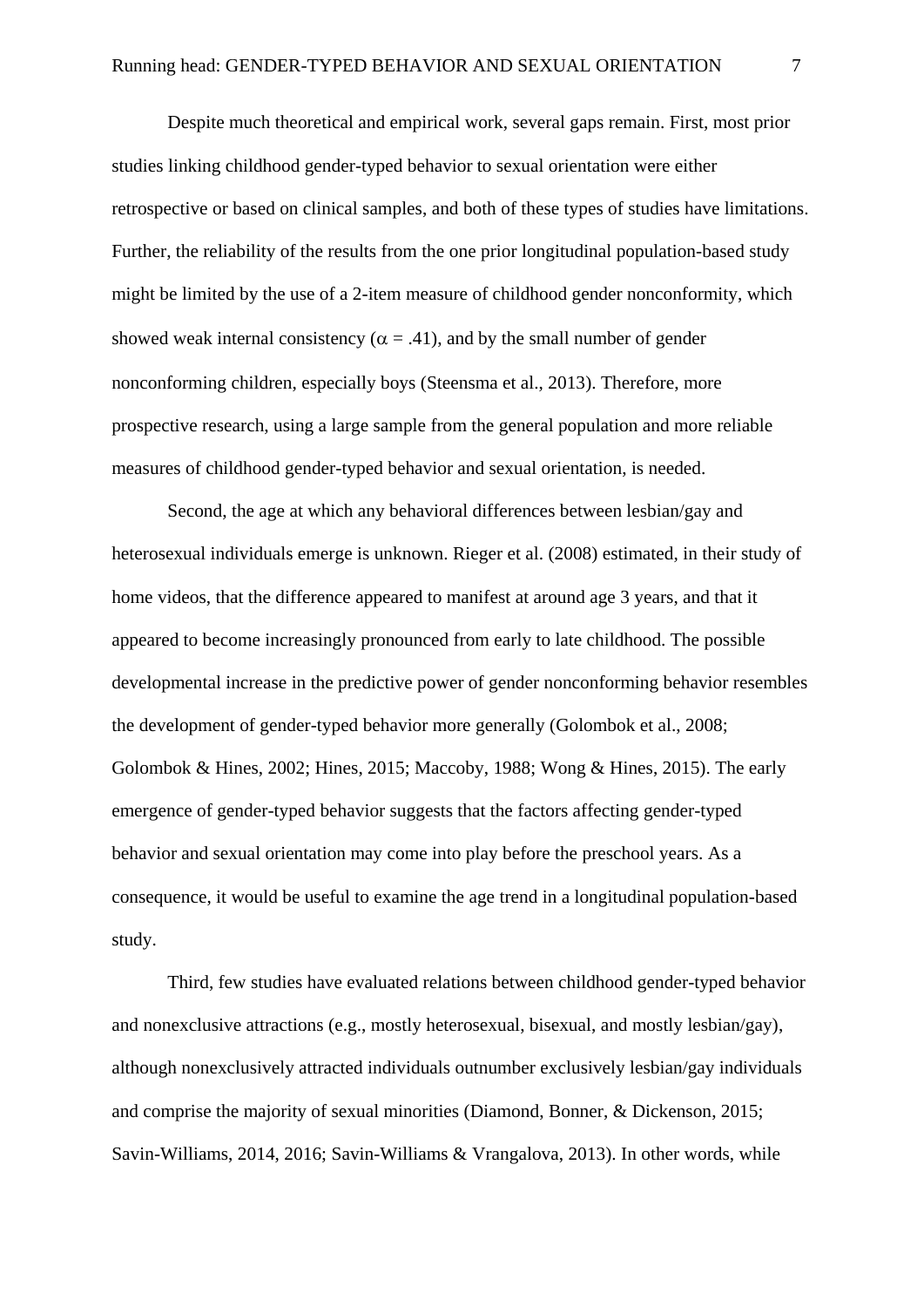there is a consistent mean difference between lesbian/gay and heterosexual individuals, it is not clear if there is a monotonic increase in childhood gender nonconforming behavior across the sexual orientation spectrum from exclusively heterosexual to exclusively lesbian/gay. Previous research has yielded mixed findings. While some studies have reported a significant linear relation between childhood gender-typed behavior and later position on the sexual orientation spectrum (Alanko et al., 2010; Burri et al., 2011; Dunne, Bailey, Kirk, & Martin, 2000; Roberts, Rosario, Corliss, Koenen, & Austin, 2012), others have not (Cardoso, 2009; Steensma et al., 2013). Notably, the studies that reported a significant linear association had more participants ( $Ns > 3,000$ ) than the other studies ( $Ns < 900$ ), resulting in larger samples of each sexual orientation group and perhaps a more accurate estimate of the relation. In addition, most of these studies were retrospective, and so could be affected by biased recall.

#### **The Current Study**

The current study addresses these gaps in knowledge using a large sample from a prospective cohort study in England. This study assessed children's gender-typed behavior using a standardized measure, at three ages during the preschool period. These three time points allowed investigation of the age at which any difference related to sexual orientation might emerge. Repeated measurement also allowed us to investigate for the first time if within-individual change in gender-typed behavior over time during the preschool years predicted sexual orientation. Sexual orientation was primarily self-reported in reference to relative sexual attraction to same- and other-sex peers at age 15 years. In addition, same- and other-sex sexual activities were assessed as secondary indicators of adolescent sexual orientation at age 15 years.

Three questions were addressed using these data. First, do lesbian/gay adolescents show different levels of gender-typed behavior in childhood than heterosexual counterparts, and at what age does this difference emerge? Second, is there a monotonic relation between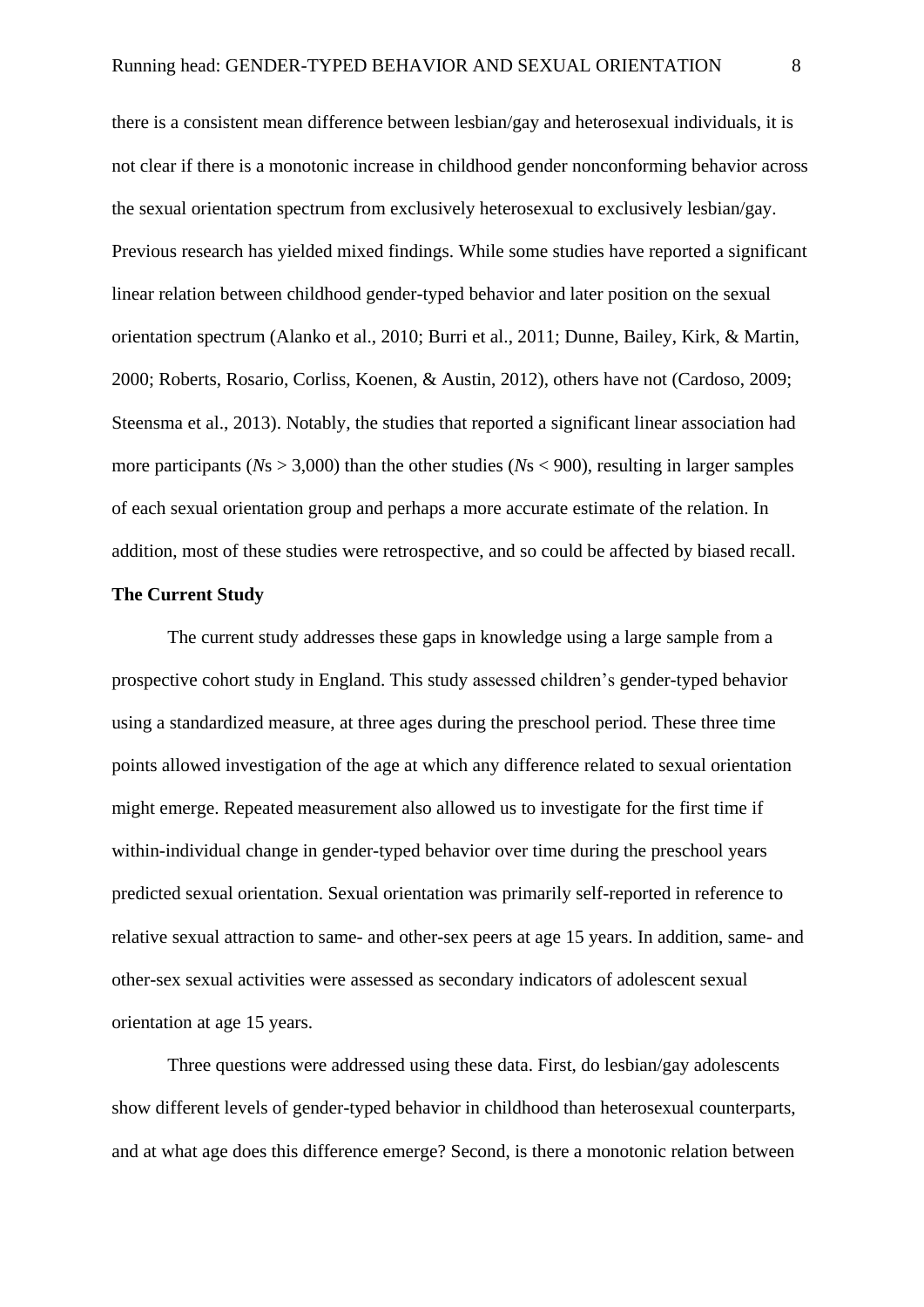the levels of childhood gender-typed behavior and later positions on the sexual orientation spectrum? Third, how does change in childhood gender-typed behavior over the preschool years relate to adolescent sexual orientation?

#### **Method**

#### **Participants**

The Avon Longitudinal Study of Parents and Children (ALSPAC) is a prospective study that recruited pregnant women who were scheduled to give birth between April 1, 1991 and December 31, 1992 in a geographically defined area in Avon, Southwest England. The eligible child cohort, including 1-year live births but excluding one random individual per twin pair and all triplets and quadruplets according to ALSPAC regulations, consists of 7,065 girls and 7,433 boys. About 80% of the ALSPAC families lived in owner occupied accommodation, 91% had a car, 79% were married couples, and 2% were non-White. Compared to the 1991 UK Census data, the ALSPAC sample is slightly more affluent and less likely to be non-White. For additional information about the ALSPAC cohort, see Boyd et al. (2013). The study website contains details of all the data, which are available through a fully searchable data dictionary: [http://www.bris.ac.uk/alspac/researchers/data-access/data](http://www.bris.ac.uk/alspac/researchers/data-access/data-dictionary/)[dictionary/.](http://www.bris.ac.uk/alspac/researchers/data-access/data-dictionary/) Ethical approval for the study was obtained from the ALSPAC Ethics and Law Committee and the Local Research Ethics Committees.

The current study analyzed ALSPAC data using four time points, when the children were 2.50, 3.50, 4.75, and 15 years of age. The participation rate at each time point was 74%, 71%, 65%, and 36%, respectively. Children who had at least one valid assessment of childhood gender-typed behavior at the first three time points and a valid response of sexual orientation at the fourth time point were included in this study, *N* = 4,597 (2,428 girls and 2,169 boys), representing 32% of the eligible ALSPAC child cohort. Girls were more likely to be included in the current study (34%) compared to boys (29%),  $\chi^2(1, n = 14498) = 44.75$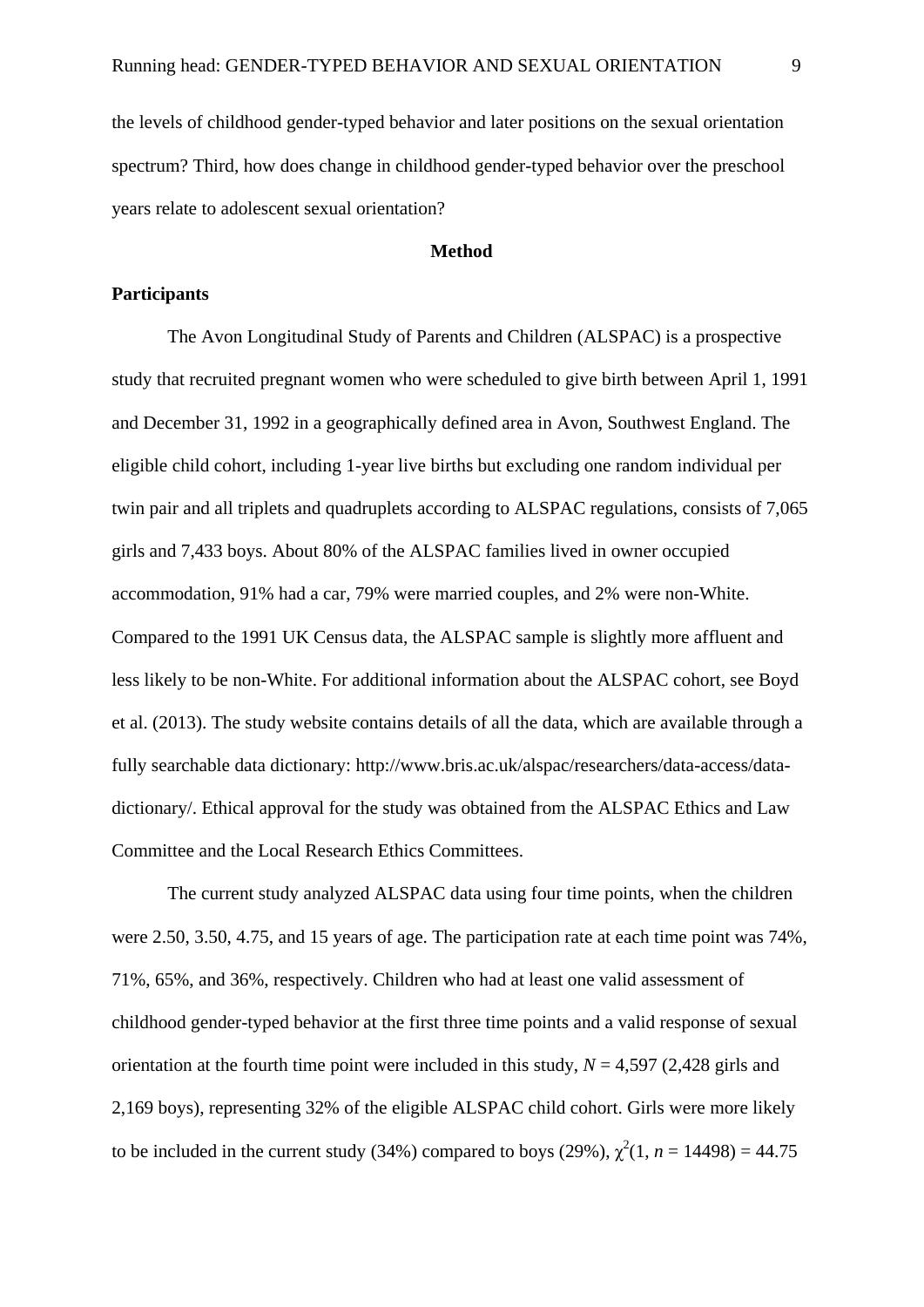(with Yates's correction of continuity),  $p < .001$ , and so were White than non-White families (37% vs. 30%, respectively),  $\chi^2(1, n = 11923) = 15.25$  (with Yates's correction of continuity),  $p < .001$ .

#### **Measures**

**Childhood gender-typed behavior.** Caregivers (usually the child's mother) evaluated the child's gender-typed behavior using the Preschool Activities Inventory (PSAI; Golombok & Rust, 1993a, 1993b) at three time points, when the child was  $2.50, 3.50,$  and 4.75 years of age. The PSAI is standardized for use with children two to six years of age (Golombok & Rust, 1993b), and it shows a large sex difference in children as young as two years old (Golombok et al., 2008; Golombok & Rust, 1993a, 1993b; Wong & Hines, 2015). It consists of 12 female-typical and 12 male-typical items measuring children's preferences for toys (7 items; e.g., tea set [female-typical]), activities (11 items; e.g., playing house [femaletypical]), and characteristics (6 items; e.g., enjoys rough-and-tumble play [male-typical]).

Caregivers rate the child's behavior in the past month on a 5-point Likert scale, ranging from  $1 =$  never to  $5 =$  very often. The total score for female-typical items is subtracted from the total score for male-typical items to form a composite score. These composite scores are then standardized using the same equation for girls and boys, with a standardization target of  $M = 40$  and  $SD = 10$  for girls and  $M = 60$  and  $SD = 10$  for boys (Golombok & Rust, 1993a, 1993b). This standardizing procedure aims to map childhood gender-typed behavior on a pseudo-*T* scale with  $M = 50$  and  $SD = 10$  (Golombok & Rust, 1993a). Thus, larger standardized scores indicate more male-typical behavior and/or less female-typical behavior for both girls and boys. The PSAI demonstrated good internal consistency in the current sample,  $\alpha s = .82, .88,$  and 0.91, in the 2.50-, 3.50-, and 4.75-year data collections, respectively. Pearson's correlations between PSAI scores at 2.50 years and 3.50 years, 2.50 years and 4.75 years, and 3.50 years and 4.75 years were .64, .53, and .70 for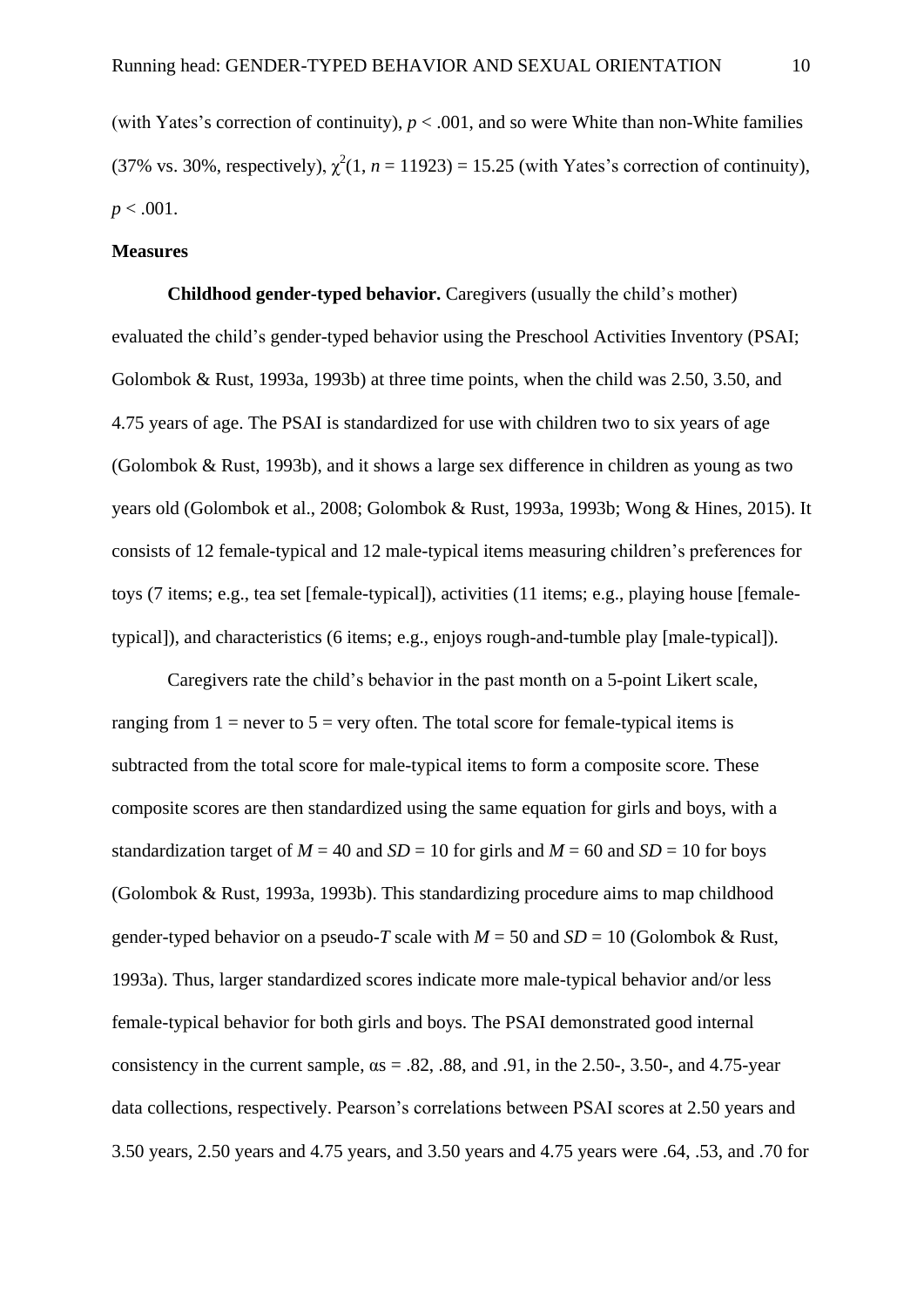girls, respectively, and .64, .53, and .68 for boys, respectively, all *p*s < .001, demonstrating high stability for gender-typed behavior across these years. These correlations are similar to those reported previously for children in the ALSPAC sample across a similar age range (Golombok et al., 2008).

**Adolescent sexual orientation.** At age 15 years, adolescents reported their sexual orientation privately, on a computer, a procedure that can enhance self-disclosure of personal information (Turner et al., 1998). As in Austin et al. (2009), Remafedi, Resnick, Blum, and Harris (1992), and Saewyc, Skay, Bearinger, Blum, and Resnick, (1998), participants were asked to report their sexual orientation on a 5-point scale similar to the Kinsey scale (Kinsey, Pomeroy, & Martin, 1948):  $1 = 100\%$  heterosexual,  $2 =$  mostly heterosexual but also attracted to the same sex,  $3 =$  bisexual (equally attracted to both sexes),  $4 =$  mostly lesbian/gay but also attracted to the other sex,  $5 = 100\%$  lesbian/gay,  $6 = \text{not}$  sexually attracted to either sex,  $7 =$  not sure. Participants who selected 6 ( $n = 13$ ) or 7 ( $n = 69$ ) were removed from analyses involving sexual orientation, because (a) there are no clear predictions regarding differences in childhood gender-typed behavior between adolescents with an asexual or questioning orientation and those with a heterosexual orientation and (b) the majority of asexual and unsure adolescents are likely to self-identify as heterosexual in late adolescence or adulthood (Ott, Corliss, Wypij, Rosario, & Austin, 2011; Savin-Williams & Joyner, 2014a), so that it does not allow reliable comparisons of asexual or unsure adolescents to heterosexual adolescents. This 5-point measure of sexual orientation has shown similarly good stability (i.e., test-retest reliability) in adolescents and in young adults (Ott et al., 2011), expected associations with the sex of sexual partners among adolescents (Saewyc et al., 1998), and relatively low nonresponse rate among adolescents compared to sexual orientation defined on other components (e.g., sexual fantasy; Saewyc et al., 2004).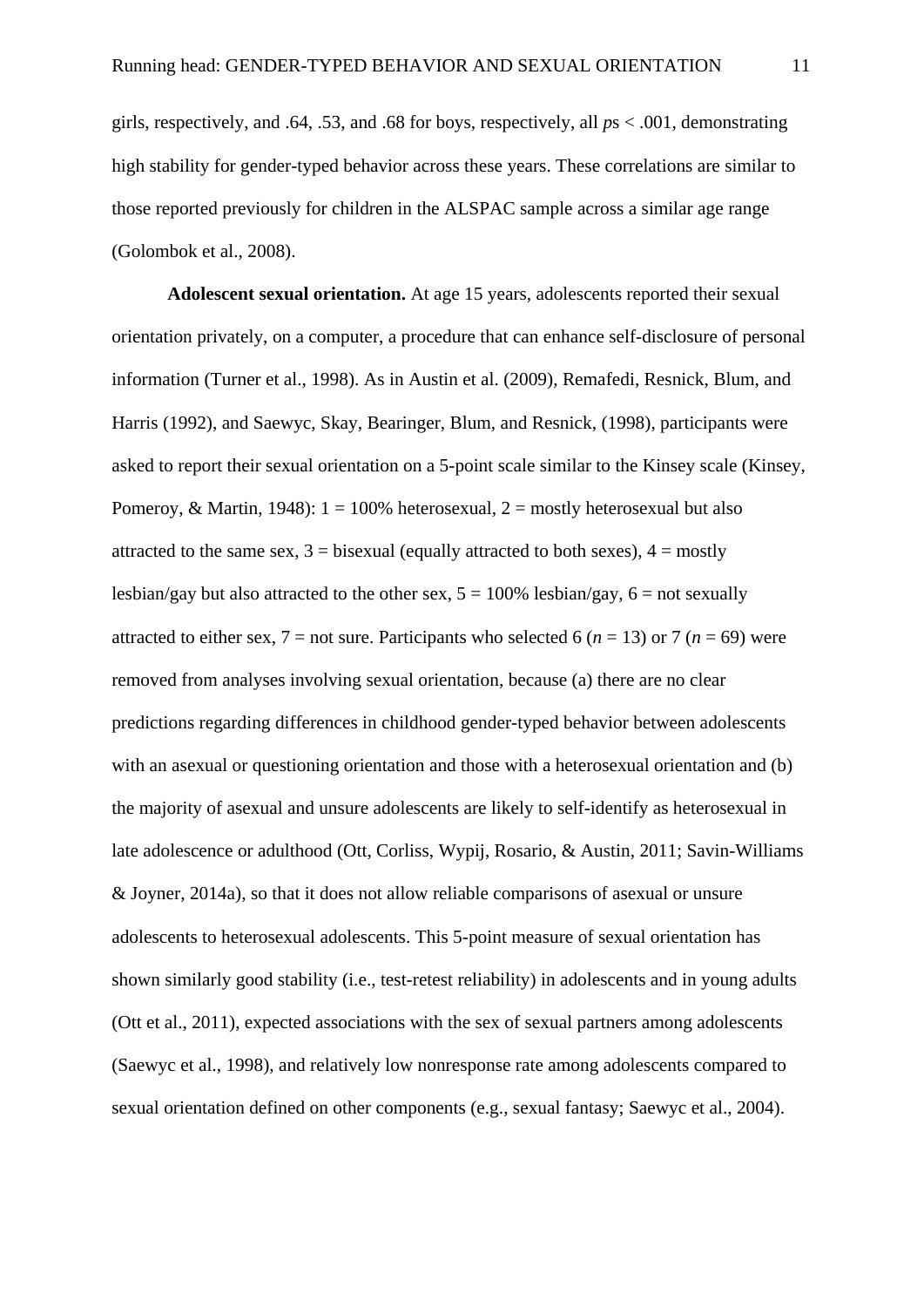Thus, age 15 years appears to be a good age to start assessing self-reported sexual orientation in a longitudinal study.

Considering recent debates about the reliability of measuring adolescent sexual orientation (Katz-Wise, Calzo, Li, & Pollitt, 2015; Li, Katz-Wise, & Calzo, 2014; Savin-Williams & Joyner, 2014a, 2014b), data on sexual behavior were also analyzed as a reliability check. Sexual behavior was assessed using the Adolescent Sexual Activities Index (ASAI; Hansen, Paskett, & Carter, 1999). Fourteen sexual activities were presented in the order from low (e.g., "hugging") to high (e.g., "having sexual intercourse") intensity (Tables 5 & 6). Adolescents reported whether or not they had had each of the experiences in the past year. Two stopping rules were used: If participants (1) answered "no" or skipped inquiries about "cuddling," "laying down together," or "being undressed with private parts showing," or (2) skipped inquiries about "touching or fondling another young person's private parts" or "private parts being touched or fondled," they did not progress to the rest of the questions. The ASAI showed good internal consistency in this study,  $\alpha = .93$ .

In addition to occurrence, adolescents reported the sex(es) of the person(s) with whom they engaged in each sexual activity. For the purpose of the current study, adolescents who reported exclusive other-sex contacts in a given sexual activity received a score of 0 on that activity, and those who reported any same-sex contacts (including same-sex and both-sex contacts) in a given sexual activity received a score of 1 on that activity. Comparisons were not made between adolescents who had any same-sex (or other-sex) sexual contacts and those who had no sexual contacts, because these two groups may not reflect differences in sexual orientation, but may rather reflect differences in other factors such as the availability of sexual partners. Also, because few adolescents had exclusive same-sex sexual contacts, they were not distinguished from those with both-sex sexual contacts in the comparisons of childhood gender-typed behavior.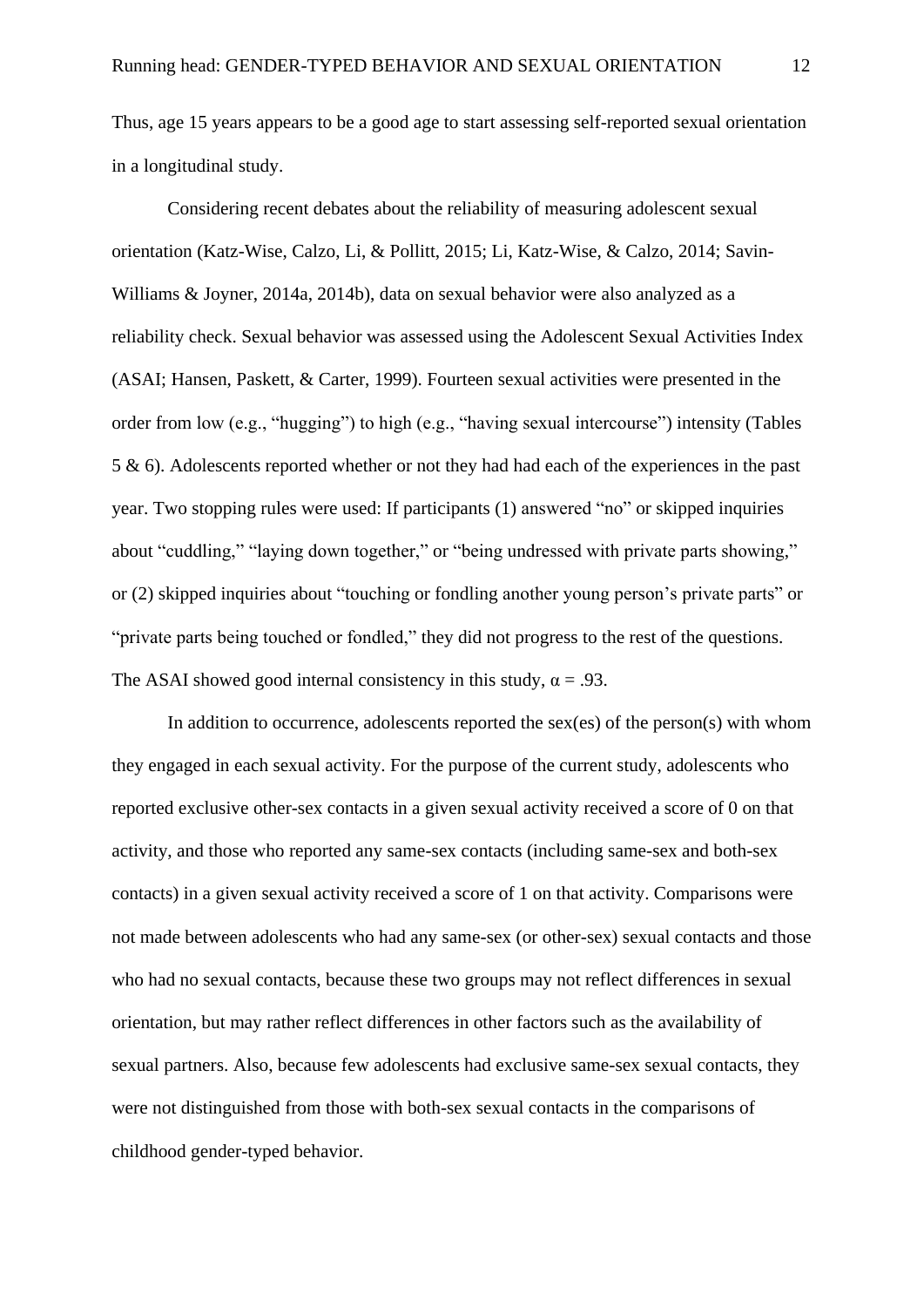#### **Missing Data**

At the scale level, the four key variables had 2–8% missingness due to item nonresponse (Table 1). These missing data were handled by full information maximum likelihood in Mplus 7 (Muthén & Muthén, 1998–2015) in the latent growth modeling and by multiple imputation in Amelia II 1.7.3 (Honaker, King, & Blackwell, 2012) followed by Zelig 4.2-1 (Choirat, Honaker, Imai, King, & Lau, 2015) to pool the imputed data in the ordinary least squares regression.

#### **Results**

## **Were There Differences in the Levels of Childhood Gender-Typed Behavior Between Lesbian/Gay and Heterosexual Adolescents?**

Sample size, mean, standard deviation, and range of each study variable are reported in Table 1. To fully use the longitudinal assessments of childhood gender-typed behavior, latent growth modeling was performed (Little, 2013). Latent intercept was separated from latent slope, with the former estimating the mean level of childhood gender-typed behavior at a chosen time point, and the latter estimating the rate of within-individual change from the first to the last assessment. Previous research has found that children who were gender nonconforming at age 3.50 years became increasingly so later in childhood (Golombok et al., 2008); consequently, lesbian/gay individuals may exhibit more gender nonconforming behavior than heterosexual counterparts, because they were gender nonconforming to start with, or because they became more gender nonconforming over time. Distinguishing latent intercept from latent slope allowed the investigation of relations between these individual differences in the development of gender-typed behavior and adolescent sexual orientation.

Latent growth models were fitted separately by sex, with the standardized PSAI scores at ages 2.50, 3.50, and 4.75 years used as indicators. Factor loadings on the latent intercept were all fixed at 1; those on the latent slope were fixed by the time intervals in years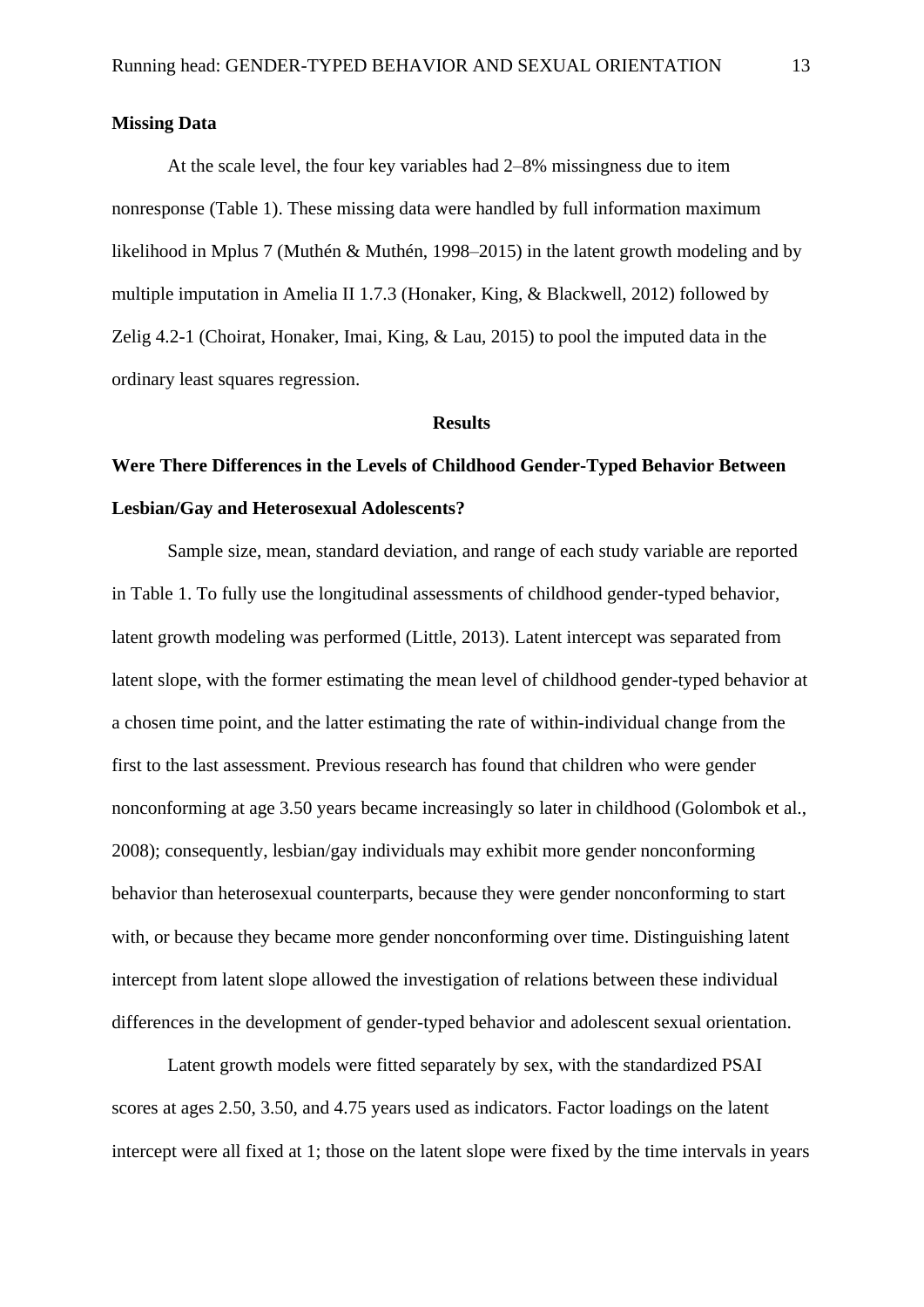between assessments. The latent intercept was alternately set to the three ages, so that the mean level of gender-typed behavior was estimated for each age (Biesanz, Deeb-Sossa, Papadakis, Bollen, & Curran, 2004). All other parameters were freely estimated. Table 2 shows that latent growth models fit well with the developmental trajectories of preschool gender-typed behavior in girls and boys. All estimates presented in Table 2 were significantly different from 0 at  $p < .001$ , two-tailed. The estimates of latent intercepts and slope indicated that from ages 2.50 to 4.75 years, girls and boys on average increasingly conformed to the behavioral norm of their own gender. The reproduced values of latent intercepts and slope for each child were then predicted by adolescent sexual orientation and sexual activities in ordinary least squares regression. Using the same set of latent intercepts and slope, rather than estimating them in individual conditioned latent growth models (i.e., controlling for sexual orientation or sexual activities while estimating latent growth factors), ensures high accuracy in the estimates of latent intercepts and slope, especially when the sample size is small (e.g., comparing adolescents who had oral sex with any same-sex partners to those with exclusively other-sex partners in Tables 5 & 6).

Ordinary least squares regression demonstrated differences in the levels of childhood gender-typed behavior between lesbian/gay and heterosexual adolescents (Tables 3 & 4). Bonferroni corrections were applied to control for the inflated family-wise error rate due to multiple comparisons. Starting at age 3.50 years in girls and 2.50 years in boys, prelesbian/gay children exhibited significantly higher levels of gender nonconforming behavior than same-sex pre-heterosexual peers. By Cohen's (1988) benchmarks, the differences were large from 3.50 years of age, *d*s > 0.8 (Tables 3 & 4).

To illustrate the size of the difference, histograms of the levels of gender-typed behavior at ages 2.50, 3.50, and 4.75 years were drawn as a function of the sexual orientation group (lesbian/gay or heterosexual) at age 15, for girls and boys (Figure 1). According to the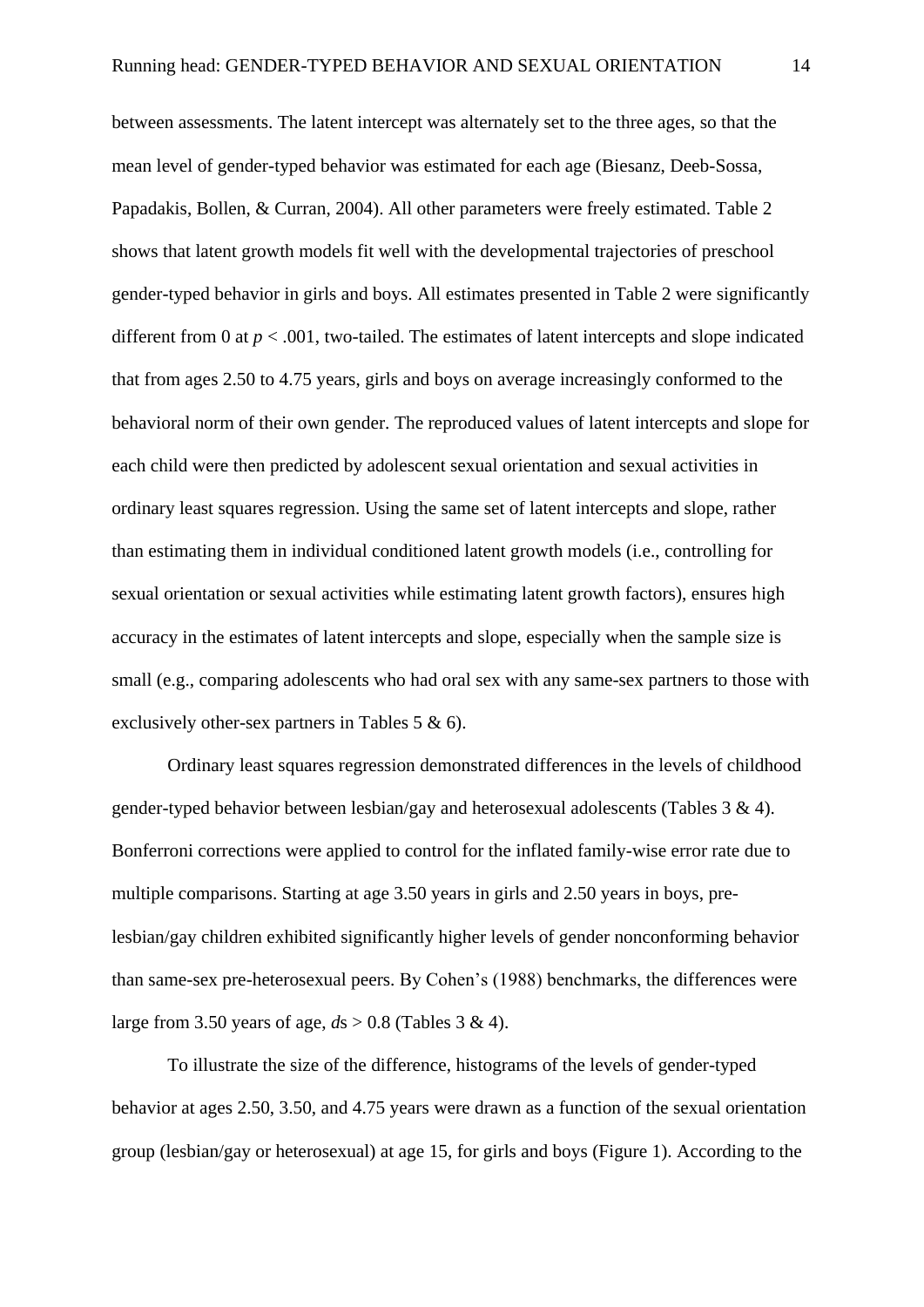frequency distributions, 6%, 6%, and 19% of lesbian girls scored above 56.45 on the PSAI (equating to the 95th percentile in the target standardized distribution with an *M* of 40 and an *SD* of 10) at ages 2.50, 3.50, and 4.75 years (and thus appeared to be extremely gender nonconforming), respectively, while only 0.8%, 0.5%, and 1% of heterosexual girls did so respectively. Similarly, 0%, 4%, and 13% of gay boys scored below 43.55 on the PSAI (equating to the 5th percentile in the target standardized distribution with an *M* of 60 and an *SD* of 10) at ages 2.50, 3.50, and 4.75 years (and thus appeared to be extremely gender nonconforming), respectively, while the corresponding percentages for heterosexual boys were 0.4%, 0.2%, and 0.5%, respectively.

Parallel analyses revealed a significant group difference in the levels of childhood gender-typed behavior, starting at age 2.50 years, by the sex(es) of partner(s) with whom adolescents had sexual contacts (Tables 5 & 6). Overall, 15-year-old adolescents who reported certain types of sexual contacts with any same-sex partners showed higher levels of gender nonconformity than same-sex peers who reported corresponding sexual contacts with other-sex partners only. The effect sizes of the differences varied, with ranges of *d*s of [0.01, 1.04] in girls (median *d* = 0.24) and [-1.54, 0.03] in boys (median *d* = -0.36). The most consistently predicted sexual activities by the levels of childhood gender-typed behavior were ones of an intermediate to high level of intensity, such as kissing and being kissed on the mouth, laying down together, touching partners under clothes, touching or fondling partners' private parts, private parts being touched or fondled, and having oral sex (Tables 5 & 6). A larger number of significant differences were observed in boys than in girls (28 versus 18; Tables  $5 \& 6$ ). Moreover, the levels of gender-typed behavior at older ages seemed to relate to adolescents' sexual behavior more strongly than the levels of gender-typed behavior at age 2.50 years, especially in boys (Tables 6).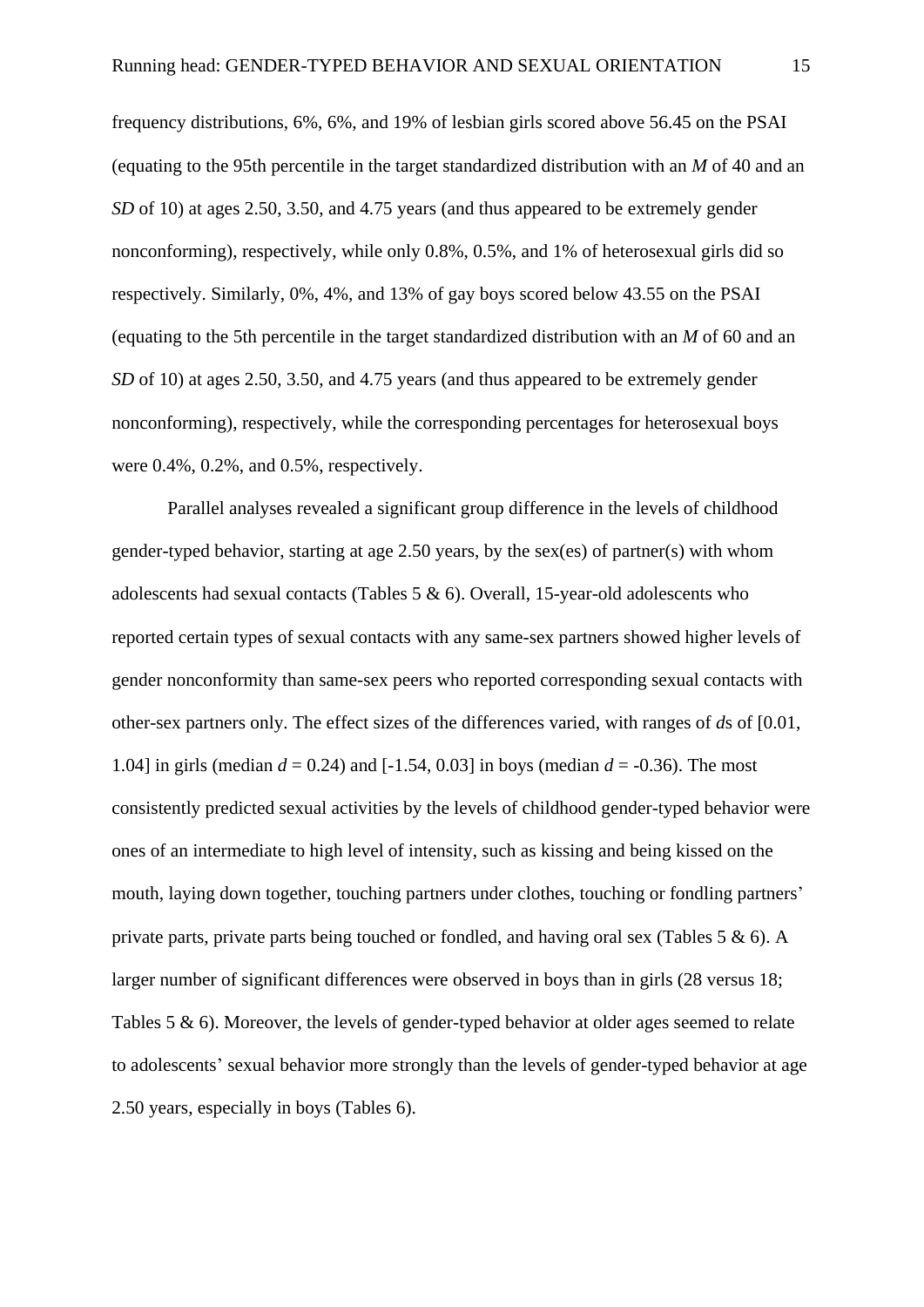## **Was There a Monotonic Relation Between the Levels of Childhood Gender-Typed Behavior and the Sexual Orientation Spectrum?**

From self-identified heterosexual to bisexual to lesbian/gay, adolescents demonstrated a monotonic increase in the levels of gender nonconforming behavior at ages 3.50 and 4.75 years, although not at age 2.50 years, after Bonferroni corrections (Tables 3 & 4). Further division of sexual orientation into five categories saw similar monotonic associations with the levels of gender-typed behavior at older ages, after Bonferroni corrections (Tables 3 & 4). These associations were all linear (Tables 3 & 4).

## **What Was the Relation Between Change in Childhood Gender-Typed Behavior Over Time and Adolescent Sexual Orientation?**

Ordinary least squares regression demonstrated that change in gender-typed behavior during preschool years also related significantly to adolescent sexual orientation. Specifically, heterosexual adolescents increasingly conformed to their own gender norms from ages 2.50 to 4.75 years, whereas nonheterosexual adolescents became gender conforming at a slower rate than heterosexual counterparts or became more gender nonconforming over the preschool years (Tables  $3 \& 4$ ). The significant differences in the latent slope between heterosexual and lesbian/gay adolescents approximated a large size in girls  $(d = 0.72)$  and in boys  $(d = -1.09)$ . When sexual orientation was coded as a spectrum (either as three or five groups) from heterosexual to lesbian/gay, the latent slope linearly increased in girls and linearly decreased in boys, suggesting that compared to heterosexual adolescents, bisexuals became gender conforming at a lower rate, and lesbian/gay individuals became gender conforming at an even lower rate, or became more gender nonconforming before age 5 years. After controlling for average levels of gender-typed behavior, change in gender-typed behavior continued to significantly predict adolescent sexual orientation in boys in the same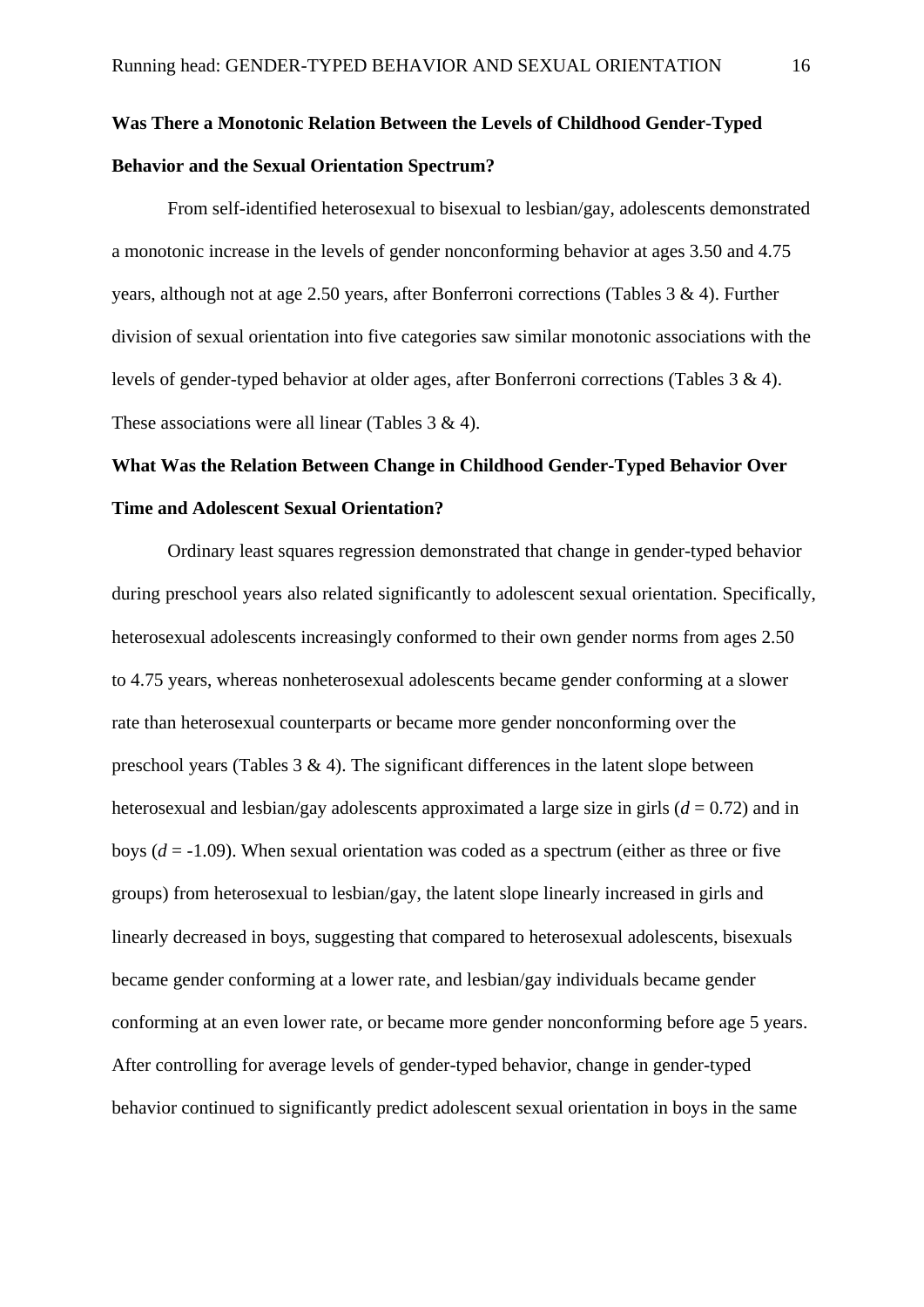manner as before, but did not predict adolescent sexual orientation in girls, regardless of how adolescent sexual orientation was coded (Table S3).

Results for sexual activities suggested a similar picture: Adolescent girls who had same-sex sexual contacts rarely differed significantly in change in childhood gender-typed behavior during preschool years from girls who had exclusively other-sex sexual contacts (Table 5). In contrast, adolescent boys who had same-sex contacts in some activities became gender conforming at a lower rate or became more gender nonconforming during preschool years than boys who had exclusively other-sex contacts in those activities (Table 6).

#### **Discussion**

This study examined the association between childhood gender-typed behavior and adolescent sexual orientation, in a large sample from a longitudinal, population-based study. The findings suggest that self-identified lesbian/gay adolescents are more likely than heterosexual counterparts to have shown high levels of gender nonconforming behavior in childhood. This significant and large group difference was seen before age 5 years. Compared to heterosexual adolescent girls, lesbian girls were 12–19 times as likely to display extreme levels of gender nonconforming behavior at ages 3.50 and 4.75 years; compared to heterosexual adolescent boys, gay boys were 20–26 times as likely to display extreme levels of gender nonconforming behavior at ages 3.50 and 4.75 years. Similarly, adolescents who reported any same-sex sexual contacts (especially activities of an intermediate to high level of intensity) also reported significantly higher levels of gender nonconforming behavior, starting at age 2.50 years but more strongly and consistently at older ages (especially in boys), than adolescents who had exclusively other-sex sexual contacts. In addition, the levels of childhood behavioral gender nonconformity increased monotonically across the sexual orientation spectrum from exclusively heterosexual to exclusively lesbian/gay, for both girls and boys. Finally, we explored whether change in gender-typed behavior across the pre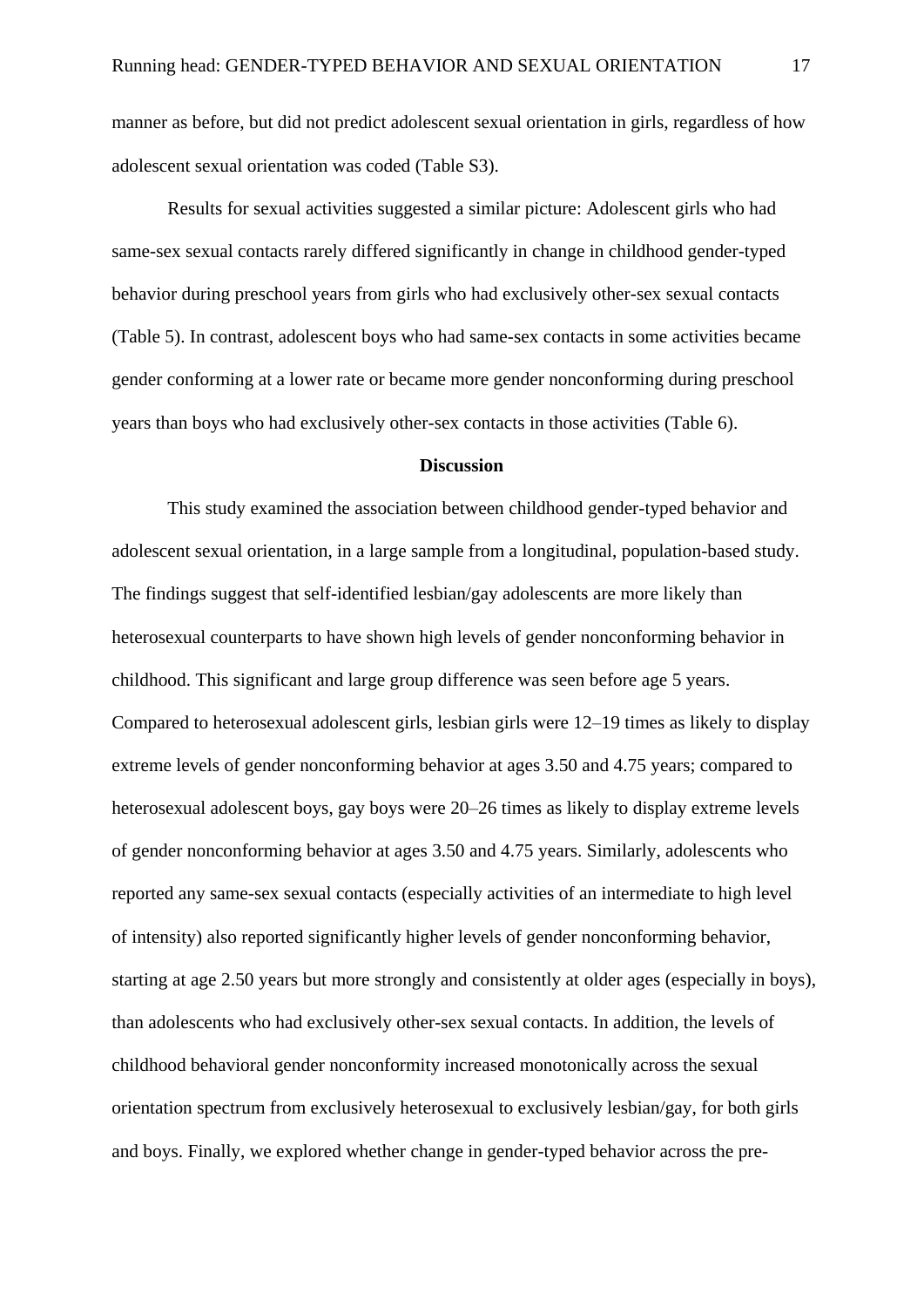school years related significantly to adolescent sexual orientation, and to sexual activities, and we found this to be the case, particularly in boys.

The findings in this study converge with those of previous studies to support a difference in the levels of childhood gender nonconformity between groups of self-identified lesbian/gay and heterosexual individuals. Further, the size of this group difference is uniformly large: In retrospective studies, Cohen's *ds* of 1.0 or larger have been observed (e.g., Bailey & Zucker, 1995; Rieger et al., 2008), exceeding the value of 0.8 that is considered to be a large effect (Cohen, 1988). While retrospective studies are criticized as subject to selfrecall bias, the only existing longitudinal study also reported a large group difference (odds ratios equaled 6.6 for women and 13.7 for men, corresponding to *d*s of 1.0 and 1.4; see Card, 2010, p. 119, for the equation that converts odds ratio to *d*; Steensma et al., 2013). Our *d*  values of 0.9 for girls and 1.2 for boys in a longitudinal, population-based sample, when gender-typed behavior was measured at age 4.75 years, are similar to Steensma et al.'s findings. The prospective design of the current study and of Steensma et al.'s suggests that the connection is not merely a product of self-recall bias due to lesbian and gay people's internalized societal stereotypes (Ross, 1980; Gottschalk, 2003). It should also be noted that, among potential childhood behavioral predictors of sexual orientation (e.g., familial factors such as the parent-child relationship), gender-typed behavior appears to be the strongest one, especially when predicting dichotomous differences between heterosexual and lesbian/gay individuals (e.g., Bell, Weinberg, & Hammersmith, 1981; also reviewed in Bailey et al., 2016).

Comparisons between two sexual activity groups yielded, with occasional exceptions, smaller magnitudes of differences in childhood gender-typed behavior than comparisons between two sexual orientation groups, according to Cohen's *d*s (Tables 4 & 5). This may have occurred because adolescent sexual activity is not a perfect indicator of adolescent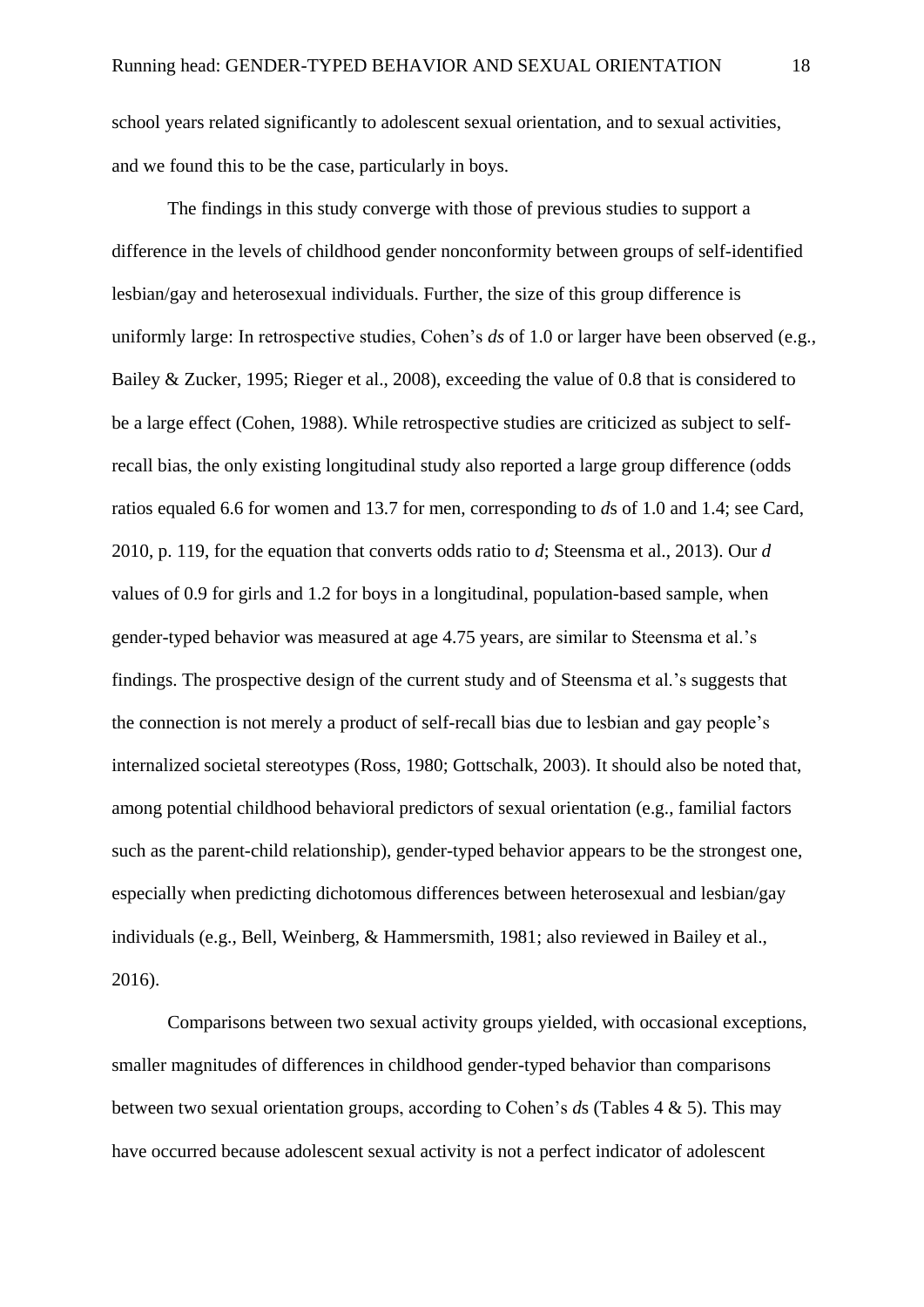sexual orientation. For example, some self-identified nonheterosexual adults recall having other-sex sexual contacts during adolescence (Herdt & Boxer, 1996; Rosario et al., 1996; Savin-Williams, 1998), and some self-identified heterosexual adults recall having same-sex sexual contacts during adolescence (Knight & Hope, 2012; Morgan, 2012; Morgan & Thompson, 2011).

The present findings may have implications for understanding the factors that influence individual variability in sexual orientation. We found that the differences in levels of gender-typed behavior among sexual orientation groups emerged early, at as young as 2.50 to 3.50 years. This finding resembles the results of Rieger et al.'s (2008) study, which reported that lesbian/gay individuals were more gender nonconforming than heterosexual individuals starting from around age 3 years. In the current study, however, this difference was statistically nonsignificant or smaller at age 2.50 years than it was at age 3.50 or 4.75 years. This smaller effect at age 2.50 years may reflect reduced sensitivity of the measure of gender-typed play at the youngest age, given that sex differences in childhood gender-typed play become more pronounced (and thus more observable) across childhood (Hines, 2015; Wong & Hines, 2015). Nevertheless, the early emerging differences in gender-typed behavior among sexual orientation groups suggest that any common factors affecting both traits are likely to be present early in development.

The current study found that not only levels of gender nonconformity, but also change in gender-typed behavior across the preschool years related significantly to later sexual orientation, especially in boys. When heterosexual individuals, who comprised the majority of participants, increasingly conformed to respective gender norms, nonheterosexual individuals appeared to conform less, or became more nonconforming, over time. The link between change in gender-typed behavior over time and adolescent sexual orientation is unlikely to be caused by social factors, because there is widespread social encouragement to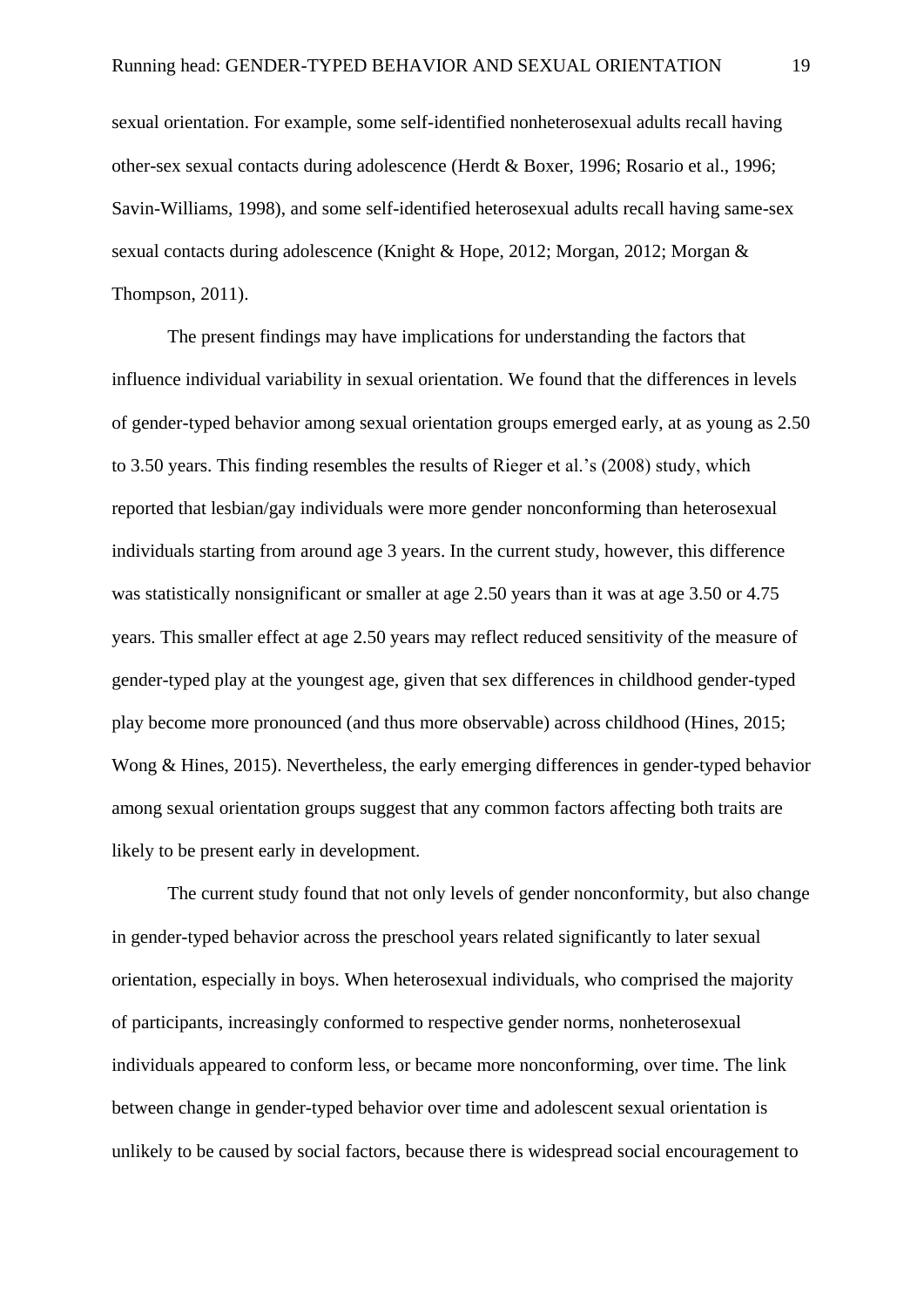conform to gender roles (Eagly, Wood, & Diekman, 2000; Eccles, Jacobs, & Harold, 1990), and childhood gender nonconforming behavior can be associated with victimization experiences (Katz-Wise & Hyde, 2012; Roberts, Rosario, Slopen, Calzo, & Austin, 2013), which should discourage pre-nonheterosexual children from diverging from gender norms. Nevertheless, how developmental change in childhood gender-typed behavior relates to later sexual orientation merits further investigation, because evidence from this study is less supportive of such a link in girls than in boys, and because we only assessed gender-typed behavior across a short period of time.

Finally, the current study found that childhood gender nonconformity was monotonically associated with same-sex sexual orientation within each sex. This finding is consistent with predictions based on evidence that gendered traits may be correlated because they share a common, monotonic influence of early androgen exposure (Hines, 2011). For example, the extent to which a female with CAH prefers male-typical over female-typical childhood activities, and female over male sexual partners both appear to be monotonically influenced by the degree of prenatal androgen exposure due to CAH (Frisén et al., 2009; Meyer-Bahlburg, Dolezal, Baker, & New, 2008). Similarly, in typically-developing girls and boys, there is evidence that childhood gender-typed behavior is monotonically related to early androgen concentrations (Hines et al., 2002; Lamminmäki et al., 2012; Pasterski et al., 2015), although little is known about the relationship between early androgen levels and sexual orientation in typically-developing individuals.

Results of the current study should be interpreted with some limitations in mind. First, while the majority of prior studies relating childhood gender nonconformity to later sexual orientation measured sexual orientation in adulthood (with the exception of Rieger & Savin-Williams, 2012), the current study measured sexual orientation in adolescence. Because the number of people who identify as nonheterosexual, especially as lesbian/gay, increases from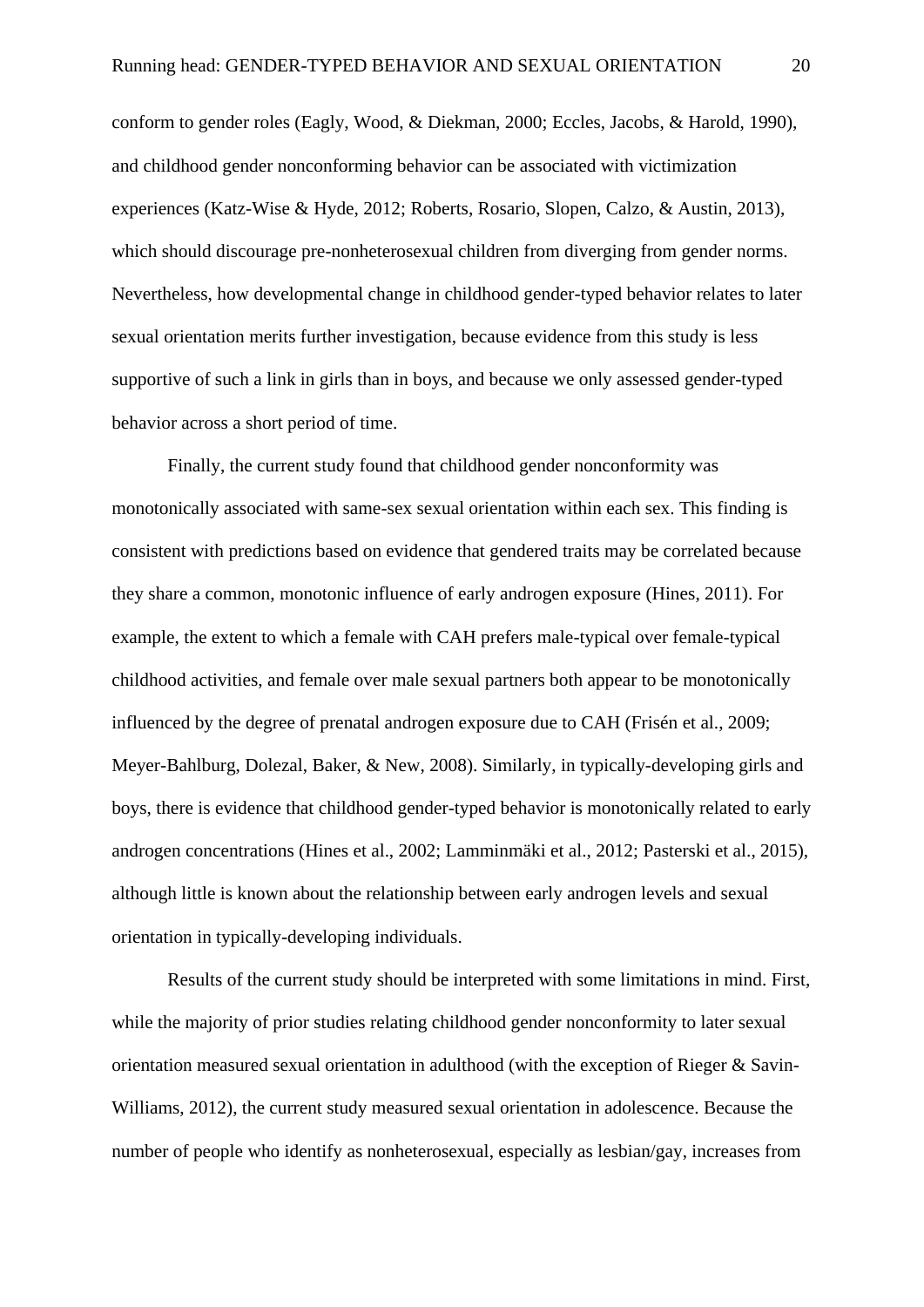adolescence to adulthood (Austin et al., 2009; Remafedi et al., 1992), it is possible that assessments of our cohort at later ages would produce somewhat different results. In addition, because our study focused on adolescents, some of our participants were at earlier pubertal stages than others. Nevertheless, in the current study the significance levels for the relations between childhood gender-typed behavior and adolescent sexual orientation remained largely unchanged after controlling for pubertal development statuses (Tables S4 & S5). Second, ongoing debates question whether adolescents accurately report their sexual orientation (Katz-Wise et al., 2015; Li et al., 2014; Savin-Williams & Joyner, 2014a, 2014b). Although our measurement of sexual orientation at age 15 years appeared to be sufficiently reliable to detect similar relations to childhood gender nonconformity to those seen in prior studies, future research might usefully study this cohort at older ages. Future studies also might usefully explore the connection between childhood gender-typed behavior and sexual orientation measured using methods other than self-reports, such as pupil dilation and genital arousal (e.g., Rieger, Savin-Williams, Chivers, & Bailey, 2015).

#### **Conclusion**

By age 2.50 to 3.50 years, children's gender-typed behavior significantly predicts future sexual orientation. Children who exhibit more gender nonconformity in regard to toys, playmates, and activities are more likely to later report more same-sex and/or less other-sex sexual attraction and behavior. The current results converge with other lines of retrospective and prospective research to suggest that childhood gender nonconforming behavior is a consistent early predictor of future nonheterosexual orientations. This observed relation may be partly driven by other factors, such as early androgen exposure or common genes, that affect behavior early in development.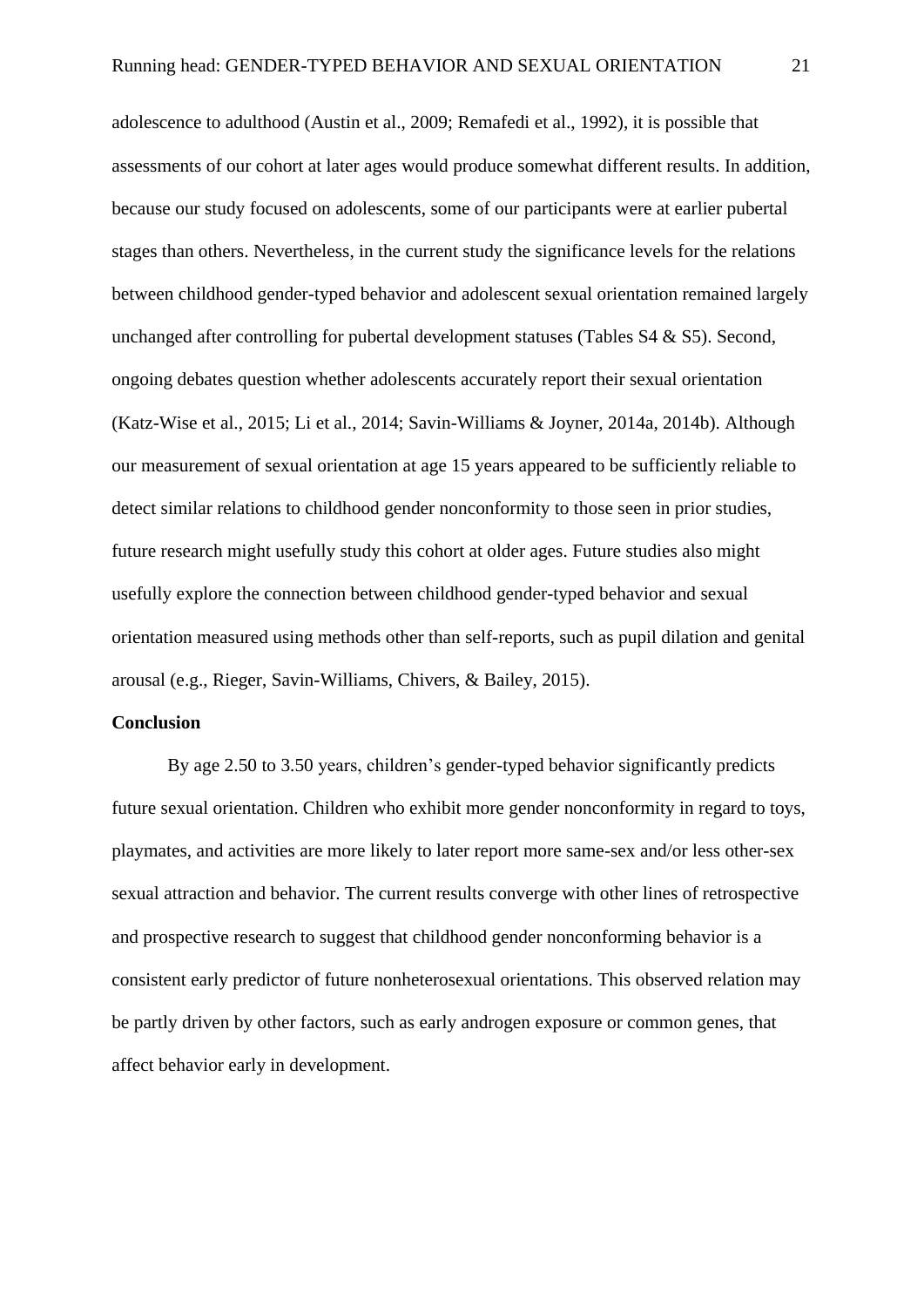#### **References**

- Alanko, K., Santtila, P., Harlaar, N., Witting, K., Varjonen, M., Jern, P., … Sandnabba, N. K. (2010). Common genetic effects of gender atypical behavior in childhood and sexual orientation in adulthood: A study of Finnish twins. *Archives of Sexual Behavior*, *39*, 81–92. http://dx.doi.org/10.1007/s10508-008-9457-3
- American Psychiatric Association. (2000). *Diagnostic and statistical manual of mental disorders* (4th ed., text rev.). Arlington, VA: Author.
- American Psychiatric Association. (2013). *Diagnostic and statistical manual of mental disorders* (5th ed.). Arlington, VA: Author.
- Arnold, A. P. (2009). The organizational–activational hypothesis as the foundation for a unified theory of sexual differentiation of all mammalian tissues. *Hormones and Behavior*, *55*, 570–578. http://doi.org/10.1016/j.yhbeh.2009.03.011
- Austin, S. B., Ziyadeh, N. J., Corliss, H. L., Rosario, M., Wypij, D., Haines, J., … Field, A. E. (2009). Sexual orientation disparities in purging and binge eating from early to late adolescence. *Journal of Adolescent Health*, *45*, 238–245. http://dx.doi.org/10.1016/j.jadohealth.2009.02.001
- Bailey, J. M., Dunne, M. P., & Martin, N. G. (2000). Genetic and environmental influences on sexual orientation and its correlates in an Australian twin sample. *Journal of Personality and Social Psychology*, *78*, 524–536. http://doi.org/10.1037//0022- 3514.78.3.524
- Bailey, J. M., Vasey, P. L., Diamond, L. M., Breedlove, S. M., Vilain, E., & Epprecht, M. (2016). Sexual orientation, controversy, and science. *Psychological Science in the Public Interest*, *17*, 45–101. http://dx.doi.org/10.1177/1529100616637616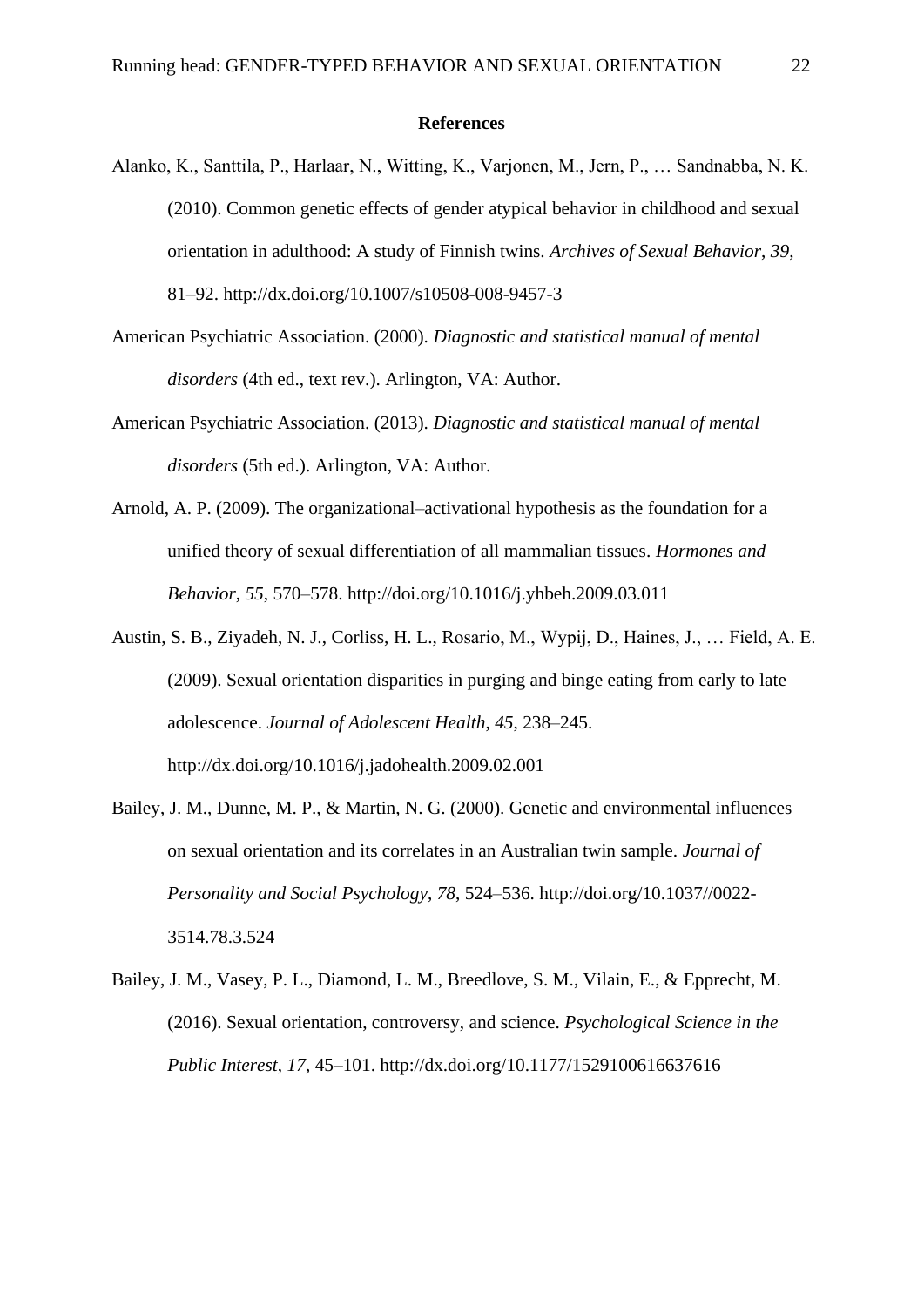- Bailey, J. M., & Zucker, K. J. (1995). Childhood sex-typed behavior and sexual orientation: A conceptual analysis and quantitative review. *Developmental Psychology*, *31*, 43–55. http://dx.doi.org/10.1037/0012-1649.31.1.43
- Bell, A. P., Weinberg, M. S., & Hammersmith S. K. (1981). *Sexual preference: Its development in men and women*. Bloomington, IN: Indiana University Press.
- Biesanz, J. C., Deeb-Sossa, N., Papadakis, A. A., Bollen, K. A., & Curran, P. J. (2004). The role of coding time in estimating and interpreting growth curve models. *Psychological Methods*, *9*, 30–52. http://doi.org/10.1037/1082-989X.9.1.30
- Boyd, A., Golding, J., Macleod, J., Lawlor, D. A., Fraser, A., Henderson, J., … Davey Smith, G. (2013). Cohort profile: The "children of the 90s"—the index offspring of the Avon Longitudinal Study of Parents and Children. *International Journal of Epidemiology*, *42*, 111–127. http://doi.org/10.1093/ije/dys064
- Burri, A., Cherkas, L., Spector, T., & Rahman, Q. (2011). Genetic and environmental influences on female sexual orientation, childhood gender typicality and adult gender identity. *PLoS ONE*, *6*(7), e21982. http://dx.doi.org/10.1371/journal.pone.0021982
- Calzo, J. P., Antonucci, T. C., Mays, V. M., & Cochran, S. D. (2011). Retrospective recall of sexual orientation identity development among gay, lesbian, and bisexual adults. *Developmental Psychology*, *47*, 1658–1673. http://doi.org/10.1037/a0025508
- Calzo, J. P., Masyn, K. E., Austin, S. B., Jun, H.-J., & Corliss, H. L. (2016). Developmental latent patterns of identification as mostly heterosexual versus lesbian, gay, or bisexual. *Journal of Research on Adolescence*. Online first publication.

http://doi.org/10.1111/jora.12266

Card, N. A. (2010). *Applied meta-analysis for social science research*. New York, NY: Guilford Press.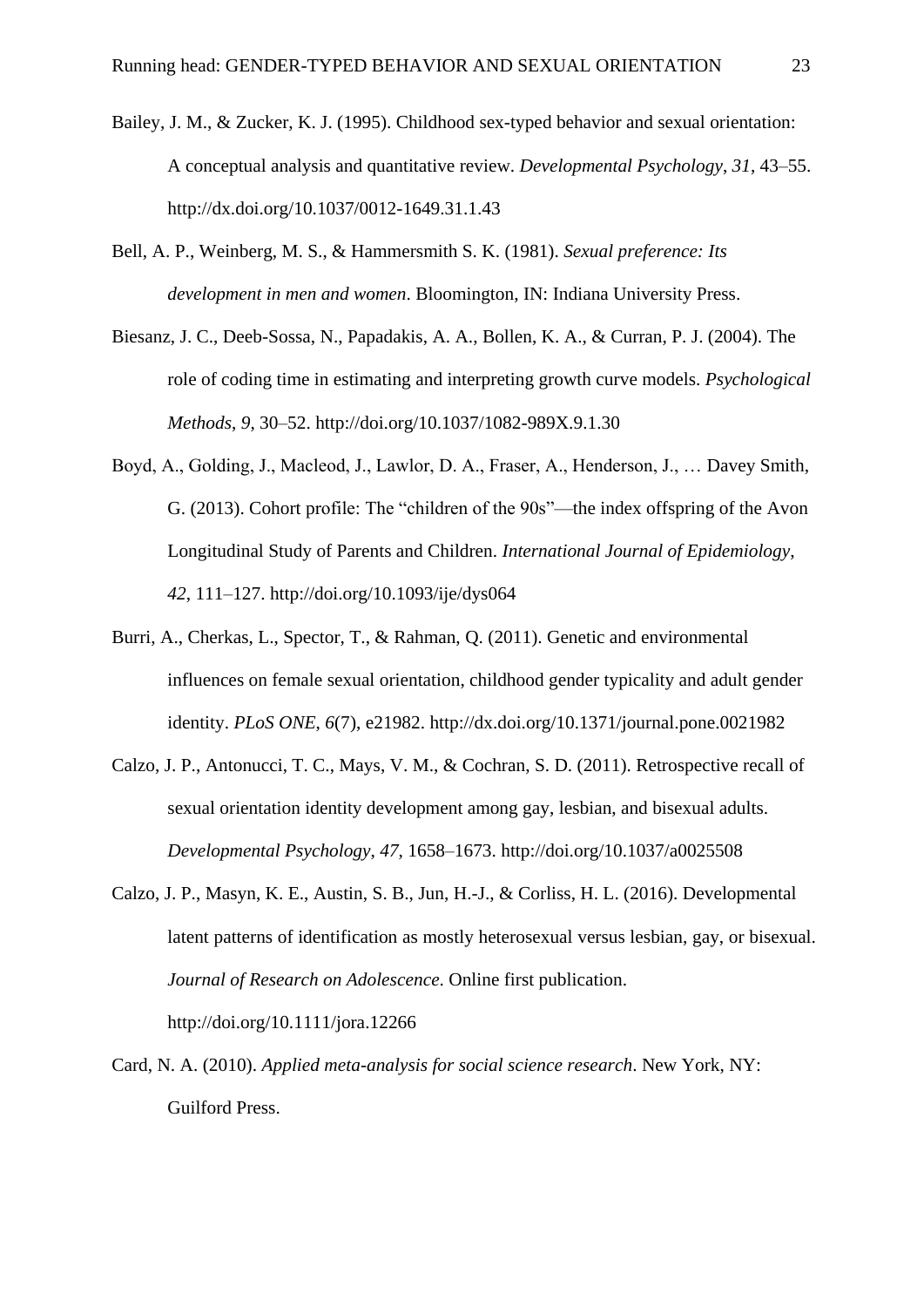- Cardoso, F. L. (2009). Recalled sex-typed behavior in childhood and sports' preferences in adulthood of heterosexual, bisexual, and homosexual men from Brazil, Turkey, and Thailand. *Archives of Sexual Behavior*, *38*, 726–736. http://dx.doi.org/10.1007/s10508-008-9312-6
- Choirat, C., Honaker, J., Imai, K., King, G., & Lau, O. (2015). *Zelig: Everyone's statistical software* (Version 4.2-1) [software]. Retrieved from http://zeligproject.org/
- Cohen, J. (1988). *Statistical power analysis for the behavioral sciences* (2nd ed.). Hillsdale, NJ: Erlbaum.
- D'Augelli, A. R., Grossman, A. H., Starks, M. T., & Sinclair, K. O. (2010). Factors associated with parents' knowledge of gay, lesbian, and bisexual youths' sexual orientation. *Journal of GLBT Family Studies*, *6*, 178–198. http://dx.doi.org/10.1080/15504281003705410
- Diamond, L. M., Bonner, S. B., & Dickenson, J. (2015). The development of sexuality. In R. M. Learner (Ed.) & M. E. Lamb (Vol. Ed.), *Handbook of child psychology and developmental science: Vol. 3. Socioemotional processes* (7th ed., Ch. 21). New York, NY: Wiley. http://dx.doi.org/10.1002/9781118963418.childpsy321
- Dorn, L. D., & Biro, F. M. (2011). Puberty and its measurement: A decade in review. *Journal of Research on Adolescence*, *21*, 180–195. http://doi.org/10.1111/j.1532- 7795.2010.00722.x
- Drummond, K. D., Bradley, S. J., Peterson-Badali, M., & Zucker, K. J. (2008). A follow-up study of girls with gender identity disorder. *Developmental Psychology*, *44*, 34–45. http://dx.doi.org/10.1037/0012-1649.44.1.34
- Dunne, M. P., Bailey, J. M., Kirk, K. M., & Martin, N. G. (2000). The subtlety of sexatypicality. *Archives of Sexual Behavior*, *29*, 549–565.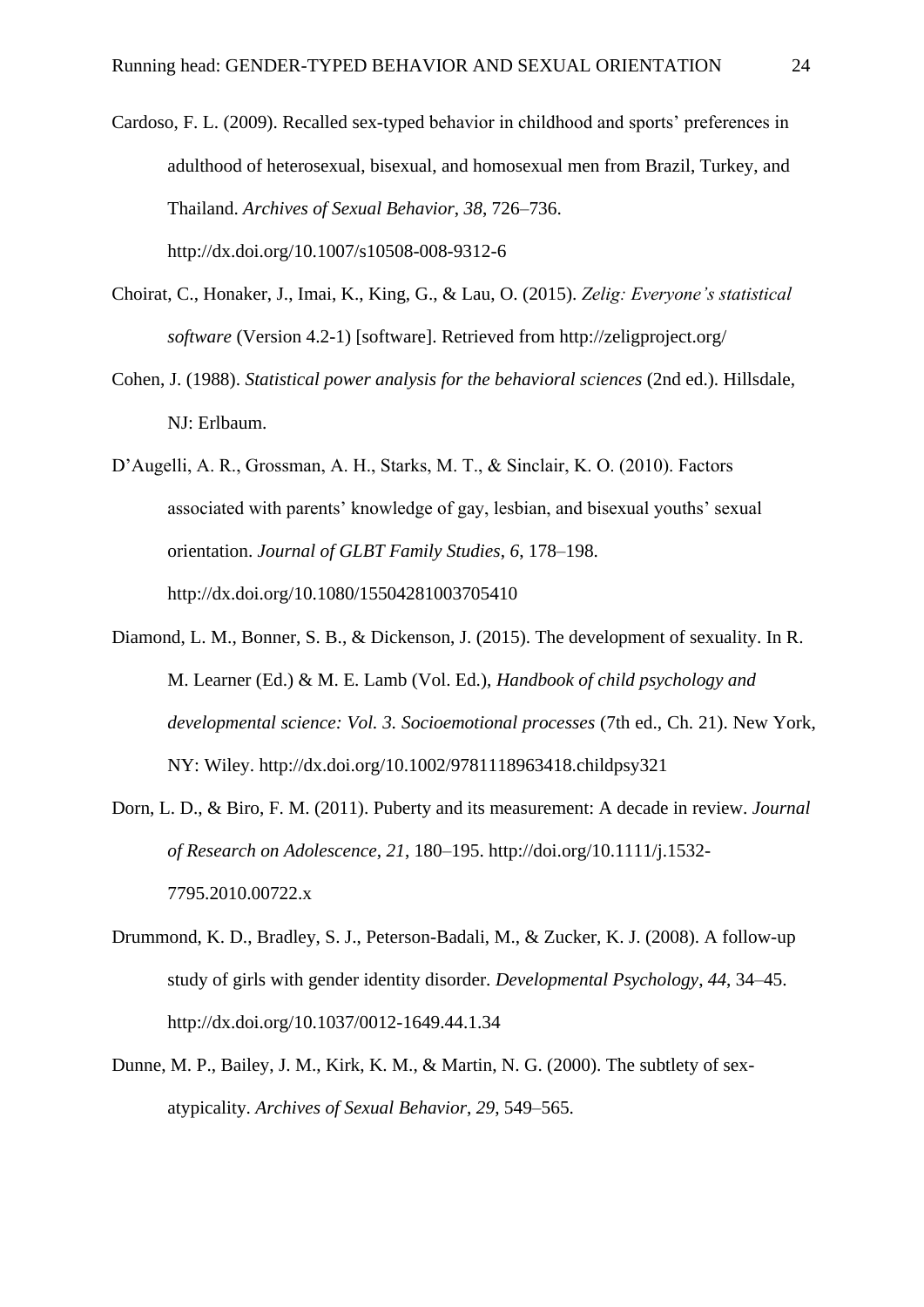- Eagly, A. H., Wood, W., & Diekman, A. B. (2000). Social role theory of sex differences and similarities: A current appraisal. In T. Eckes & H. M. Trautner (Eds.), *The developmental social psychology of gender* (pp. 123–174). Mahwah, NJ: Erlbaum.
- Eccles, J. S., Jacobs, J. E., & Harold, R. D. (1990). Gender role stereotypes, expectancy effects, and parents' socialization of gender differences. *Journal of Social Issues*, *46*, 183–201. http://dx.doi.org/10.1111/j.1540-4560.1990.tb01929.x
- Frisén, L., Nordenström, A., Falhammar, H., Filipsson, H., Holmdahl, G., Janson, P. O., … Nordenskjöld, A. (2009). Gender role behavior, sexuality, and psychosocial adaptation in women with congenital adrenal hyperplasia due to *CYP21A2* deficiency. *The Journal of Clinical Endocrinology & Metabolism*, *94*, 3432–3439. http://doi.org/10.1210/jc.2009-0636
- Golombok, S., & Hines, M. (2002). Sex differences in social behavior. In P. K. Smith & C. H. Hart (Eds.), *Blackwell handbook of childhood social development* (pp. 117–136). Malden, MA: Blackwell.
- Golombok, S., & Rust, J. (1993a). The measurement of gender role behaviour in pre-school children: A research note. *Journal of Child Psychology and Psychiatry, 34*, 805–811.
- Golombok, S., & Rust, J. (1993b). The Pre-School Activities Inventory: A standardized assessment of gender role in children. *Psychological Assessment*, *5*, 131–136.
- Golombok, S., Rust, J., Zervoulis, K., Croudace, T., Golding, J., & Hines, M. (2008). Developmental trajectories of sex-typed behavior in boys and girls: A longitudinal general population study of children aged 2.5–8 years. *Child Development*, *79*, 1583– 1593.
- Gottschalk, L. (2003). Same-sex sexuality and childhood gender non-conformity: A spurious connection. *Journal of Gender Studies*, *12*, 35–50. http://dx.doi.org/10.1080/0958923032000067808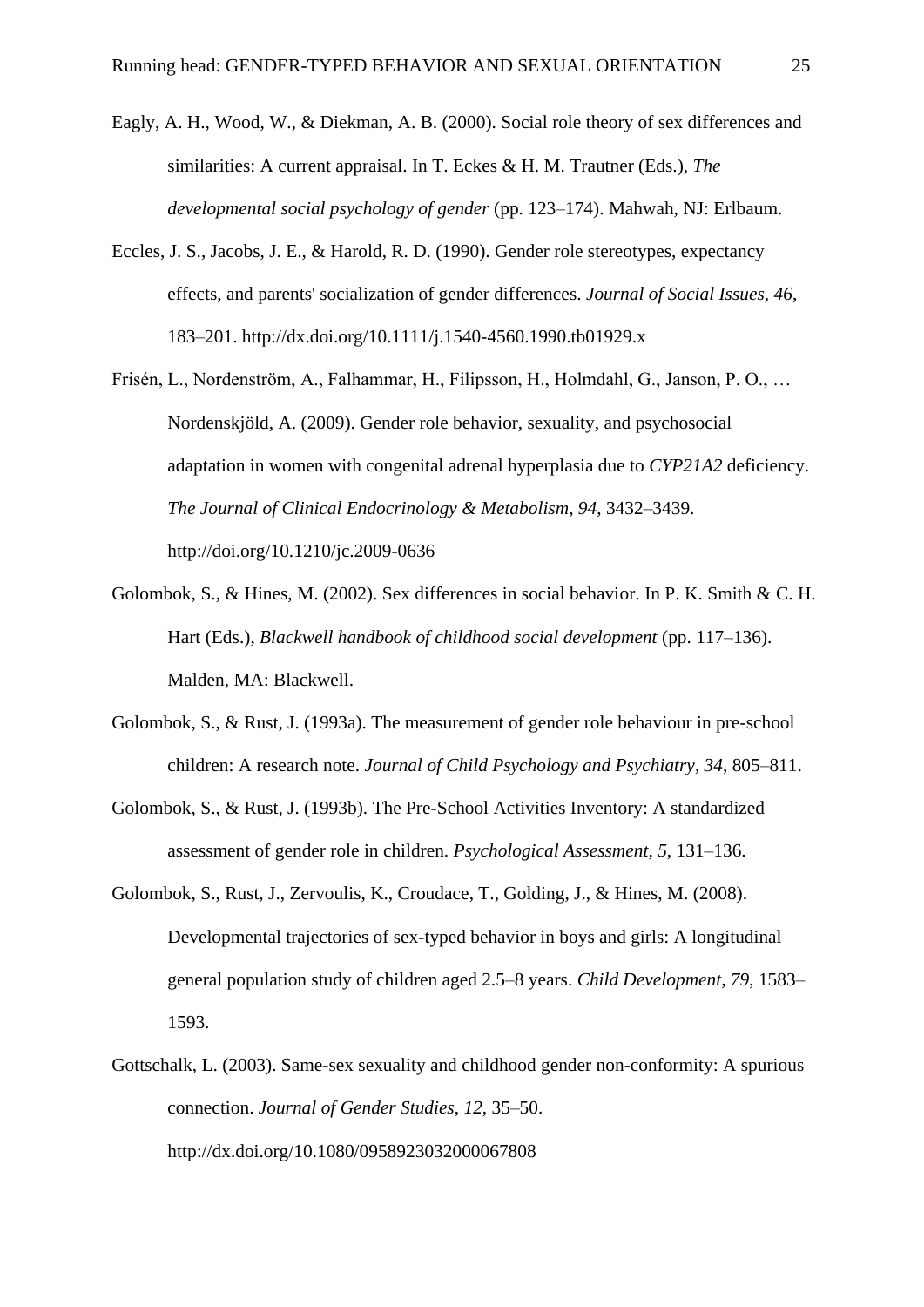- Green, R. (1987). *The "sissy boy syndrome" and the development of homosexuality*. New Haven, CT: Yale University Press.
- Hansen, W. B., Paskett, E. D., & Carter, L. J. (1999). The Adolescent Sexual Activity Index (ASAI): A standardized strategy for measuring interpersonal heterosexual behaviors among youth. *Health Education Research, 14*, 485–490. http://dx.doi.org/10.1093/her/14.4.485
- Hedges, L. V. (1982). Estimation of effect size from a series of independent experiments. *Psychological Bulletin, 92*, 490–499. http://psycnet.apa.org/doi/10.1037/0033- 2909.92.2.490
- Herdt, G. H., & Boxer, A. (1996). *Children of horizons: How gay and lesbian teens are leading a new way out of the closet*. Boston, MA: Beacon Press.
- Hines, M. (2004). *Brain gender*. New York, NY: Oxford University Press.
- Hines, M. (2010). Sex-related variation in human behavior and the brain. *Trends in Cognitive Sciences*, *14*, 448–456. http://doi.org/10.1016/j.tics.2010.07.005
- Hines, M. (2011). Prenatal endocrine influences on sexual orientation and on sexually differentiated childhood behavior. *Frontiers in Neuroendocrinology*, *32*, 170–182. http://dx.doi.org/10.1016/j.yfrne.2011.02.006
- Hines, M. (2015). Gendered development. In R. M. Lerner (Series Ed.) & M. E. Lamb (Vol. Ed.), *Handbook of child psychology and developmental science: Vol. 3. Socioemotional processes* (7th ed., Ch. 20). New York, NY: Wiley. http://dx.doi.org/ 10.1002/9781118963418.childpsy320
- Hines, M., Constantinescu, M., & Spencer, D. (2015). Early androgen exposure and human gender development. *Biology of Sex Differences*, *6*(3), 1–10. http://doi.org/10.1186/s13293-015-0022-1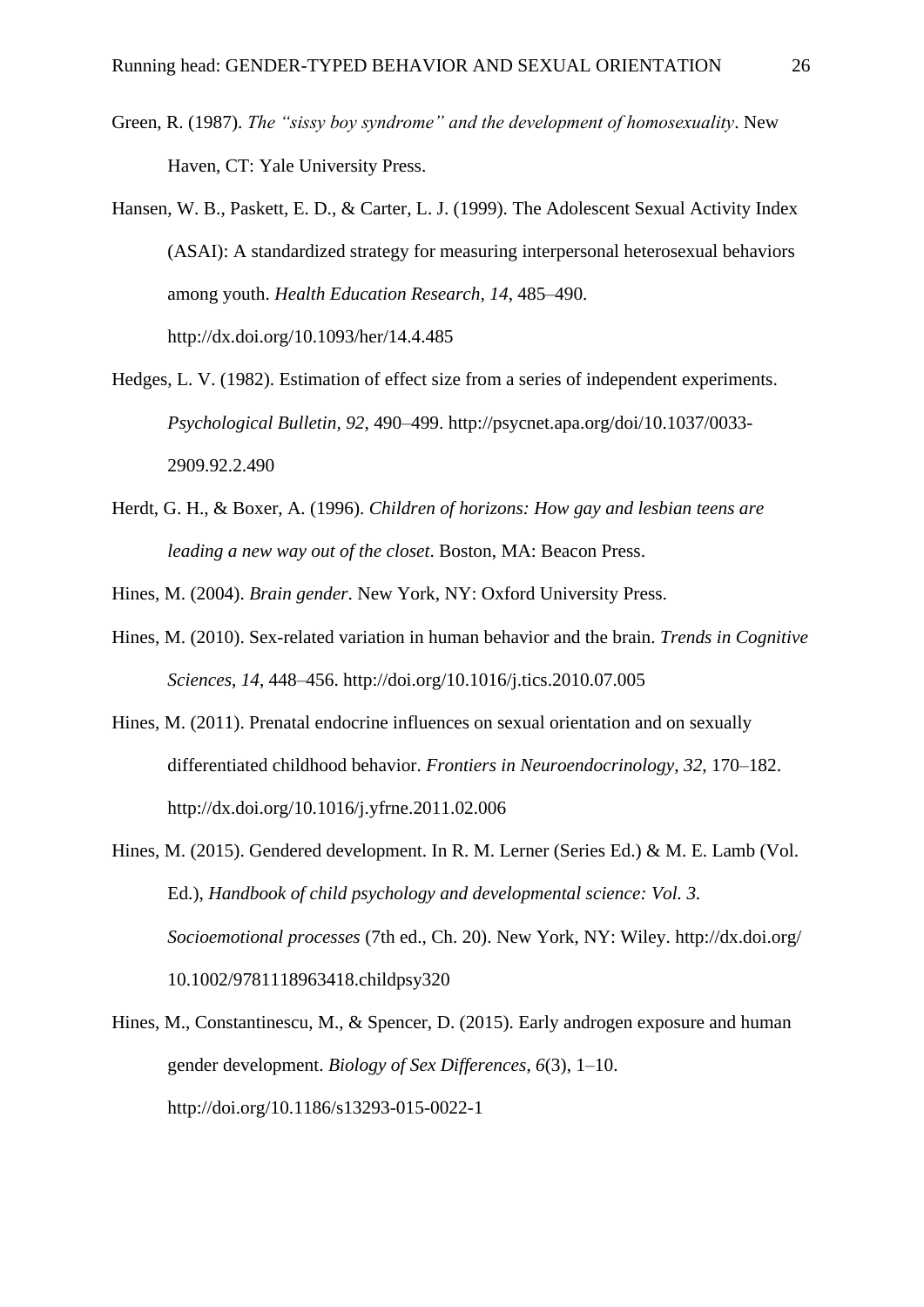- Hines, M., Golombok, S., Rust, J., Johnston, K. J., Golding, J., & Avon Longitudinal Study of Parents and Children Study Team. (2002). Testosterone during pregnancy and gender role behavior of preschool children: A longitudinal, population study. *Child Development*, *73*, 1678–1687. http://dx.doi.org/10.1111/1467-8624.00498
- Hines, M., Spencer, D., Kung, K. T., Browne, W. V., Constantinescu, M., & Noorderhaven, R. M. (2016). The early postnatal period, mini-puberty, provides a window on the role of testosterone in human neurobehavioural development. *Current Opinion in Neurobiology*, *38*, 69–73. http://doi.org/10.1016/j.conb.2016.02.008
- Honaker, J., King, G., & Blackwell, M. (2012). *Amelia II: A program for missing data*  (Version 1.7.3) [software]. Retrieved from<http://gking.harvard.edu/amelia/>
- Huston, A. C. (1983). Sex-typing. In P. H. Mussen (Series Ed.) & E. M. Hetherington (Vol. Ed.), *Handbook of child psychology: Vol. 4. Socialization, personality, and social development* (4th ed., pp. 387–467). New York, NY: Wiley.
- Iervolino, A. C., Hines, M., Golombok, S. E., Rust, J., & Plomin, R. (2005). Genetic and environmental influences on sex-typed behavior during the preschool years. *Child Development*, *76*, 826–840. http://www.jstor.org/stable/3696731
- Katz-Wise, S. L., Calzo, J. P., Li, G., & Pollitt, A. (2015). Same data, different perspectives: What is at stake? Response to Savin-Williams and Joyner (2014a) [Letter to the Editor]. *Archives of Sexual Behavior*, *44*, 15–19. http://dx.doi.org/10.1007/s10508- 014-0434-8
- Katz-Wise, S. L., & Hyde, J. S. (2012). Victimization experiences of lesbian, gay, and bisexual individuals: A meta-analysis. *Journal of Sex Research, 49*, 142–167. http://doi.org/10.1080/00224499.2011.637247
- Kinsey, A. C., Pomeroy, W. B., & Martin, C. E. (1948). *Sexual behavior in the human male*. Bloomington, IN: Indiana University Press.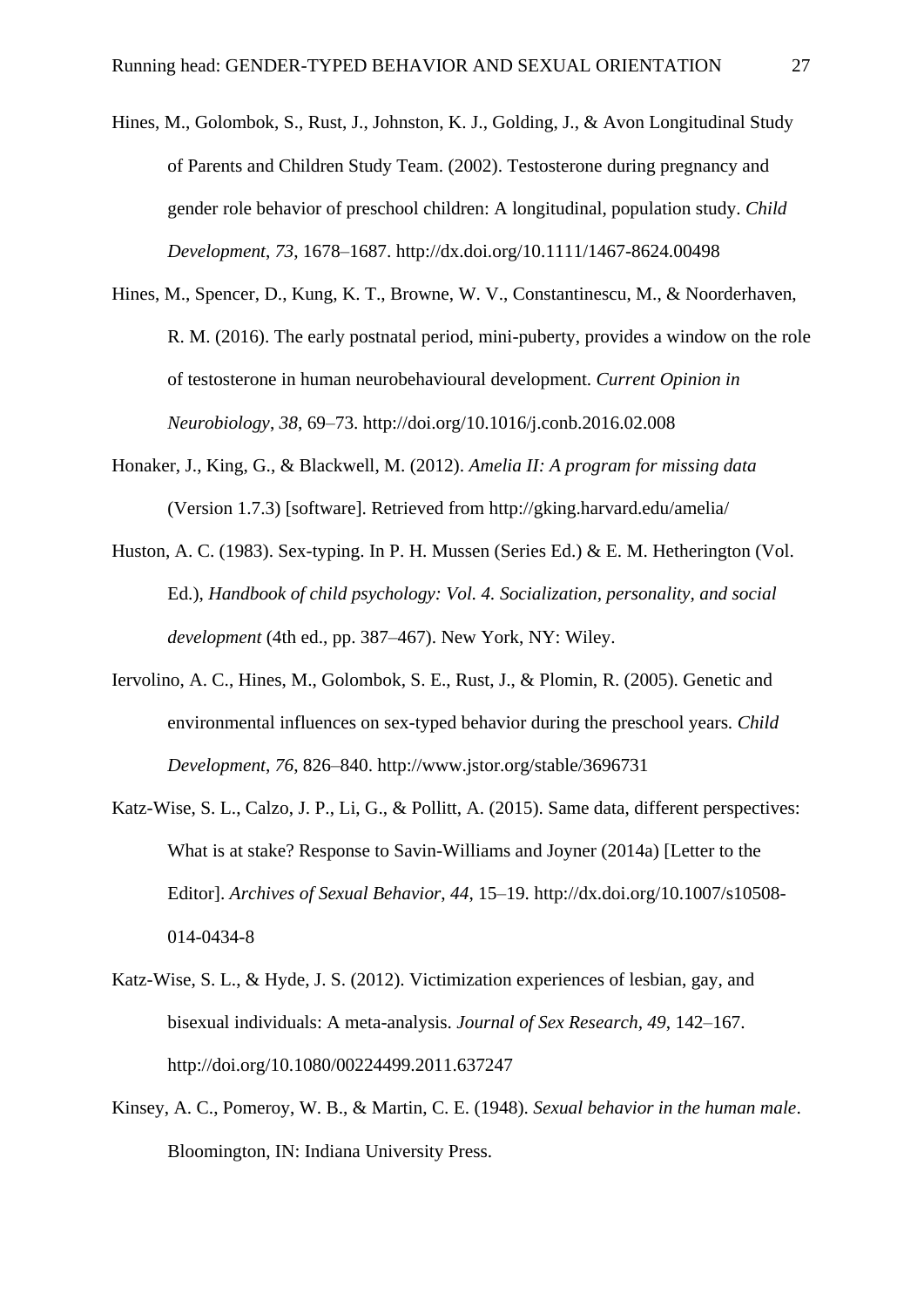- Knafo, A., Iervolino, A. C., & Plomin, R. (2005). Masculine girls and feminine boys: Genetic and environmental contributions to atypical gender development in early childhood. *Journal of Personality and Social Psychology*, *88*, 400–412. http://psycnet.apa.org/doi/10.1037/0022-3514.88.2.400
- Knight, L. F. M., & Hope, D. A. (2012). Correlates of same-sex attractions and behaviors among self-identified heterosexual university students. *Archives of Sexual Behavior*, *41*, 1199–1208. http://dx.doi.org/10.1007/s10508-012-9927-5
- Lamminmäki, A., Hines, M., Kuiri-Hänninen, T., Kilpeläinen, L., Dunkel, L., & Sankilampi, U. (2012). Testosterone measured in infancy predicts subsequent sex-typed behavior in boys and in girls. *Hormones and behavior*, *61*, 611–616. http://dx.doi.org/10.1016/j.yhbeh.2012.02.013
- Li, G., & Hines, M. (2016). In search of emerging same-sex sexuality: Romantic attractions at age 13 years. *Archives of Sexual Behavior*. Online first publication. http://dx.doi.org/10.1007/s10508-016-0726-2
- Li, G., Katz-Wise, S. L., & Calzo, J. P. (2014). The unjustified doubt of add health studies on the health disparities of non-heterosexual adolescents: Comment on Savin-Williams and Joyner (2014) [Letter to the Editor]. *Archives of Sexual Behavior*, *43*, 1023–1026. http://dx.doi.org/10.1007/s10508-014-0313-3
- Little, T. D. (2013). *Longitudinal structural equation modeling*. New York: The Guilford Press.
- Maccoby, E. E. (1988). Gender as a social category. *Developmental Psychology, 24*, 755–765. http://dx.doi.org/10.1037/0012-1649.24.6.755
- Maccoby, E. E., & Jacklin, C. N. (1974). *The psychology of sex differences*. Stanford, CA.: Stanford University Press.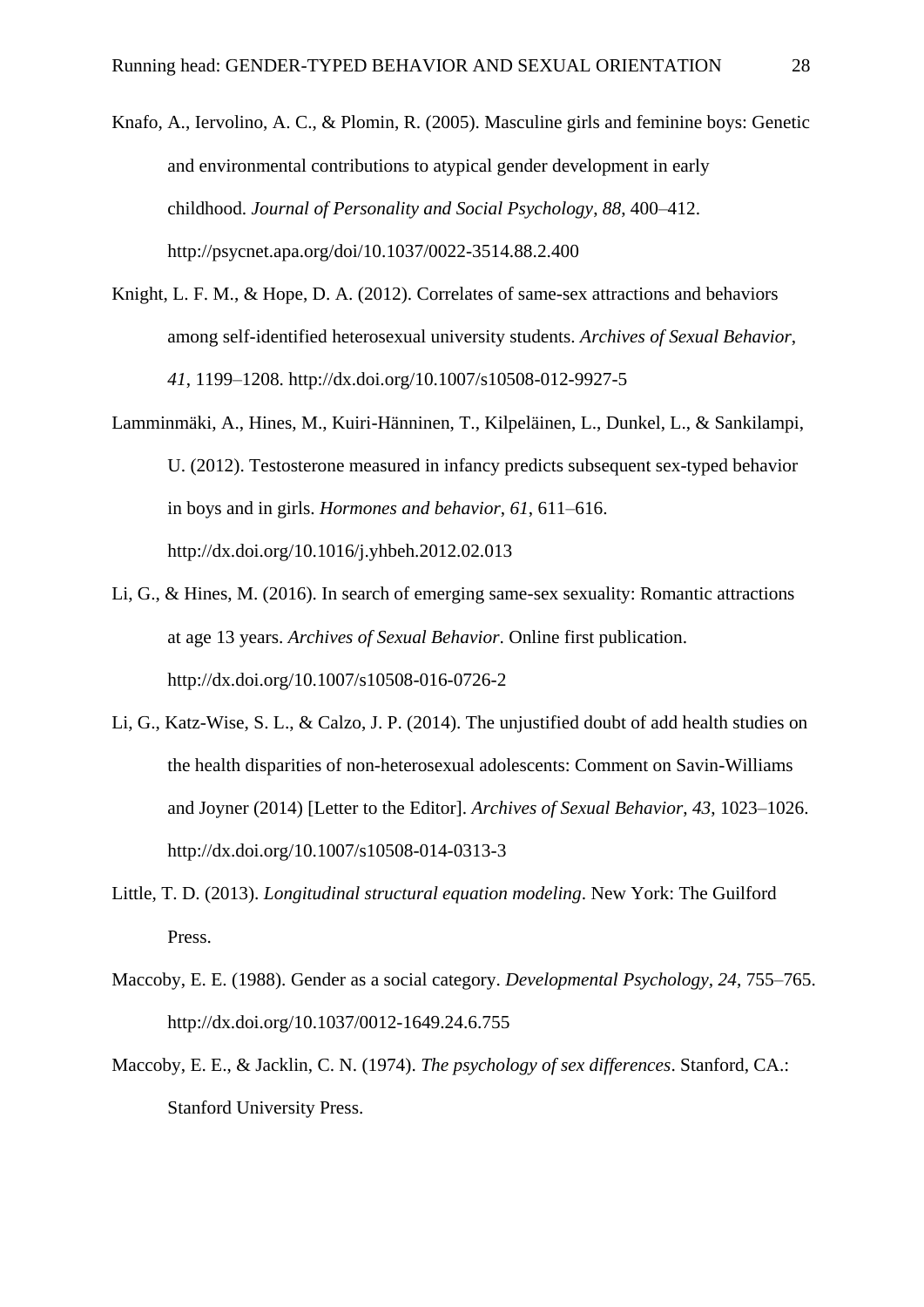- Martin, C. L., Eisenbud, L., & Rose, H. (1995). Children's gender-based reasoning about toys. *Child Development, 66*, 1453–1471. http://dx.doi.org/10.1111/j.1467- 8624.1995.tb00945.x
- McCarthy, M. M., & Arnold, A. P. (2011). Reframing sexual differentiation of the brain. *Nature Neuroscience*, *14*, 677–683. http://doi.org/10.1038/nn.2834

McClintock, M. K., & Herdt, G. (1996). Rethinking puberty: The development of sexual attraction. *Current Directions in Psychological Science*, *5*, 178–183. http://doi.org/10.1111/1467-8721.ep11512422

- Meyer-Bahlburg, H. F. L., Dolezal, C., Baker, S. W., & New, M. I. (2008). Sexual orientation in women with classical or non-classical congenital adrenal hyperplasia as a function of degree of prenatal androgen excess. *Archives of Sexual Behavior*, *37*, 85–99. http://doi.org/10.1007/s10508-007-9265-1
- Morgan, E. M. (2012). Not always a straight path: College students' narratives of heterosexual orientation development. *Sex Roles*, *66*, 79–93. http://dx.doi.org/10.1007/s11199-011-0068-4
- Morgan, E. M., & Thompson, E. M. (2011). Processes of sexual orientation questioning among heterosexual women. *The Journal of Sex Research*, *48*, 16–28. http://dx.doi.org/10.1080/00224490903370594
- Morris, J. A., Jordan, C. L., & Breedlove, S. M. (2004). Sexual differentiation of the vertebrate nervous system. *Nature Neuroscience*, *7*, 1034–1039. http://doi.org/10.1038/nn1325
- Morris, N. M., & Udry, J. R. (1980). Validation of a self-administered instrument to assess stages of adolescent development. *Journal of Youth and Adolescence, 9*, 271–280. http://doi.org/10.1007/BF02088471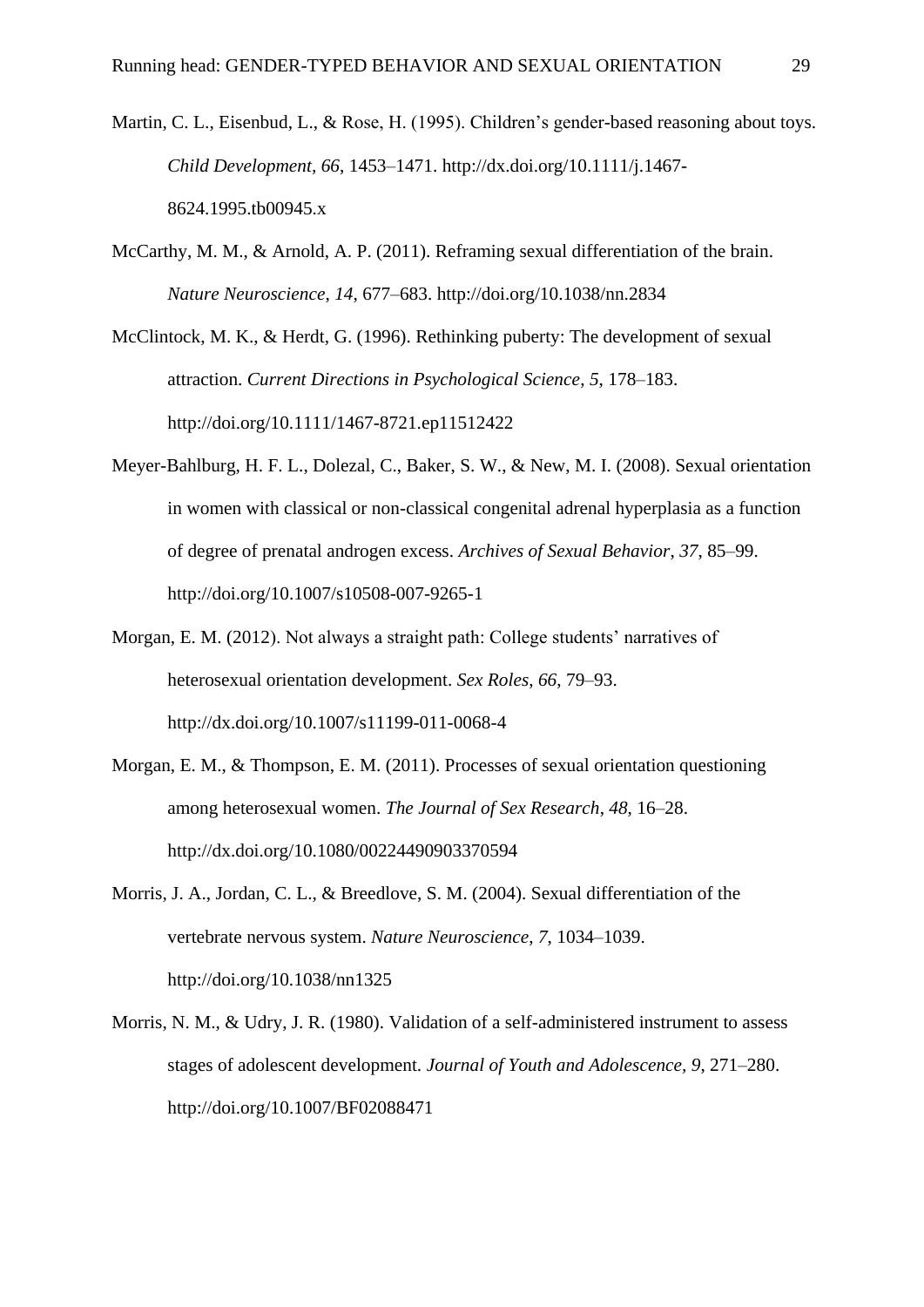- Muthén, L. K., & Muthén, B. O. (1998–2015). *Mplus user's guide* (7th ed.). Los Angeles, CA: Authors.
- New, M. I. (1998). Diagnosis and management of congenital adrenal hyperplasia. *Annual Review of Medicine*, *49*, 311–328.

Ott, M. Q., Corliss, H. L., Wypij, D., Rosario, M., & Austin, S. B. (2011). Stability and change in self-reported sexual orientation identity in young people: Application of mobility metrics. *Archives of Sexual Behavior*, *40*, 519–532. http://dx.doi.org/10.1007/s10508-010-9691-3

- Pasterski, V., Acerini, C. L., Dunger, D. B., Ong, K. K., Hughes, I. A., Thankamony, A., & Hines, M. (2015). Postnatal penile growth concurrent with mini-puberty predicts later sex-typed play behavior: Evidence for neurobehavioral effects of the postnatal androgen surge in typically developing boys. *Hormones and Behavior*, *69*, 98–105. http://dx.doi.org/10.1016/j.yhbeh.2015.01.002
- Remafedi, G., Resnick, M., Blum, R., & Harris, L. (1992). Demography of sexual orientation in adolescents. *Pediatrics*, *89*, 714–721.
- Rieger, G., & Savin-Williams, R. C. (2012). Gender nonconformity, sexual orientation, and psychological well-being. *Archives of Sexual Behavior*, *41*, 611–621. <http://dx.doi.org/10.1007/s10508-011-9738-0>
- Rieger, G., Linsenmeier, J. A. W., Gygax, L., & Bailey, J. M. (2008). Sexual orientation and childhood gender nonconformity: Evidence from home videos. *Developmental Psychology*, *44*, 46–58. http://dx.doi.org/10.1037/0012-1649.44.1.46
- Rieger, G., Savin-Williams, R. C., Chivers, M. L., & Bailey, J. M. (2015). Sexual arousal and masculinity-femininity of women. *Journal of Personality and Social Psychology*. Online first publication. http://dx.doi.org/10.1037/pspp0000077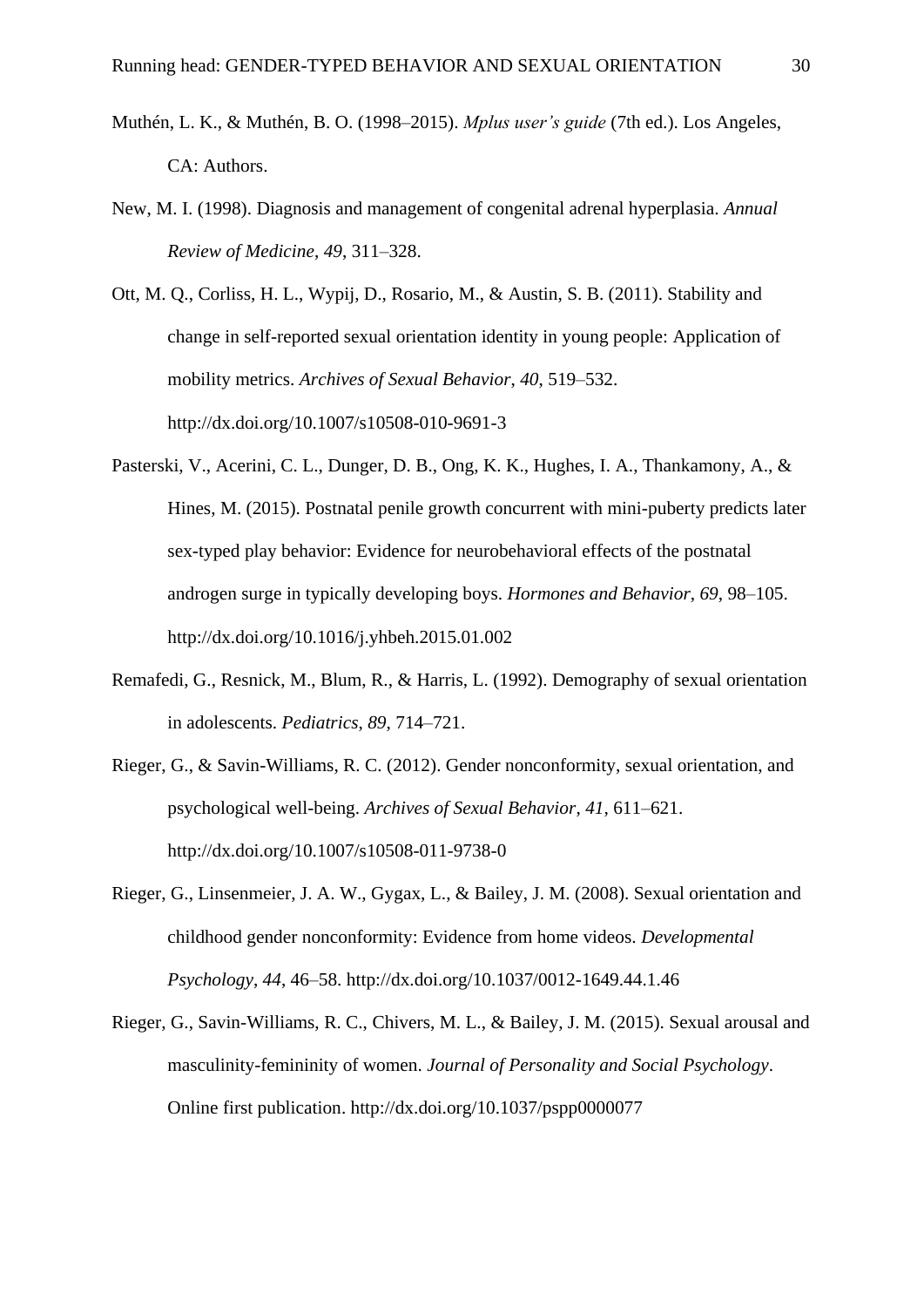- Roberts, A. L., Rosario, M., Corliss, H. L., Koenen, K. C., & Austin, S. B. (2012). Childhood gender nonconformity: A risk indicator for childhood abuse and posttraumatic stress in youth. *Pediatrics*, *129*, 410–417. http://dx.doi.org/10.1542/peds.2011-1804
- Roberts, A. L., Rosario, M., Slopen, N., Calzo, J. P., & Austin, S. B. (2013). Childhood gender nonconformity, bullying victimization, and depressive symptoms across adolescence and early adulthood: An 11-year longitudinal study. *Journal of the American Academy of Child & Adolescent Psychiatry*, *52*, 143–152. http://doi.org/10.1016/j.jaac.2012.11.006
- Rosario, M., Meyer-Bahlburg, H. F. L., Hunter, J., Exner, T. M., Gwadz, M., & Keller, A. M. (1996). The psychosexual development of urban lesbian, gay, and bisexual youths. *Journal of Sex Research*, *33*, 113–126. http://dx.doi.org/10.1080/00224499609551823
- Ross, M. W. (1980). Retrospective distortion in homosexual research. *Archives of Sexual Behavior, 9*, 523–531. http://dx.doi.org/10.1007/BF01542156
- Rubin, D. B. (1987). *Multiple imputation for nonresponse in surveys*. New York, NY: Wiley & Sons.
- Russell, S. T., & Fish, J. N. (2016). Mental health in lesbian, gay, bisexual, and transgender (LGBT) youth. *Annual Review of Clinical Psychology, 12*, 465–487. . http://dx.doi.org/10.1146/annurev-clinpsy-021815-093153
- Saewyc, E. M., Bauer, G. R., Skay, C. L., Bearinger, L. H., Resnick, M. D., Reis, E., & Murphy, A. (2004). Measuring sexual orientation in adolescent health surveys: Evaluation of eight school-based surveys. *Journal of Adolescent Health*, *35*, 345.e1– 345.e15. http://dx.doi.org/10.1016/j.jadohealth.2004.06.002
- Saewyc, E. M., Skay, C. L., Bearinger, L. H., Blum, R. W., & Resnick, M. D. (1998). Sexual orientation, sexual behaviors, and pregnancy among American Indian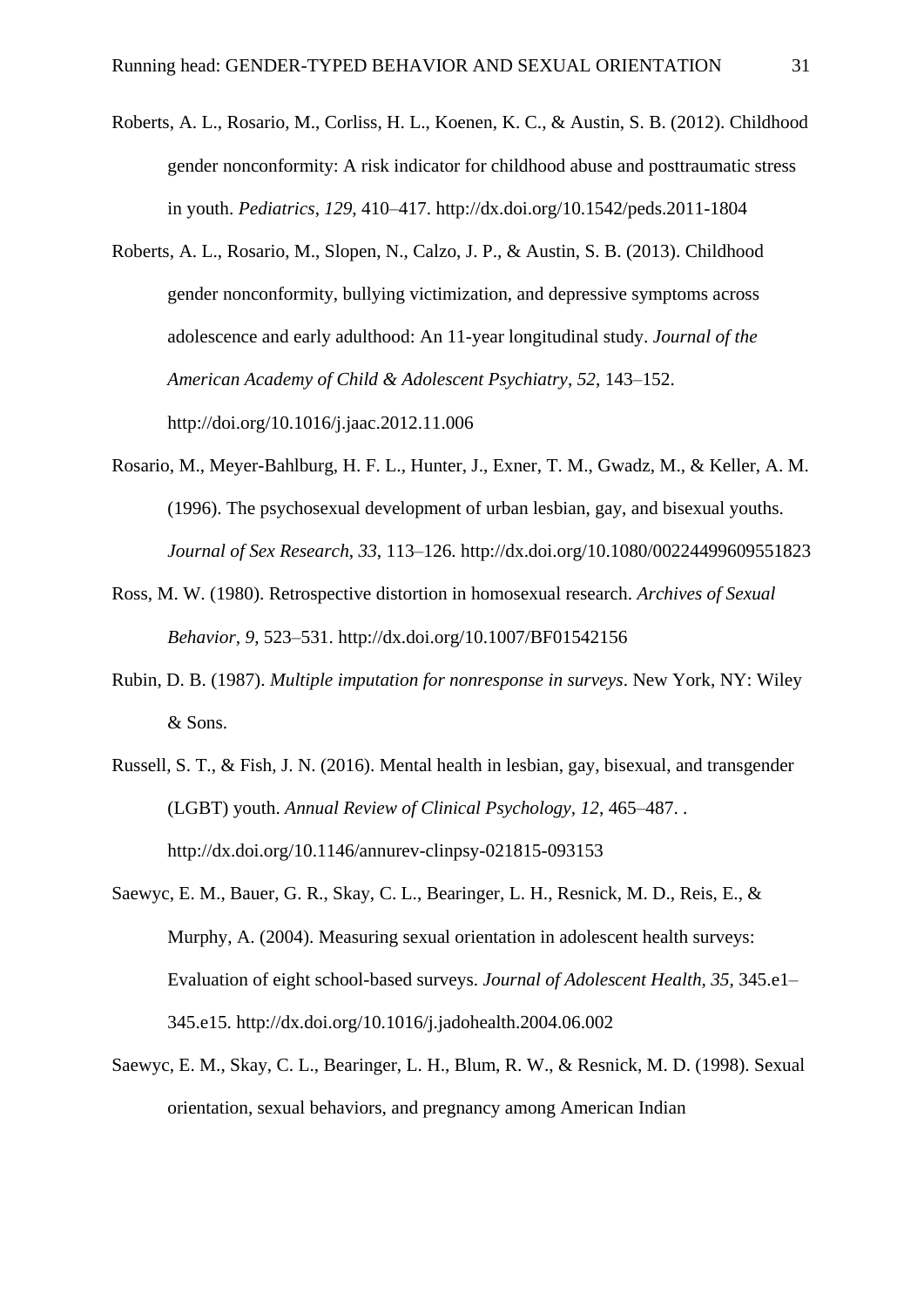adolescents. *Journal of Adolescent Health*, *23*, 238–247. http://dx.doi.org/10.1016/S1054-139X(98)00016-0

- Sanders, A. R., Martin, E. R., Beecham, G. W., Guo, S., Dawood, K., Rieger, G., ... & Duan, J. (2015). Genome-wide scan demonstrates significant linkage for male sexual orientation. *Psychological medicine*, *45*, 1379–1388. http://dx.doi.org/10.1017/S0033291714002451
- Savin-Williams, R. C. (1998). *"...And then I became gay": Young men's stories*. London, UK: Routledge.

Savin-Williams, R. C. (2006). Who's gay? Does it matter? *Current Directions in Psychological Science, 15*, 40–44. http://dx.doi.org/10.1111/j.0963- 7214.2006.00403.x

- Savin-Williams, R. C. (2014). An exploratory study of the categorical versus spectrum nature of sexual orientation. *The Journal of Sex Research*, *51*, 446-453. http://dx.doi.org/10.1080/00224499.2013.871691
- Savin-Williams, R. C. (2016). Sexual orientation: Categories or continuum? Commentary on Bailey et al. (2016). *Psychological Science in the Public Interest*, *17*, 37-44. http://dx.doi.org/10.1177/1529100616637618
- Savin-Williams, R. C., & Diamond, L. M. (2000). Sexual orientation trajectories among sexual-minority youths: Gender comparisons. *Archives of Sexual Behavior*, *29*, 607– 627. http://dx.doi.org/10.1023/A:1002058505138
- Savin-Williams, R. C., & Joyner, K. (2014a). The dubious assessment of gay, lesbian, and bisexual adolescents of Add Health. *Archives of Sexual Behavior*, *43*, 413–422. http://dx.doi.org/10.1007/s10508-013-0219-5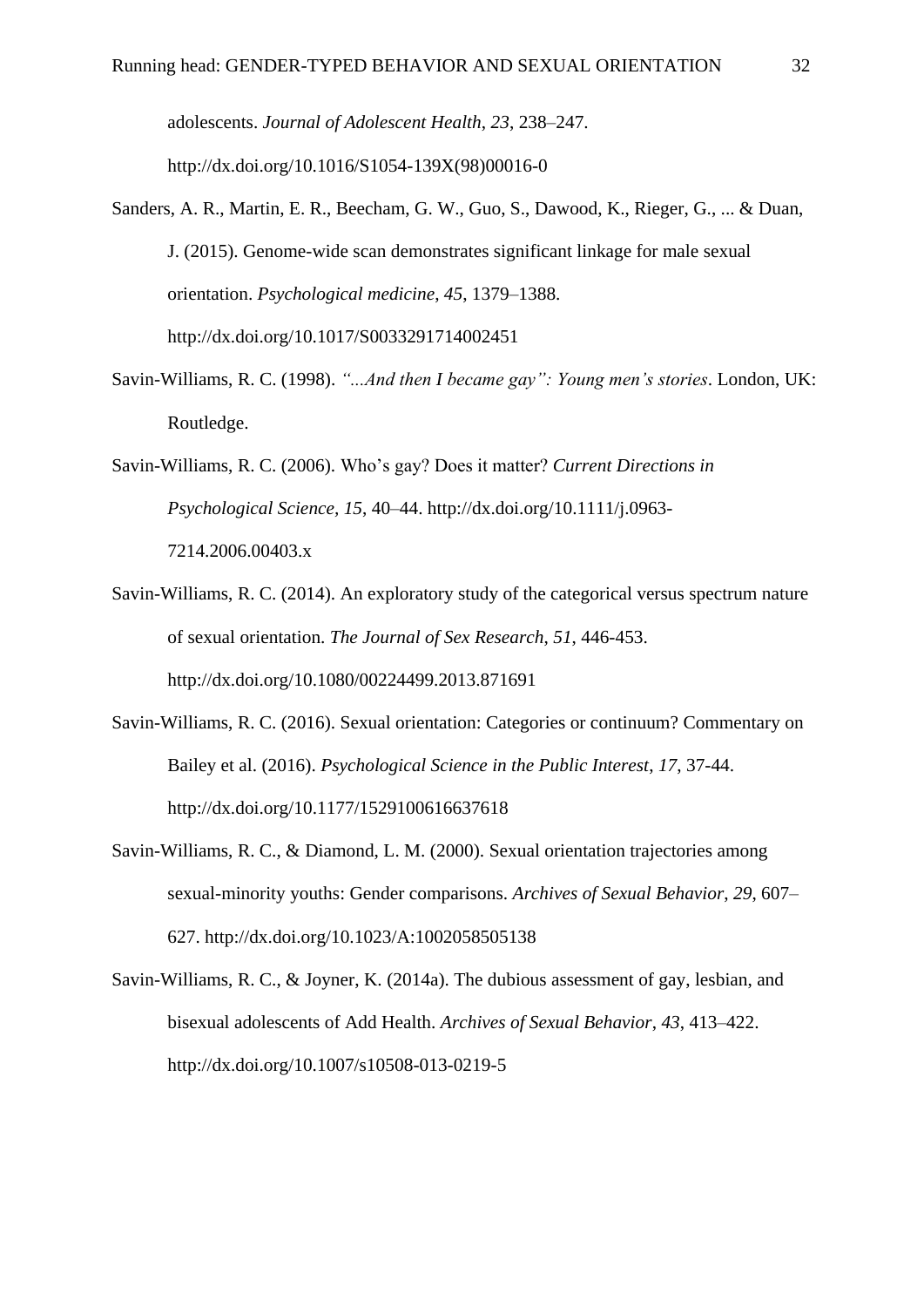Savin-Williams, R. C., & Joyner, K. (2014b). The politicization of gay youth health: Response to Li, Katz-Wise, and Calzo (2014) [Letter to the Editor]. *Archives of Sexual Behavior, 43*, 1027–1030. http://dx.doi.org/10.1007/s10508-014-0359-2

- Savin-Williams, R. C., & Vrangalova, Z. (2013). Mostly heterosexual as a distinct sexual orientation group: A systematic review of the empirical evidence. *Developmental Review*, *33*, 58–88. http://doi.org/10.1016/j.dr.2013.01.001
- Singh, D. (2012). *A follow-up study of boys with gender identity disorder*. University of Toronto, Toronto, ON, Canada. Retrieved from https://tspace.library.utoronto.ca/bitstream/1807/34926/1/Singh\_Devita\_201211\_PhD \_Thesis.pdf
- Steensma, T. D., van der Ende, J., Verhulst, F. C., & Cohen-Kettenis, P. T. (2013). Gender variance in childhood and sexual orientation in adulthood: A prospective study. *Journal of Sexual Medicine*, *10*, 2723–2733. http://dx.doi.org/10.1111/j.1743- 6109.2012.02701.x
- Tanner, J. M. (1962). *Growth at adolescence*. Oxford, UK: Blackwell Scientific Publications.
- Turner, C. F., Ku, L., Rogers, S. M., Lindberg, L. D., Pleck, J. H., & Sonenstein, F. L. (1998). Adolescent sexual behavior, drug use, and violence: Increased reporting with computer survey technology. *Science, 280*, 867–873. http://dx.doi.org/10.1126/science.280.5365.867
- Wallien, M. S. C., & Cohen-Kettenis, P. T. (2008). Psychosexual outcome of genderdysphoric children. *Journal of the American Academy of Child & Adolescent Psychiatry*, *47*, 1413–1423. http://dx.doi.org/10.1097/CHI.0b013e31818956b9
- Wong, W. I., & Hines, M. (2015). Preferences for pink and blue: The development of color preferences as a distinct gender-typed behavior in toddlers. *Archives of Sexual Behavior*, *44*, 1243–1254. http://doi.org/10.1007/s10508-015-0489-1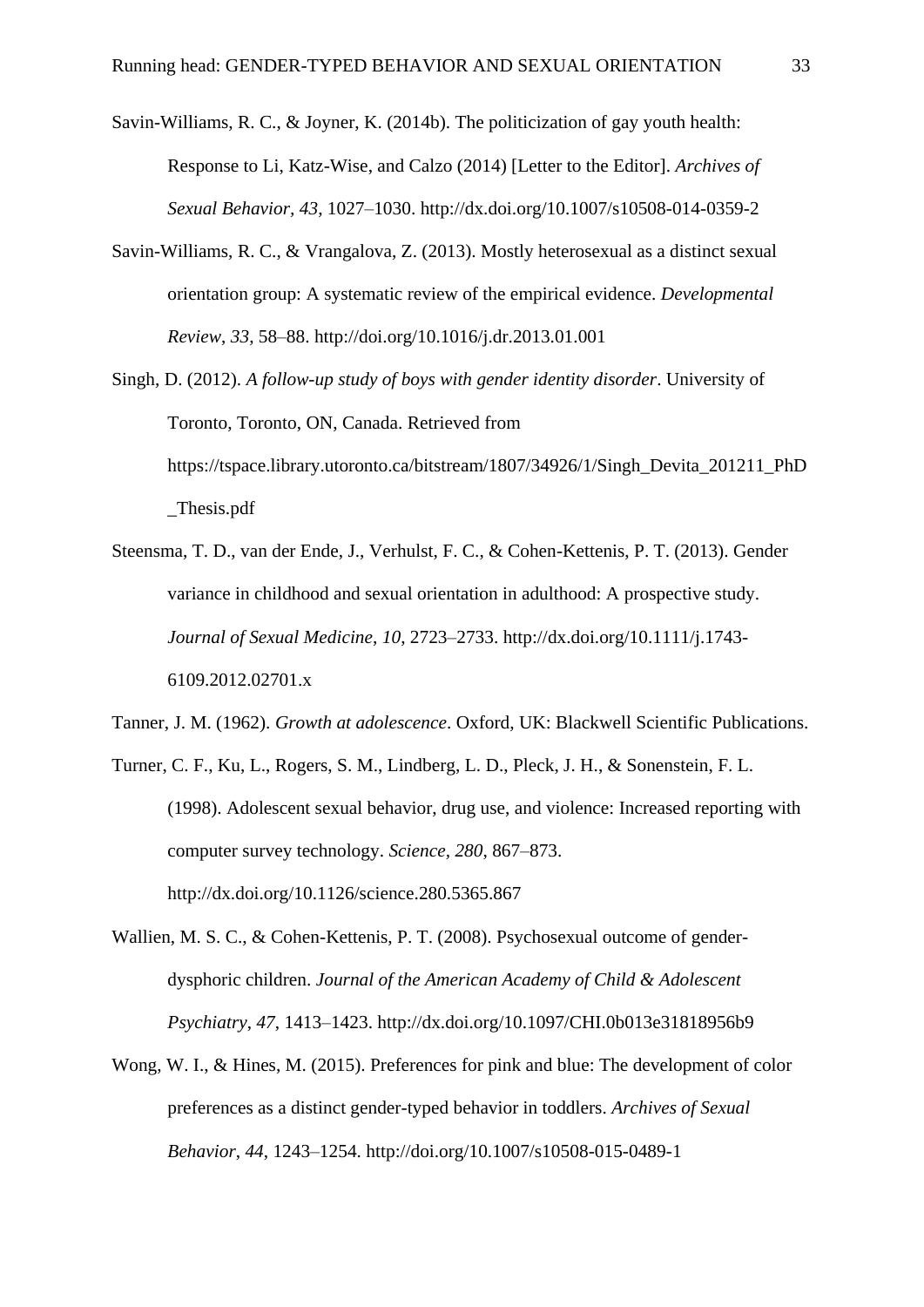- Zucker, K. J. (2008). Reflections on the relation between sex-typed behavior in childhood and sexual orientation in adulthood. *Journal of Gay & Lesbian Mental Health*, *12*(1– 2), 29–59. http://dx.doi.org/10.1300/J529v12n01\_04
- Zucker, K. J., & Bradley, S. J. (1995). *Gender identity disorder and psychosexual problems in children and adolescents*. New York, NY: Guilford Press.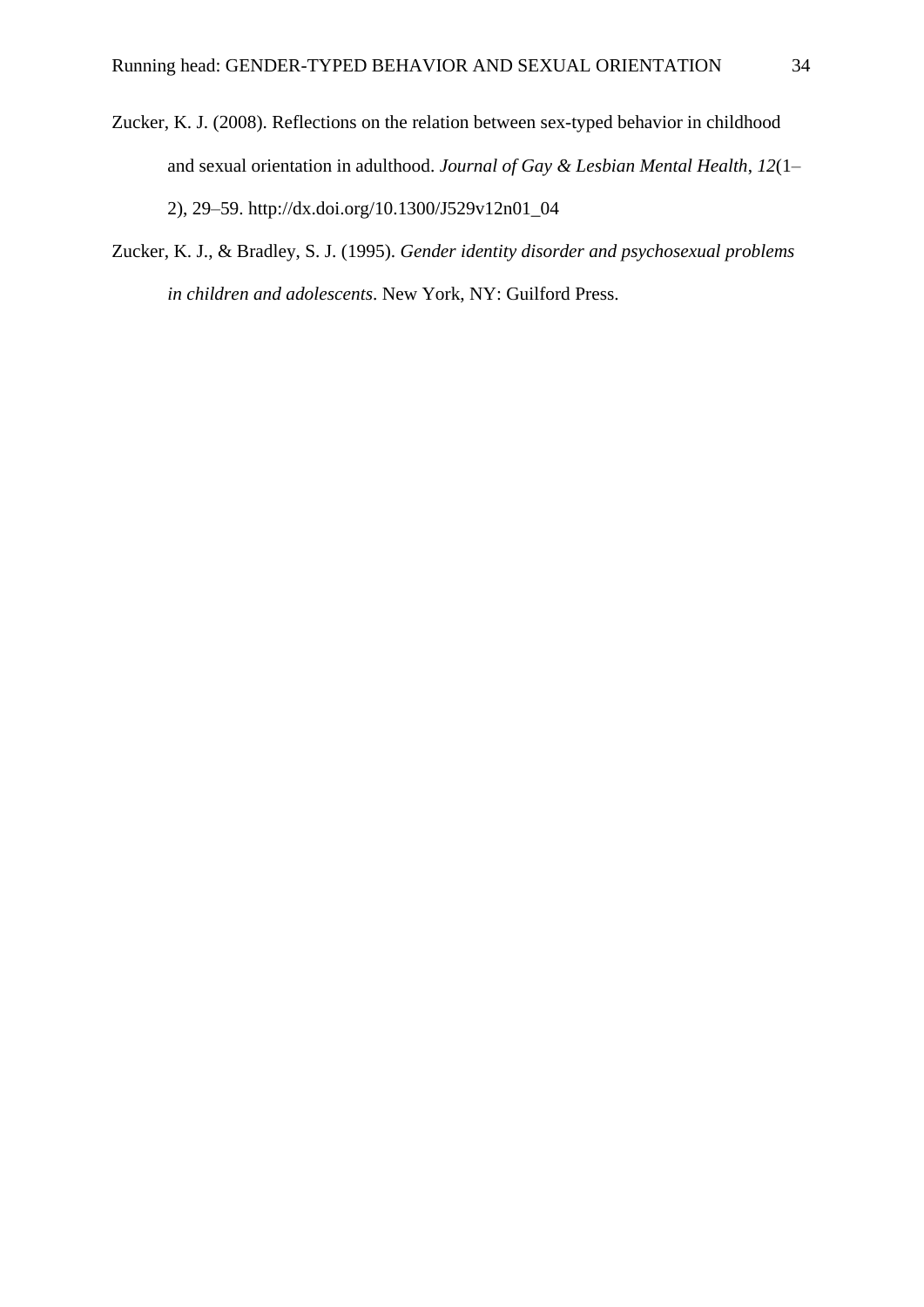|                                                      |       |       | Girls     |                |       |       | <b>Boys</b> |             |
|------------------------------------------------------|-------|-------|-----------|----------------|-------|-------|-------------|-------------|
|                                                      | n     | M     | <i>SD</i> | Range          | n     | M     | SD          | Range       |
| Sexual orientation at age 15 years <sup>a</sup>      | 2,428 |       | 0.48      | $-5$           | 2,169 | 1.13  | 0.48        | $1 - 5$     |
| Gender-typed behavior at age 2.50 years <sup>o</sup> | 2,241 | 40.99 | 8.46      | $8.65 - 71.35$ | 2,010 | 59.87 | 8.24        | 27.35–92.25 |
| Gender-typed behavior at age 3.50 years <sup>b</sup> | 2,360 | 37.08 | 9.31      | $4.25 - 72.45$ | 2,125 | 61.54 | 8.69        | 20.75–95.55 |
| Gender-typed behavior at age 4.75 years <sup>b</sup> | 2,228 | 35.28 | 9.51      | $4.25 - 90.05$ | 2,026 | 63.42 | 8.78        | 16.35–93.55 |

#### Table 1 *Descriptive Statistics of Key Variables by Sex*

 $a_1 = 100\%$  heterosexual; 5 = 100% lesbian/gay.<br>
Exatler scores represent higher levels of male-typical behavior and/or lower levels of female-typical behavior.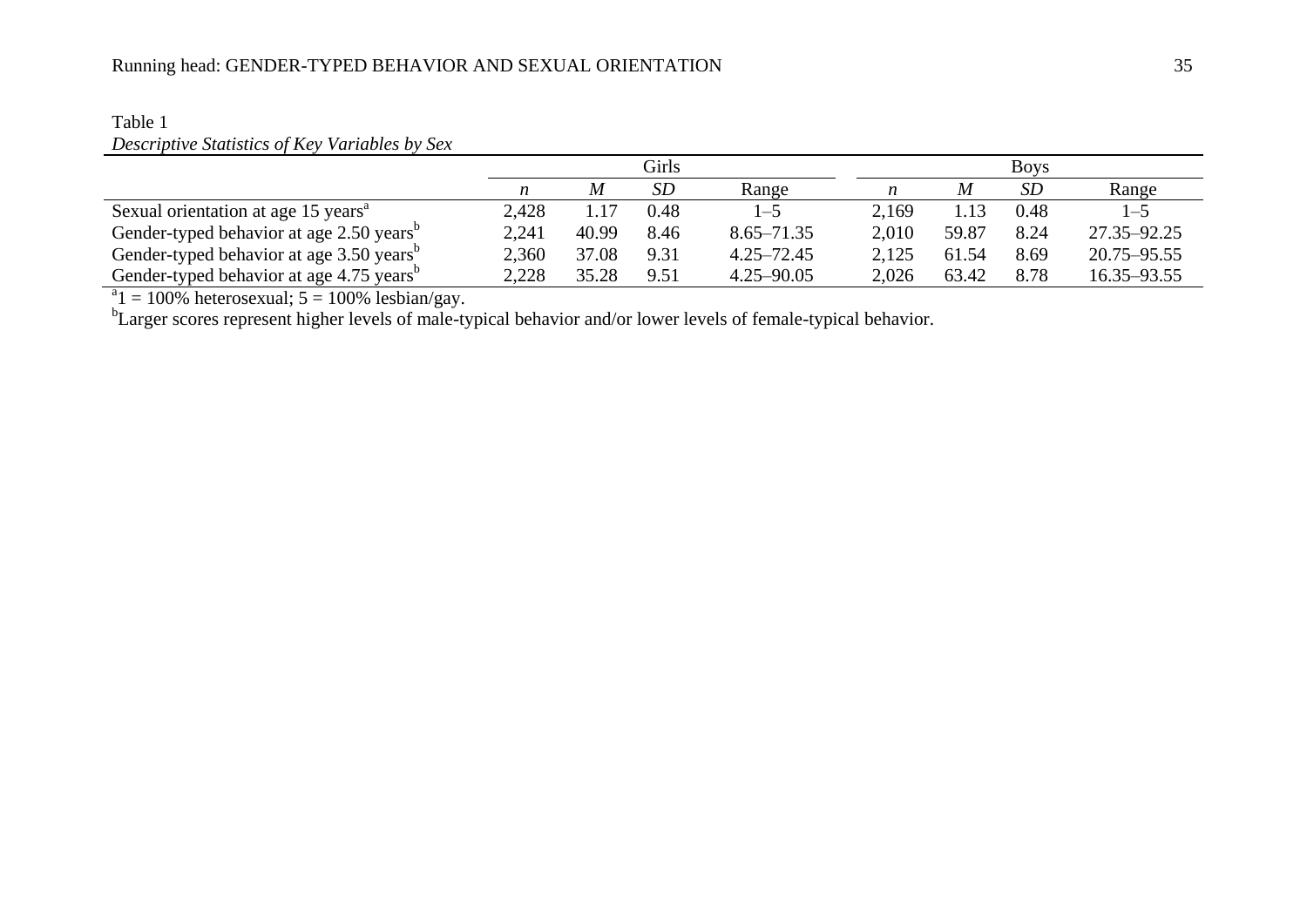Table 2 *Latent Linear Growth Models of Childhood Gender-Typed Behavior by Sex With Intercepts Fixed at Different Ages*

|                    |              | Intercept    |               | Slope                                                                                                  | Intercept-slope |
|--------------------|--------------|--------------|---------------|--------------------------------------------------------------------------------------------------------|-----------------|
| Intercept fixed at | Mean         | Variance     | Mean          | Variance                                                                                               | Covariance      |
| Girls              |              |              |               | Model fit: $\chi^2(1) = 113.63$ , $p < .001$ ; CFI = .956; TLI = .867; RMSEA [90% CI] = .22 [.18, .25] |                 |
| 2.50 years         | 40.55(0.18)  | 55.19(2.61)  | $-2.42(0.09)$ | 11.53(1.02)                                                                                            | $-5.93(1.12)$   |
| 3.50 years         | 38.12(0.16)  | 54.86 (1.91) | $-2.42(0.09)$ | 11.54(1.02)                                                                                            | 5.60(0.81)      |
| 4.75 years         | 35.09(0.20)  | 86.89 (3.89) | $-2.42(0.09)$ | 11.54(1.02)                                                                                            | 20.02(1.70)     |
| Boys               |              |              |               | Model fit: $\chi^2(1) = 0.90$ , $p = .342$ ; CFI > .999; TLI > .999; RMSEA [90% CI] = .00 [.00, .06]   |                 |
| 2.50 years         | 59.83 (0.18) | 52.39 (8.78) | 1.61(0.08)    | 8.78(0.93)                                                                                             | $-6.31(1.07)$   |
| 3.50 years         | 61.43(0.16)  | 48.55(1.77)  | 1.61(0.08)    | 8.78(0.93)                                                                                             | 2.47(0.73)      |
| 4.75 years         | 63.44(0.19)  | 68.45 (3.34) | 1.61(0.08)    | 8.78(0.93)                                                                                             | 13.45(1.47)     |

*Note.* Each row represents an individual latent growth model, but the model fit remained the same within each sex regardless how the intercept was fixed. All estimates in this table were significantly different from 0 at  $p < .001$ , two-tailed. Values outside and inside the parentheses represent unstandardized estimates and standard errors. CFI = comparative fit index. TLI = Tucker–Lewis index. RMSEA = root mean square error of approximation.  $CI =$  confidence interval.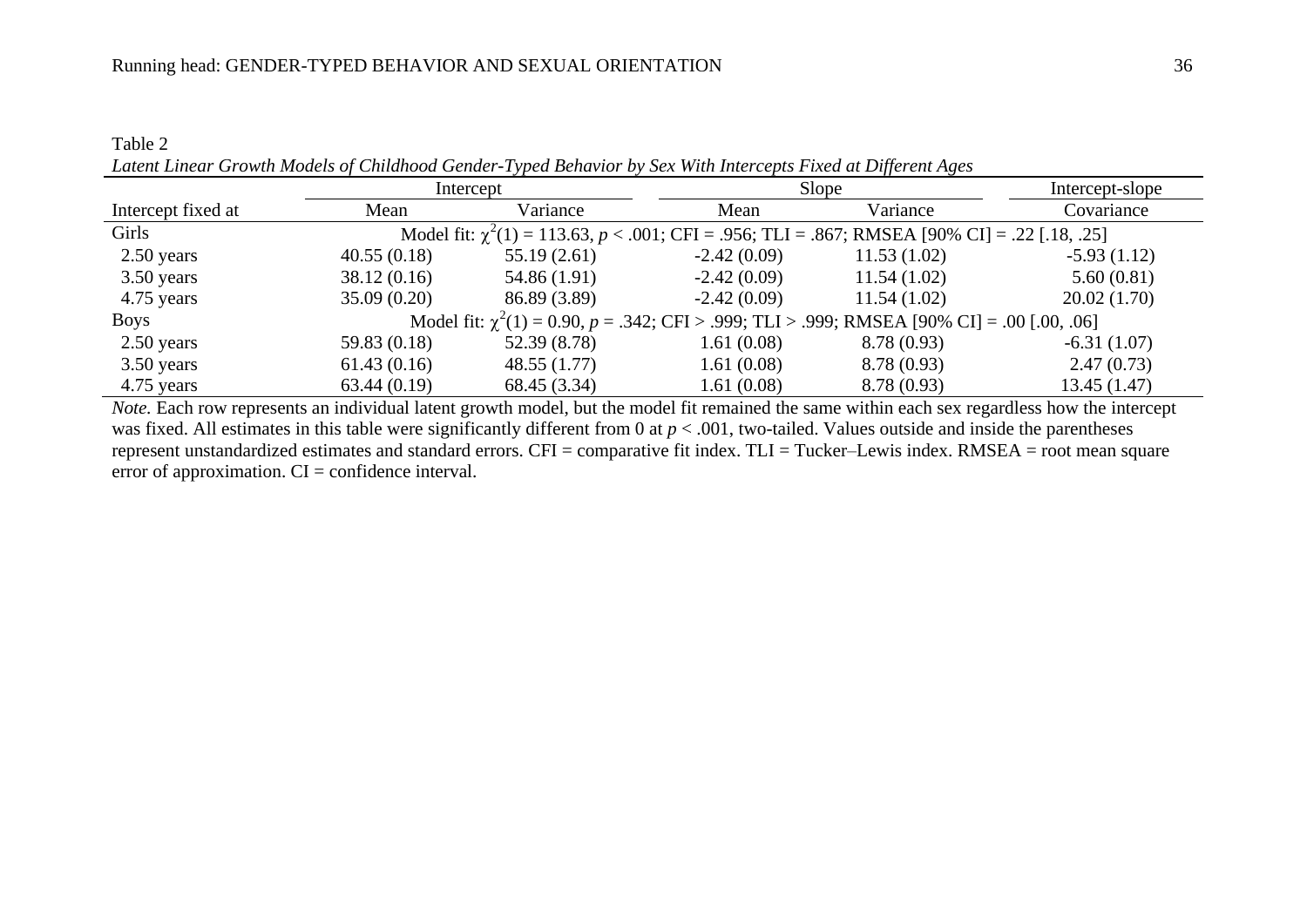Table 3 *Latent Growth Factors of Gender-Typed Behavior During Preschool Years by Sexual Orientation at Age 15 Years in Girls*

|                           |                  |                | Intercept at age 2.50<br>years <sup>a</sup> |                  | Intercept at age 3.50<br>years <sup>a</sup> | Intercept at age 4.75<br>years <sup>a</sup> |       | Slope <sup>b</sup> |      |
|---------------------------|------------------|----------------|---------------------------------------------|------------------|---------------------------------------------|---------------------------------------------|-------|--------------------|------|
| Sexual orientation        | $\boldsymbol{n}$ | $\overline{M}$ | SD                                          | $\boldsymbol{M}$ | SD                                          | $\overline{M}$                              | SD    | $\boldsymbol{M}$   | SD   |
| $2\text{-}group^c$        |                  |                |                                             |                  |                                             |                                             |       |                    |      |
| Heterosexual <sup>d</sup> | 2,366            | 40.47          | 6.55                                        | 38.03            | 6.96                                        | 34.99                                       | 8.82  | $-2.44$            | 2.81 |
| Lesbian <sup>e</sup>      | 16               | 44.11          | 8.03                                        | 43.70            | 8.87                                        | 43.18                                       | 11.69 | $-0.41$            | 3.78 |
| $d^{\rm f}$               |                  | 0.56           |                                             | 0.81             |                                             | 0.93                                        |       | 0.72               |      |
| $3$ -group <sup>g</sup>   |                  |                |                                             |                  |                                             |                                             |       |                    |      |
| Heterosexual <sup>d</sup> | 2,366            | 40.47          | 6.55                                        | 38.03            | 6.96                                        | 34.99                                       | 8.82  | $-2.44$            | 2.81 |
| <b>Bisexual</b>           | 46               | 43.34          | 7.07                                        | 40.90            | 8.51                                        | 37.84                                       | 11.32 | $-2.45$            | 3.14 |
| Lesbian <sup>e</sup>      | 16               | 44.11          | 8.03                                        | 43.70            | 8.87                                        | 43.18                                       | 11.69 | $-0.41$            | 3.78 |
| $5\text{-}grouph$         |                  |                |                                             |                  |                                             |                                             |       |                    |      |
| 100% heterosexual         | 2,094            | 40.27          | 6.56                                        | 37.83            | 6.95                                        | 34.78                                       | 8.78  | $-2.44$            | 2.80 |
| Mostly heterosexual       | 272              | 42.04          | 6.24                                        | 39.61            | 6.84                                        | 36.57                                       | 8.95  | $-2.43$            | 2.90 |
| <b>Bisexual</b>           | 46               | 43.34          | 7.07                                        | 40.90            | 8.51                                        | 37.84                                       | 11.32 | $-2.45$            | 3.14 |
| Mostly lesbian            | 12               | 42.68          | 8.22                                        | 41.30            | 7.48                                        | 39.58                                       | 8.59  | $-1.37$            | 3.40 |
| 100% lesbian              | $\overline{4}$   | 48.42          | 6.43                                        | 50.89            | 9.81                                        | 53.97                                       | 14.34 | 2.47               | 3.79 |

<sup>a</sup>Larger scores represent higher levels of male-typical behavior and/or lower levels of female-typical behavior.

<sup>b</sup>Above zero: larger scores represent a larger increase in male-typical behavior and/or a larger decrease in female-typical behavior; below zero: smaller scores represent a larger increase in female-typical behavior and/or a larger decrease in male-typical behavior.

<sup>c</sup>Linear regression with Bonferroni correction ( $\alpha = .05/4 = .013$ , two-tailed) indicated a significant difference between heterosexual and lesbian girls in the intercepts of gender-typed behavior at age 3.50 years,  $B = 5.66$ ,  $SE = 1.75$ ,  $p < .001$ , and at age 4.75 years,  $B = 8.19$ ,  $SE = 2.22$ ,  $p$  $< .001$ , and in the slope of gender-typed behavior during preschool years,  $B = 2.02$ ,  $SE = 0.71$ ,  $p = .004$ .

<sup>d</sup>Comprising 100% heterosexual and mostly heterosexual.

<sup>e</sup>Comprising mostly lesbian and 100% lesbian.

<sup>f</sup>Cohen's *d* was pooled following Rubin's (1987) rule. Similarly to Bailey and Zucker (1995), Hedges's (1982; Formula 4) unbiasing correction was applied.

<sup>g</sup>Orthogonal polynomial contrasts with Bonferroni correction ( $\alpha$  = .05/8 = .006, two-tailed) indicated a significant linear effect of sexual orientation groups in girls on the intercepts of gender-typed behavior at age 3.50 years,  $B = 4.01$ ,  $SE = 1.24$ ,  $p < .001$ , and at age 4.75 years,  $B =$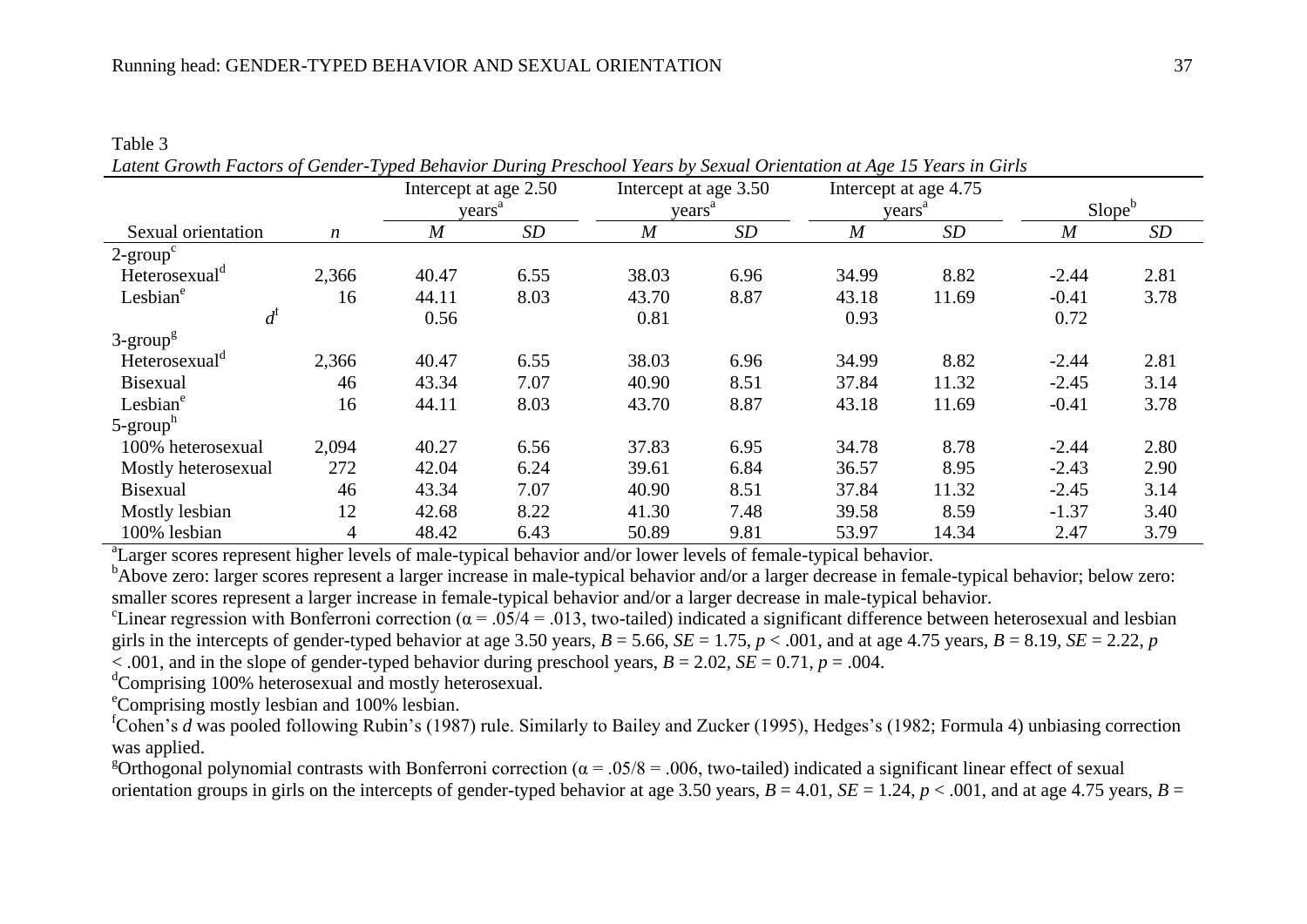5.79,  $SE = 1.58$ ,  $p < .001$ , and on the slope of gender-typed behavior during preschool years,  $B = 1.43$ ,  $SE = 0.50$ ,  $p = .004$ . No other significant linear effects or any quadratic effects were detected,  $p_s > .027$  (see Table S1 for more information).

horthogonal polynomial contrasts with Bonferroni correction ( $\alpha$  = .05/16 = .003, two-tailed) indicated a significant linear effect of sexual orientation groups in girls on the intercepts of gender-typed behavior at age 3.50 years,  $B = 8.79$ ,  $SE = 2.30$ ,  $p = .001$ , and at age 4.75 years,  $B =$ 13.08,  $SE = 2.92$ ,  $p < .001$ , and on the slope of gender-typed behavior during preschool years,  $B = 3.44$ ,  $SE = 0.93$ ,  $p < .001$ . No other significant linear effects or any quadratic, cubic, or quartic effects were detected,  $p_s > .004$  (see Table S1 for more information).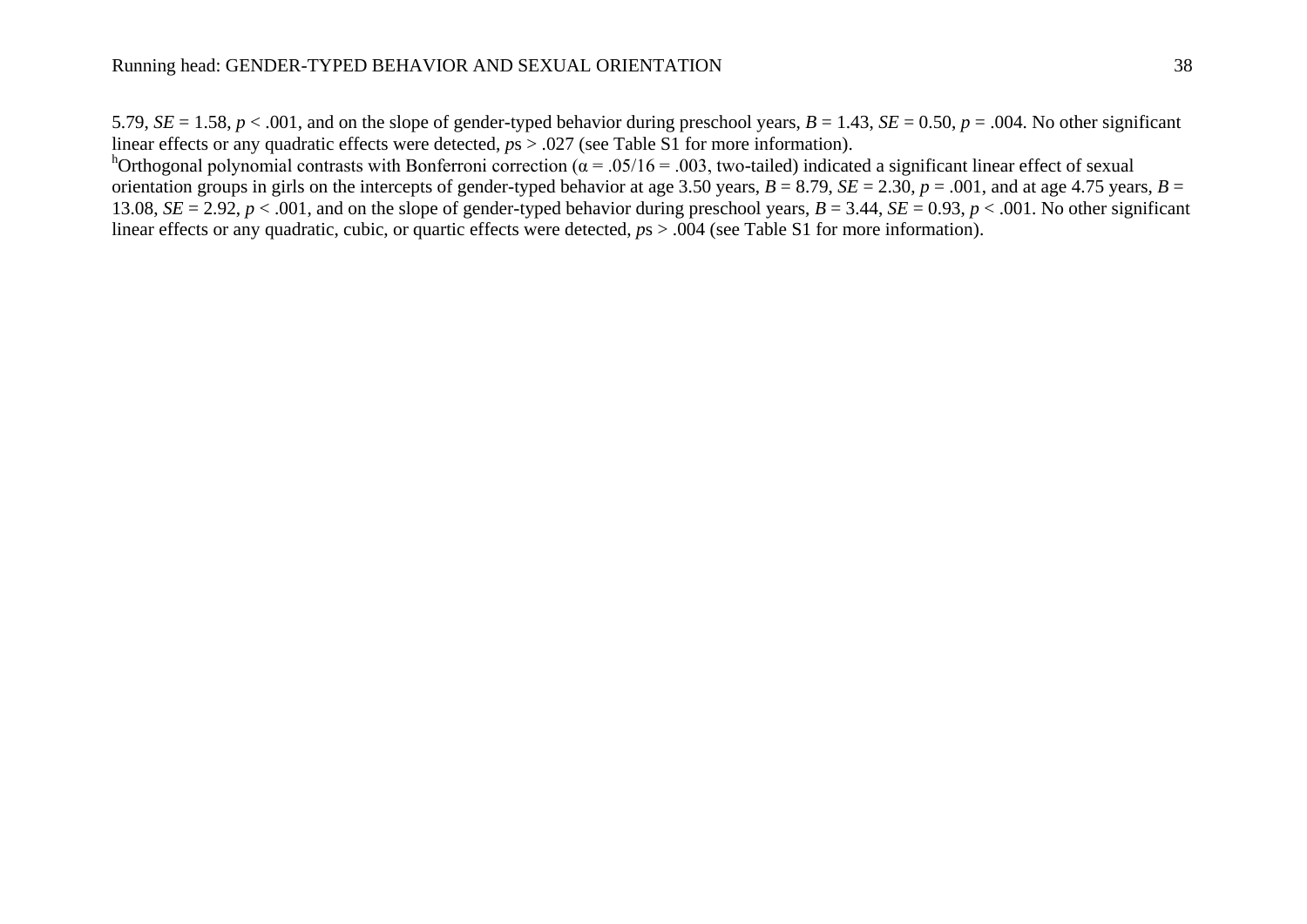|                           |                  | Intercept at age 2.50 | $\cdots$ | Intercept at age 3.50 |      |                  | Intercept at age 4.75 |                    |      |
|---------------------------|------------------|-----------------------|----------|-----------------------|------|------------------|-----------------------|--------------------|------|
|                           |                  | years <sup>a</sup>    |          | years <sup>a</sup>    |      |                  | years <sup>a</sup>    | Slope <sup>b</sup> |      |
| Sexual orientation        | $\boldsymbol{n}$ | $\boldsymbol{M}$      | SD       | $\boldsymbol{M}$      | SD   | $\boldsymbol{M}$ | SD                    | $\boldsymbol{M}$   | SD   |
| $2\text{-}group^c$        |                  |                       |          |                       |      |                  |                       |                    |      |
| Heterosexual <sup>d</sup> | 2,117            | 59.90                 | 6.42     | 61.56                 | 6.47 | 63.63            | 7.53                  | 1.66               | 2.24 |
| $\text{Gay}^e$            | 24               | 56.45                 | 6.05     | 55.66                 | 6.82 | 54.67            | 9.21                  | $-0.79$            | 3.04 |
| $d^{\rm t}$               |                  | $-0.54$               |          | $-0.91$               |      | $-1.19$          |                       | $-1.09$            |      |
| $3$ -group <sup>g</sup>   |                  |                       |          |                       |      |                  |                       |                    |      |
| Heterosexual <sup>d</sup> | 2,117            | 59.90                 | 6.42     | 61.56                 | 6.47 | 63.63            | 7.53                  | 1.66               | 2.24 |
| Bisexual                  | 28               | 57.34                 | 8.70     | 57.12                 | 9.32 | 56.84            | 11.56                 | $-0.22$            | 3.40 |
| Gay <sup>e</sup>          | 24               | 56.45                 | 6.05     | 55.66                 | 6.82 | 54.67            | 9.21                  | $-0.79$            | 3.04 |
| $5$ -group <sup>h</sup>   |                  |                       |          |                       |      |                  |                       |                    |      |
| 100% heterosexual         | 1,981            | 60.01                 | 6.41     | 61.69                 | 6.47 | 63.79            | 7.53                  | 1.68               | 2.22 |
| Mostly heterosexual       | 136              | 58.32                 | 6.37     | 59.64                 | 6.12 | 61.28            | 7.16                  | 1.31               | 2.51 |
| <b>Bisexual</b>           | 28               | 57.34                 | 8.70     | 57.12                 | 9.32 | 56.84            | 11.56                 | $-0.22$            | 3.40 |
| Mostly gay                | 13               | 55.99                 | 5.90     | 55.35                 | 6.85 | 54.54            | 9.79                  | $-0.65$            | 3.47 |
| 100% gay                  | 11               | 56.99                 | 6.47     | 56.03                 | 7.10 | 54.83            | 8.95                  | $-0.96$            | 2.60 |

| . |  |  |                                                                                                                     |  |
|---|--|--|---------------------------------------------------------------------------------------------------------------------|--|
|   |  |  | Latent Growth Factors of Gender-Typed Behavior During Preschool Years by Sexual Orientation at Age 15 Years in Boys |  |

<sup>a</sup>Larger scores represent higher levels of male-typical behavior and/or lower levels of female-typical behavior.

<sup>b</sup>Above zero: larger scores represent a larger increase in male-typical behavior and/or a larger decrease in female-typical behavior; below zero: smaller scores represent a larger increase in female-typical behavior and/or a larger decrease in male-typical behavior.

<sup>c</sup>Linear regression with Bonferroni correction ( $\alpha = .05/4 = .013$ , two-tailed) indicated a significant difference between heterosexual and gay boys in the intercepts of gender-typed behavior at age 2.50 years,  $B = -3.45$ ,  $SE = 1.32$ ,  $p = .009$ , at age 3.50 years,  $B = -5.90$ ,  $SE = 1.33$ ,  $p < .001$ , and at age 4.75 years,  $B = 8.96$ ,  $SE = 1.55$ ,  $p < .001$ , and in the slope of gender-typed behavior during preschool years,  $B = -2.45$ ,  $SE = 0.46$ ,  $p < .001$ . <sup>d</sup>Comprising 100% heterosexual and mostly heterosexual.

<sup>e</sup>Comprising mostly gay and 100% gay.

Table 4

<sup>f</sup>Cohen's *d* was pooled following Rubin's (1987) rule. Similarly to Bailey and Zucker (1995), Hedges's (1982; Formula 4) unbiasing correction was applied.

<sup>g</sup>Orthogonal polynomial contrasts with Bonferroni correction ( $\alpha$  = .05/8 = .006, two-tailed) indicated a significant linear effect of sexual orientation groups in boys on the intercepts of gender-typed behavior at age 3.50 years,  $B = -4.17$ ,  $SE = 0.95$ ,  $p < .001$ , and at age 4.75 years,  $B =$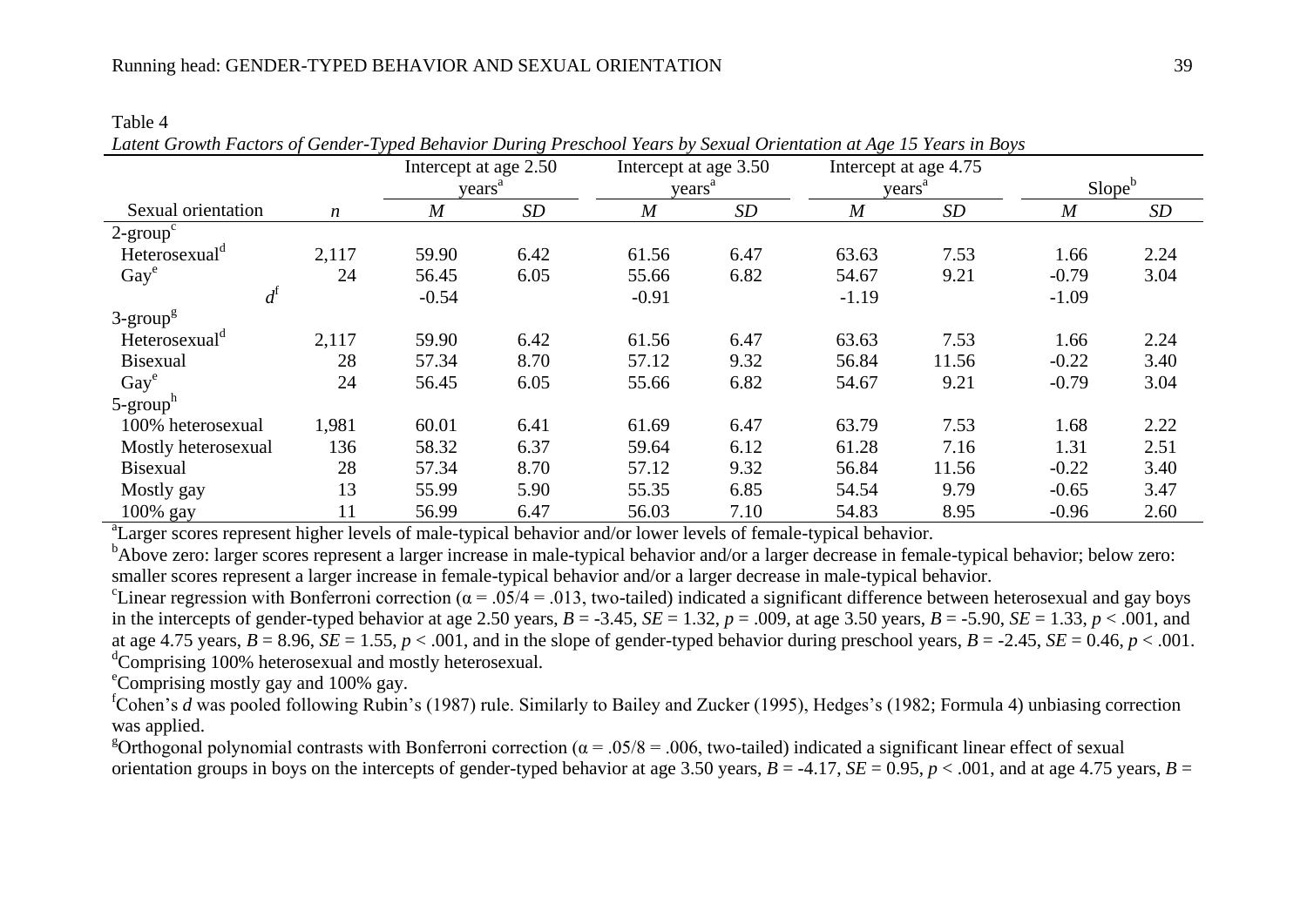$-6.33$ ,  $SE = 1.11$ ,  $p < .001$ , and on the slope of gender-typed behavior during preschool years,  $B = -1.73$ ,  $SE = 0.33$ ,  $p < .001$ . No other significant linear effects or any quadratic effects were detected,  $p_s > .009$  (see Table S1 for more information).

horthogonal polynomial contrasts with Bonferroni correction ( $\alpha$  = .05/16 = .003, two-tailed) indicated a significant linear effect of sexual orientation groups in boys on the intercepts of gender-typed behavior at age 3.50 years,  $B = -4.94$ ,  $SE = 1.38$ ,  $p < .001$ , and at age 4.75 years,  $B =$ -7.80,  $SE = 1.61$ ,  $p < .001$ , and on the slope of gender-typed behavior during preschool years,  $B = -2.29$ ,  $SE = 0.48$ ,  $p < .001$ . No other significant linear effects or any quadratic, cubic, or quartic effects were detected,  $p_s > .053$  (see Table S1 for more information).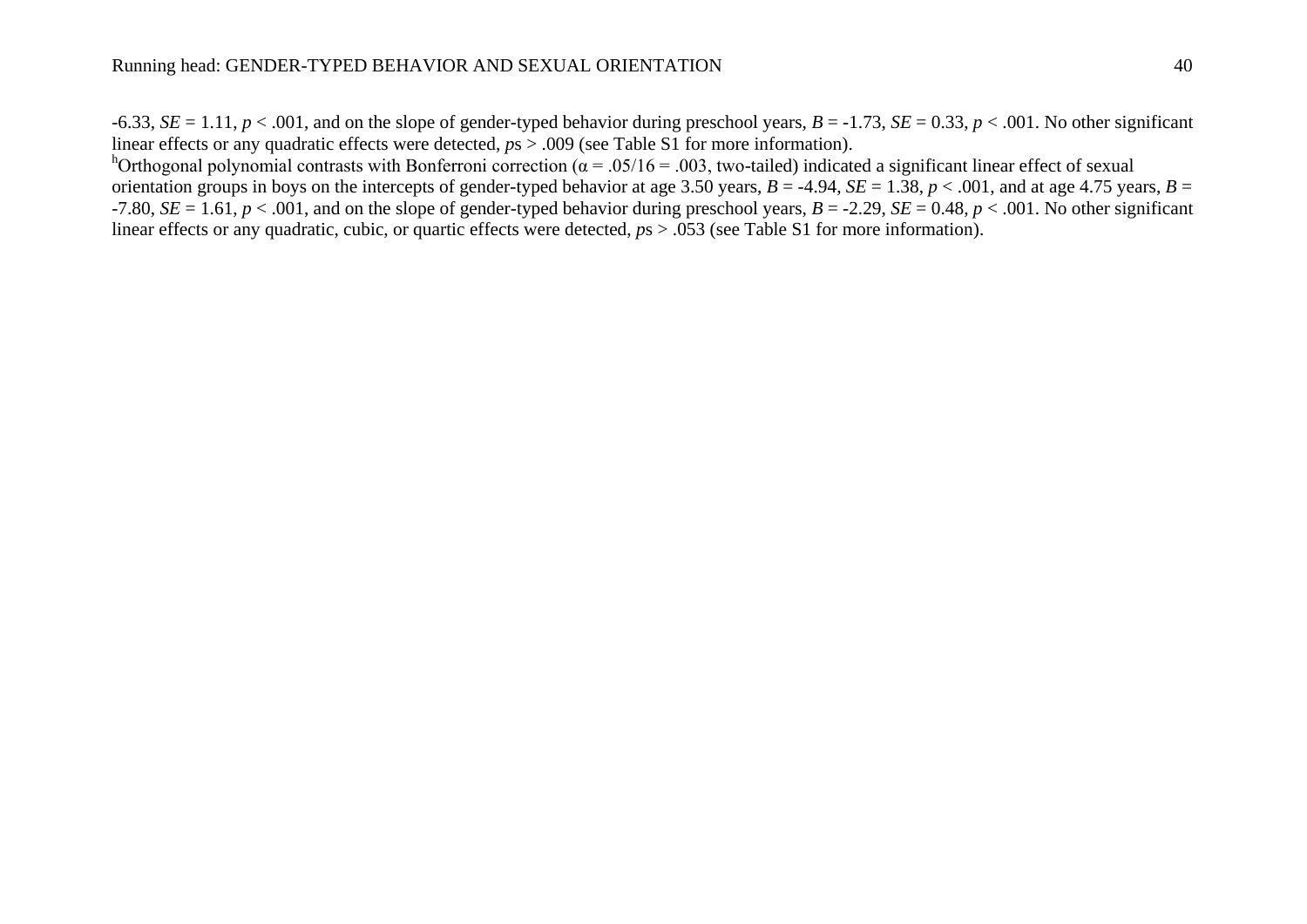Table 5 *Latent Growth Factors of Gender-Typed Behavior During Preschool Years by Sexual Activities at Age 15 Years in Girls Who Had Sexual Contacts*

|                              |                  |                    | Intercept at age 2.50 |                    | Intercept at age 3.50 | Intercept at age 4.75 |      |                    |      |
|------------------------------|------------------|--------------------|-----------------------|--------------------|-----------------------|-----------------------|------|--------------------|------|
|                              |                  | years <sup>a</sup> |                       | years <sup>a</sup> |                       | vears <sup>a</sup>    |      | Slope <sup>b</sup> |      |
| Sexual activity              | $\boldsymbol{n}$ | $\boldsymbol{M}$   | SD                    | $\boldsymbol{M}$   | SD                    | M                     | SD   | $\boldsymbol{M}$   | SD   |
| Hug                          |                  |                    |                       |                    |                       |                       |      |                    |      |
| Exclusive other-sex contacts | 173              | 40.26              | 6.95                  | 37.74              | 6.89                  | 34.58                 | 8.16 | $-2.52$            | 2.68 |
| Any same-sex contacts        | 2,231            | 40.55              | 6.55                  | 38.13              | 7.04                  | 35.10                 | 8.98 | $-2.42$            | 2.85 |
| $\overline{d}$               |                  | 0.04               |                       | 0.06               |                       | 0.06                  |      | 0.04               |      |
| Hold hands                   |                  |                    |                       |                    |                       |                       |      |                    |      |
| Exclusive other-sex contacts | 864              | 40.39              | 6.54                  | 37.75              | 6.86                  | 34.45                 | 8.58 | $-2.64^{\circ}$    | 2.73 |
| Any same-sex contacts        | 1,209            | 40.47              | 6.55                  | 38.19              | 7.02                  | 35.33                 | 9.00 | $-2.28$            | 2.90 |
| $\boldsymbol{d}$             |                  | 0.01               |                       | 0.06               |                       | 0.09                  |      | 0.13               |      |
| Spend time alone             |                  |                    |                       |                    |                       |                       |      |                    |      |
| Exclusive other-sex contacts | 476              | 40.13              | 6.63                  | 37.55              | 6.99                  | 34.33                 | 8.76 | $-2.58$            | 2.79 |
| Any same-sex contacts        | 1,775            | 40.56              | 6.56                  | 38.17              | 6.99                  | 35.18                 | 8.87 | $-2.39$            | 2.82 |
| $\overline{d}$               |                  | 0.07               |                       | 0.09               |                       | 0.10                  |      | 0.06               |      |
| Kiss on the mouth            |                  |                    |                       |                    |                       |                       |      |                    |      |
| Exclusive other-sex contacts | 1,483            | $40.15^{\circ}$    | 6.55                  | $37.70^{\circ}$    | 6.87                  | $34.64^{\circ}$       | 8.63 | $-2.45$            | 2.79 |
| Any same-sex contacts        | 366              | 41.80              | 6.72                  | 39.55              | 7.43                  | 36.74                 | 9.68 | $-2.25$            | 3.02 |
| $\overline{d}$               |                  | 0.25               |                       | 0.27               |                       | 0.24                  |      | 0.07               |      |
| Be kissed on the mouth       |                  |                    |                       |                    |                       |                       |      |                    |      |
| Exclusive other-sex contacts | 1,486            | $40.34^{\circ}$    | 6.57                  | $37.93^{\circ}$    | 6.95                  | $34.92^{\circ}$       | 8.77 | $-2.41$            | 2.81 |
| Any same-sex contacts        | 266              | 41.49              | 6.78                  | 39.31              | 7.32                  | 36.59                 | 9.40 | $-2.17$            | 3.00 |
| $\overline{d}$               |                  | 0.17               |                       | 0.20               |                       | 0.19                  |      | 0.08               |      |
| Cuddle                       |                  |                    |                       |                    |                       |                       |      |                    |      |
| Exclusive other-sex contacts | 1,363            | 40.35              | 6.58                  | 37.85              | 6.95                  | 34.73                 | 8.79 | $-2.50$            | 2.84 |
| Any same-sex contacts        | 565              | 40.76              | 6.40                  | 38.44              | 7.06                  | 35.54                 | 9.20 | $-2.32$            | 2.90 |
| $\boldsymbol{d}$             |                  | 0.06               |                       | 0.08               |                       | 0.09                  |      | 0.06               |      |
| Lay down together            |                  |                    |                       |                    |                       |                       |      |                    |      |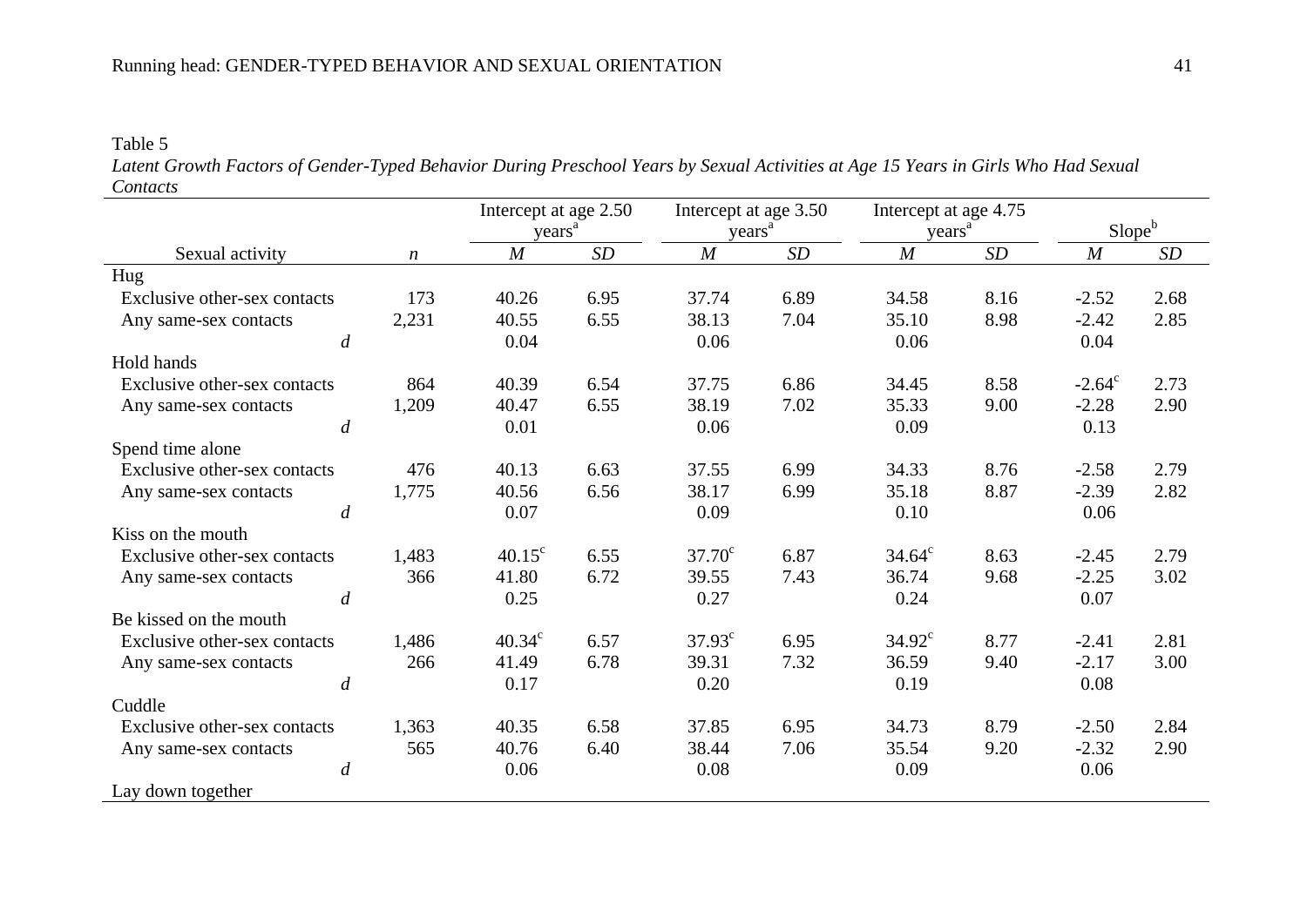| Exclusive other-sex contacts    | 1,159 | $40.23^{\circ}$ | 6.58 | $37.83^{\circ}$ | 6.89  | 34.83           | 8.63  | $-2.40$ | 2.77 |
|---------------------------------|-------|-----------------|------|-----------------|-------|-----------------|-------|---------|------|
| Any same-sex contacts           | 365   | 41.32           | 6.28 | 38.89           | 6.83  | 35.85           | 8.83  | $-2.43$ | 2.82 |
| $\boldsymbol{d}$                |       | 0.17            |      | 0.15            |       | 0.12            |       | $-0.01$ |      |
| Be touched under clothes        |       |                 |      |                 |       |                 |       |         |      |
| Exclusive other-sex contacts    | 1,191 | 40.50           | 6.55 | 38.06           | 6.87  | 35.01           | 8.61  | $-2.44$ | 2.77 |
| Any same-sex contacts           | 50    | 42.07           | 8.05 | 39.82           | 9.15  | 37.00           | 11.89 | $-2.25$ | 3.48 |
| $\boldsymbol{d}$                |       | 0.24            |      | 0.25            |       | 0.23            |       | 0.07    |      |
| Touch under clothes             |       |                 |      |                 |       |                 |       |         |      |
| Exclusive other-sex contacts    | 1,018 | 40.46           | 6.61 | $38.02^{\circ}$ | 6.88  | $34.97^{\circ}$ | 8.54  | $-2.44$ | 2.73 |
| Any same-sex contacts           | 49    | 42.51           | 8.03 | 41.03           | 9.26  | 39.18           | 12.25 | $-1.48$ | 3.66 |
| $\overline{d}$                  |       | 0.31            |      | 0.43            |       | 0.48            |       | 0.35    |      |
| Be undressed with private parts |       |                 |      |                 |       |                 |       |         |      |
| showing                         |       |                 |      |                 |       |                 |       |         |      |
| Exclusive other-sex contacts    | 742   | $40.47^{\circ}$ | 6.56 | 38.02           | 6.87  | 34.96           | 8.56  | $-2.45$ | 2.73 |
| Any same-sex contacts           | 59    | 42.99           | 6.58 | 39.98           | 7.85  | 36.22           | 10.72 | $-3.01$ | 3.28 |
| $\boldsymbol{d}$                |       | 0.39            |      | 0.28            |       | 0.14            |       | $-0.20$ |      |
| Touch or fondle private parts   |       |                 |      |                 |       |                 |       |         |      |
| Exclusive other-sex contacts    | 700   | $40.54^{\circ}$ | 6.62 | $38.09^{\circ}$ | 6.94  | 35.02           | 8.66  | $-2.46$ | 2.77 |
| Any same-sex contacts           | 26    | 44.06           | 7.15 | 41.93           | 9.07  | 39.25           | 12.47 | $-2.14$ | 3.50 |
| $\overline{d}$                  |       | 0.53            |      | 0.55            |       | 0.48            |       | 0.11    |      |
| Private parts be touched or     |       |                 |      |                 |       |                 |       |         |      |
| fondled                         |       |                 |      |                 |       |                 |       |         |      |
| Exclusive other-sex contacts    | 710   | $40.53^{\circ}$ | 6.54 | $38.04^c$       | 6.85  | 34.93           | 8.58  | $-2.49$ | 2.76 |
| Any same-sex contacts           | 25    | 44.93           | 7.44 | 42.41           | 9.05  | 39.25           | 12.14 | $-2.52$ | 3.38 |
| $\overline{d}$                  |       | 0.67            |      | 0.63            |       | 0.50            |       | $-0.01$ |      |
| Have oral sex                   |       |                 |      |                 |       |                 |       |         |      |
| Exclusive other-sex contacts    | 570   | $40.65^{\circ}$ | 6.48 | $38.10^{\circ}$ | 6.78  | $34.91^\circ$   | 8.55  | $-2.55$ | 2.80 |
| Any same-sex contacts           | 11    | 47.40           | 8.70 | 45.18           | 11.80 | 42.40           | 16.49 | $-2.23$ | 4.34 |
| $\boldsymbol{d}$                |       | 1.04            |      | 1.03            |       | 0.86            |       | 0.11    |      |
| Have sexual intercourse         |       |                 |      |                 |       |                 |       |         |      |
| Exclusive other-sex contacts    | 483   | 40.56           | 6.57 | 38.06           | 6.79  | 34.93           | 8.43  | $-2.50$ | 2.75 |
| Any same-sex contacts           | 6     | 43.39           | 8.90 | 40.73           | 8.70  | 37.40           | 8.48  | $-2.66$ | 0.45 |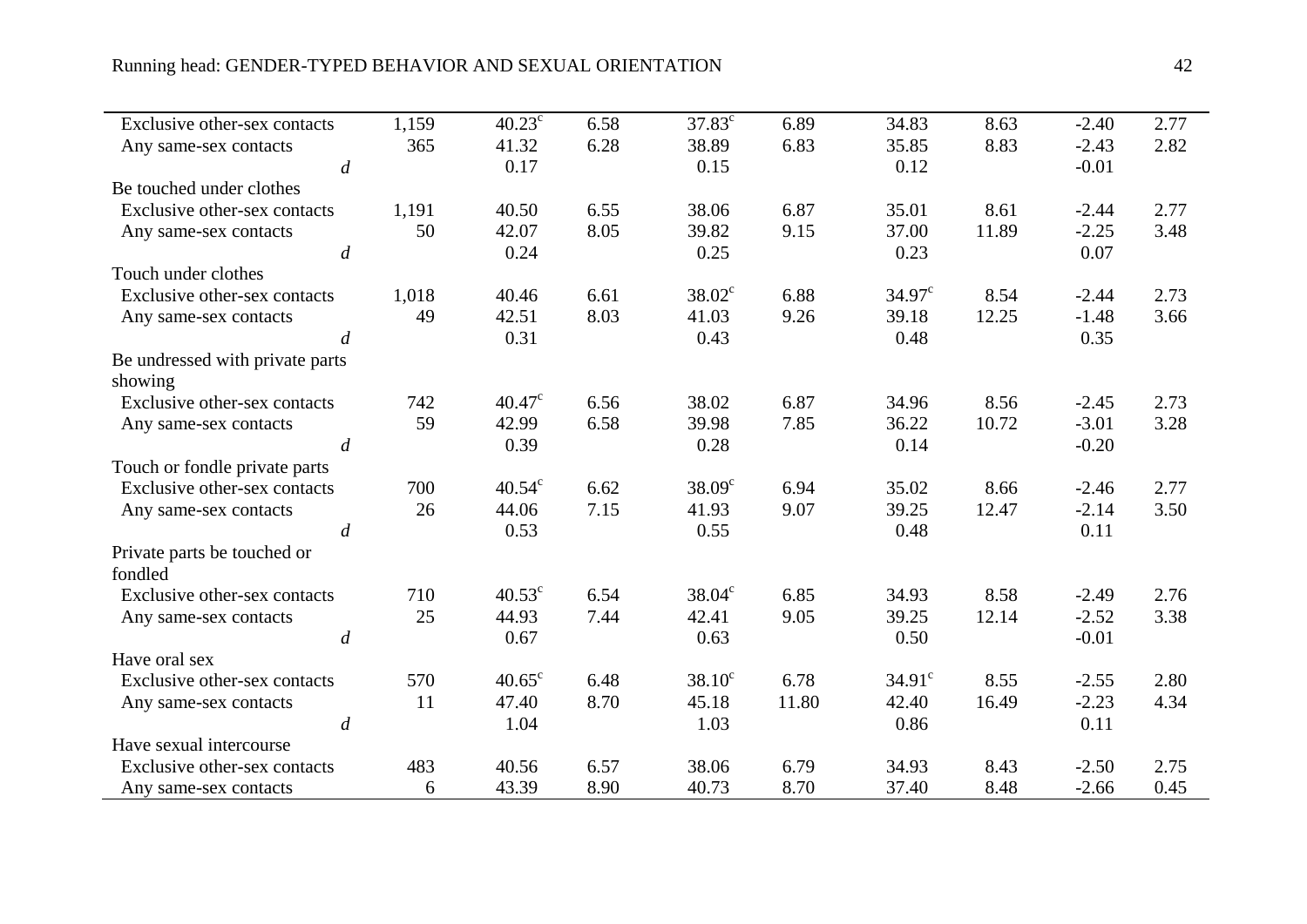|  | 77<br> | v.v |
|--|--------|-----|
|  |        |     |

*Note*. Girls who did not engage in a given sexual activity or did not indicate the sex(es) of the partner(s) were excluded from the analysis. Cohen's *d* was pooled following Rubin's (1987) rule. Similarly to Bailey and Zucker (1995), Hedges's (1982; Formula 4) unbiasing correction was applied.

<sup>a</sup>Larger scores represent higher levels of male-typical behavior and/or lower levels of female-typical behavior.

<sup>b</sup>Above zero: larger scores represent a larger increase in male-typical behavior and/or a larger decrease in female-typical behavior; below zero: smaller scores represent a larger increase in female-typical behavior and/or a larger decrease in male-typical behavior.

<sup>c</sup>Value significantly differs from that in the row immediately below, after Bonferroni correction ( $\alpha$  = .05/4 = .013, two-tailed). See Table S2 for more information.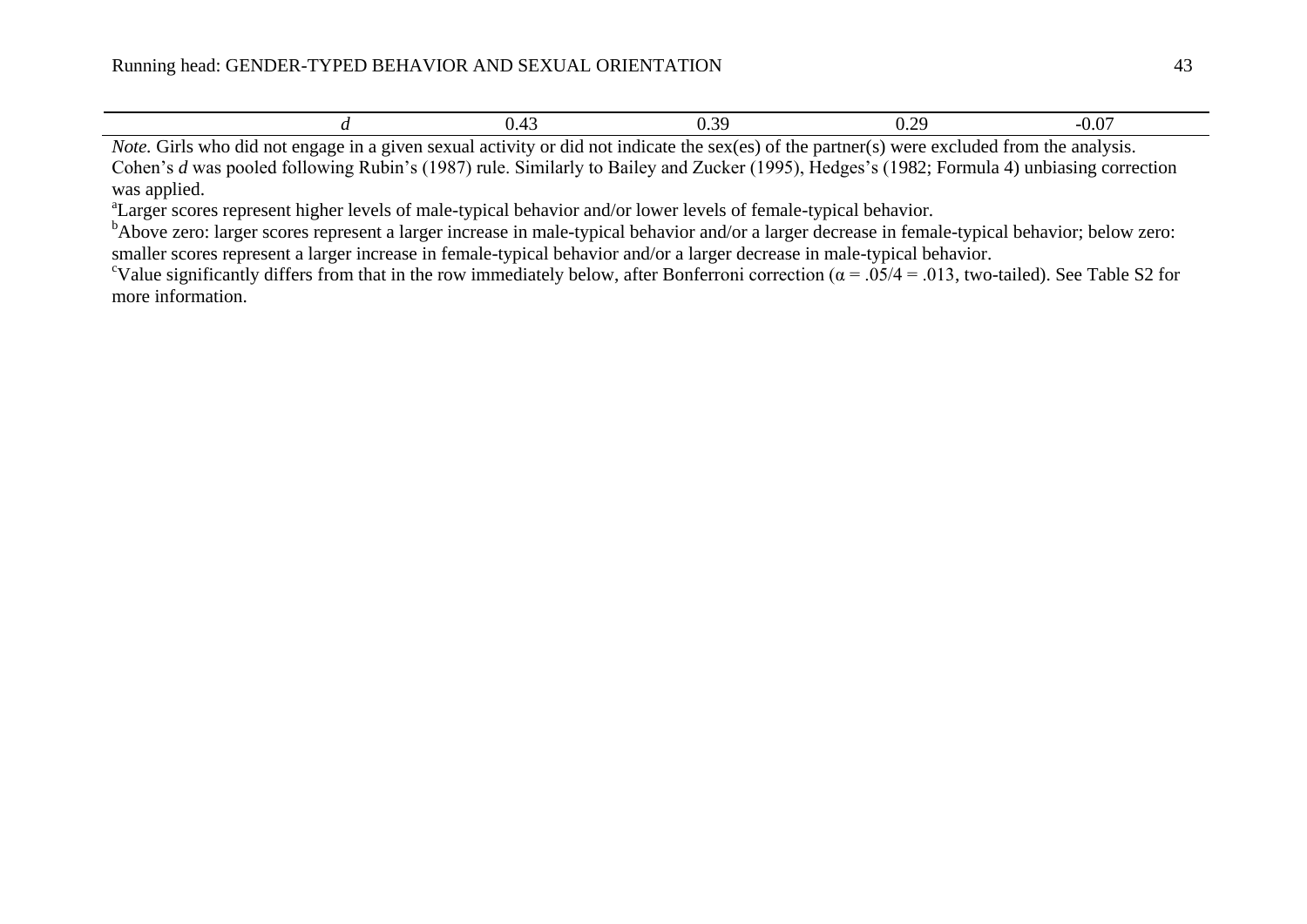Table 6

*Latent Growth Factors of Gender-Typed Behavior During Preschool Years by Sexual Activities at Age 15 Years in Boys Who Had Sexual Contacts*

|                                          |                  |                    | Intercept at age 2.50 |                    | Intercept at age 3.50 |                    | Intercept at age 4.75 |                  |                    |
|------------------------------------------|------------------|--------------------|-----------------------|--------------------|-----------------------|--------------------|-----------------------|------------------|--------------------|
|                                          |                  | years <sup>a</sup> |                       | years <sup>a</sup> |                       | years <sup>a</sup> |                       |                  | Slope <sup>b</sup> |
| Sexual activity                          | $\boldsymbol{n}$ | M                  | SD                    | $\boldsymbol{M}$   | SD                    | $\overline{M}$     | SD                    | $\boldsymbol{M}$ | SD                 |
| Hug                                      |                  |                    |                       |                    |                       |                    |                       |                  |                    |
| Exclusive other-sex contacts             | 1,121            | 59.85              | 6.67                  | 61.45              | 6.77                  | 63.45              | 7.89                  | 1.60             | 2.29               |
| Any same-sex contacts                    | 949              | 59.85              | 6.27                  | 61.51              | 6.37                  | 63.60              | 7.57                  | 1.66             | 2.32               |
| $\boldsymbol{d}$                         |                  | 0.00               |                       | 0.01               |                       | 0.02               |                       | 0.03             |                    |
| Hold hands                               |                  |                    |                       |                    |                       |                    |                       |                  |                    |
| Exclusive other-sex contacts             | 1,531            | 60.10              | 6.54                  | 61.74              | 6.59                  | 63.78              | 7.67                  | 1.64             | 2.27               |
| Any same-sex contacts                    | 161              | 59.36              | 6.42                  | 60.79              | 6.83                  | 62.57              | 8.51                  | 1.43             | 2.60               |
| $\overline{d}$                           |                  | $-0.11$            |                       | $-0.14$            |                       | $-0.16$            |                       | $-0.09$          |                    |
| Spend time alone                         |                  |                    |                       |                    |                       |                    |                       |                  |                    |
| Exclusive other-sex contacts             | 920              | $60.40^{\circ}$    | 6.67                  | $62.00^{\circ}$    | 6.77                  | 64.00 <sup>c</sup> | 7.79                  | 1.60             | 2.17               |
| Any same-sex contacts                    | 927              | 59.41              | 6.34                  | 61.02              | 6.48                  | 63.02              | 7.76                  | 1.60             | 2.39               |
| $\overline{d}$                           |                  | $-0.15$            |                       | $-0.15$            |                       | $-0.13$            |                       | 0.00             |                    |
| Kiss on the mouth                        |                  |                    |                       |                    |                       |                    |                       |                  |                    |
| Exclusive other-sex contacts             | 1,448            | $60.29^{\circ}$    | 6.50                  | $61.95^{\circ}$    | 6.53                  | $64.01^{\circ}$    | 7.58                  | 1.65             | 2.24               |
| Any same-sex contacts                    | 69               | 58.21              | 5.81                  | 59.35              | 6.32                  | 60.78              | 8.62                  | 1.14             | 3.07               |
| $\overline{d}$                           |                  | $-0.32$            |                       | $-0.40$            |                       | $-0.42$            |                       | $-0.22$          |                    |
| Be kissed on the mouth                   |                  |                    |                       |                    |                       |                    |                       |                  |                    |
| Exclusive other-sex contacts             | 1,361            | $60.37^{\circ}$    | 6.46                  | $62.02^{\circ}$    | 6.50                  | $64.07^{\circ}$    | 7.53                  | 1.64             | 2.22               |
| Any same-sex contacts                    | 65               | 58.62              | 5.95                  | 59.77              | 6.76                  | 61.22              | 9.35                  | 1.16             | 3.21               |
| $\overline{d}$                           |                  | $-0.27$            |                       | $-0.34$            |                       | $-0.37$            |                       | $-0.21$          |                    |
| Cuddle                                   |                  |                    |                       |                    |                       |                    |                       |                  |                    |
| Exclusive other-sex contacts             | 1,466            | 60.11              | 6.49                  | 61.72              | 6.58                  | $63.73^{\circ}$    | 7.69                  | 1.61             | 2.27               |
| Any same-sex contacts                    | 104              | 59.18              | 6.26                  | 60.23              | 6.65                  | 61.55              | 8.67                  | 1.06             | 2.96               |
| $\overline{d}$                           |                  | $-0.14$            |                       | $-0.22$            |                       | $-0.28$            |                       | $-0.24$          |                    |
| $\mathbf{r}$ and the set of $\mathbf{r}$ |                  |                    |                       |                    |                       |                    |                       |                  |                    |

Lay down together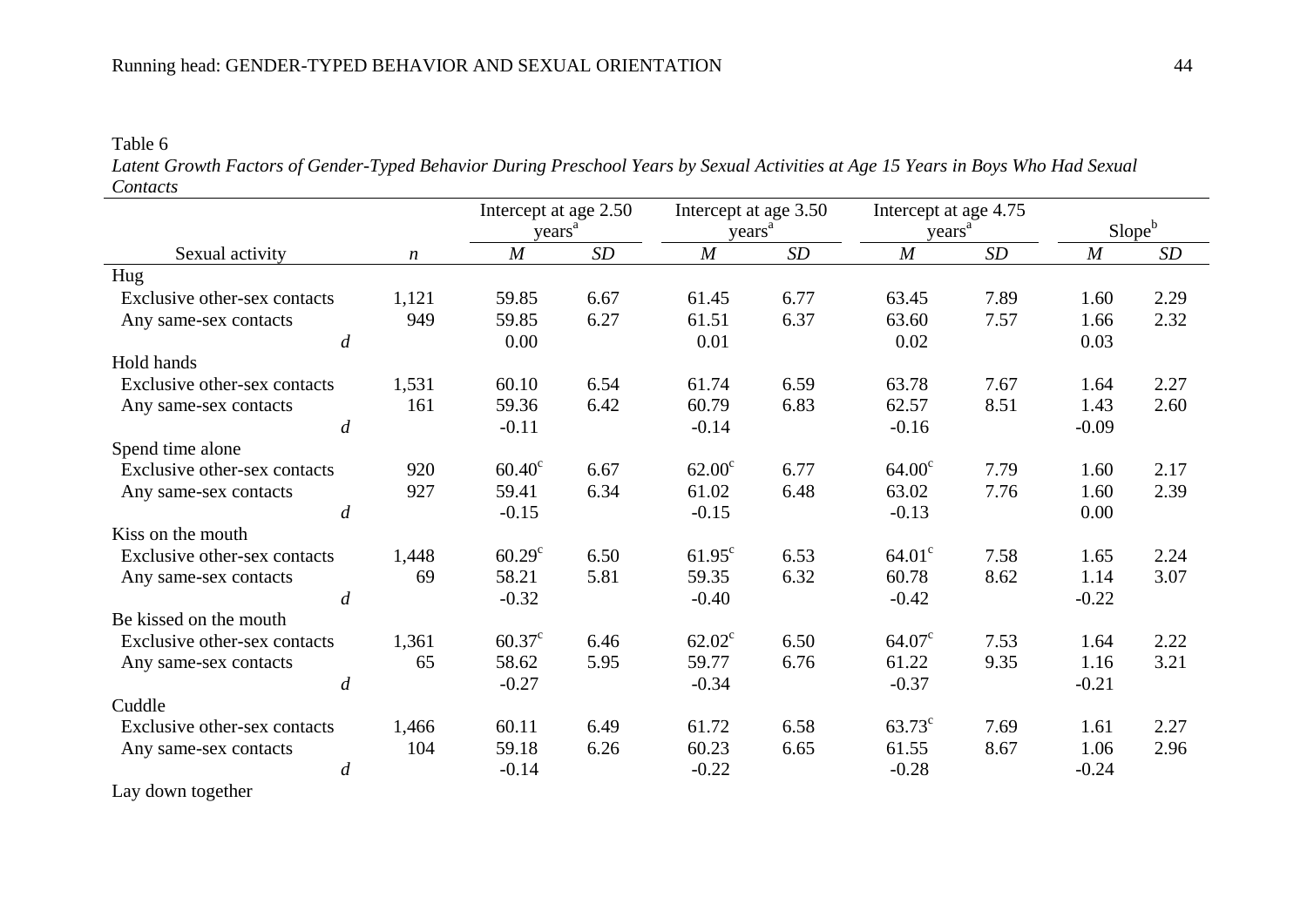## Running head: GENDER-TYPED BEHAVIOR AND SEXUAL ORIENTATION 45

| Exclusive other-sex contacts           |                  | 1,048 | 60.55              | 6.54 | $62.17^{\circ}$  | 6.54 | $64.20^{\circ}$  | 7.48  | 1.62              | 2.17 |
|----------------------------------------|------------------|-------|--------------------|------|------------------|------|------------------|-------|-------------------|------|
| Any same-sex contacts                  | $\boldsymbol{d}$ | 82    | 58.95<br>$-0.24$   | 6.30 | 60.11<br>$-0.31$ | 7.14 | 61.56<br>$-0.34$ | 9.60  | 1.16<br>$-0.21$   | 3.10 |
| Be touched under clothes               |                  |       |                    |      |                  |      |                  |       |                   |      |
| Exclusive other-sex contacts           |                  | 843   | $60.69^{\circ}$    | 6.61 | $62.35^{\circ}$  | 6.65 | $64.42^{\circ}$  | 7.60  | $1.65^{\circ}$    | 2.14 |
| Any same-sex contacts                  |                  | 34    | 57.40              | 4.74 | 57.74            | 5.47 | 58.16            | 8.79  | 0.33              | 3.67 |
|                                        | $\boldsymbol{d}$ |       | $-0.50$            |      | $-0.70$          |      | $-0.82$          |       | $-0.60$           |      |
| Touch under clothes                    |                  |       |                    |      |                  |      |                  |       |                   |      |
| Exclusive other-sex contacts           |                  | 849   | $60.58^{\circ}$    | 6.59 | $62.24^{\circ}$  | 6.61 | $64.33^{\circ}$  | 7.54  | $1.67^{\circ}$    | 2.13 |
| Any same-sex contacts                  |                  | 34    | 57.41              | 4.59 | 57.73            | 5.76 | 58.14            | 9.51  | 0.32              | 3.87 |
|                                        | $\boldsymbol{d}$ |       | $-0.49$            |      | $-0.69$          |      | $-0.81$          |       | $-0.61$           |      |
| Be undressed with private parts        |                  |       |                    |      |                  |      |                  |       |                   |      |
| showing                                |                  |       |                    |      |                  |      |                  |       |                   |      |
| Exclusive other-sex contacts           |                  | 544   | 60.84              | 6.76 | 62.52            | 6.80 | $64.62^{\circ}$  | 7.75  | $1.68^{\circ}$    | 2.15 |
| Any same-sex contacts                  |                  | 38    | 59.43              | 5.75 | 60.02            | 7.18 | 60.75            | 10.51 | 0.59              | 3.56 |
|                                        | $\boldsymbol{d}$ |       | $-0.21$            |      | $-0.37$          |      | $-0.49$          |       | $-0.48$           |      |
| Touch or fondle private parts          |                  |       |                    |      |                  |      |                  |       |                   |      |
| Exclusive other-sex contacts           |                  | 513   | 61.01 <sup>c</sup> | 6.78 | 62.73            | 6.89 | $64.87^{\circ}$  | 7.90  | 1.72 <sup>c</sup> | 2.16 |
| Any same-sex contacts                  |                  | 26    | 57.41              | 4.88 | 56.79            | 5.39 | 56.01            | 8.49  | $-0.62$           | 3.60 |
|                                        | $\overline{d}$   |       | $-0.54$            |      | $-0.87$          |      | $-1.12$          |       | $-1.04$           |      |
| Private parts be touched or<br>fondled |                  |       |                    |      |                  |      |                  |       |                   |      |
| Exclusive other-sex contacts           |                  | 498   | 61.07              | 6.72 | $62.78^{\circ}$  | 6.81 | $64.91^{\circ}$  | 7.78  | 1.71 <sup>c</sup> | 2.13 |
| Any same-sex contacts                  |                  | 26    | 59.11              | 6.64 | 57.91            | 7.23 | 56.42            | 9.94  | $-1.19$           | 3.59 |
|                                        | $\boldsymbol{d}$ |       | $-0.29$            |      | $-0.70$          |      | $-1.05$          |       | $-1.26$           |      |
| Have oral sex                          |                  |       |                    |      |                  |      |                  |       |                   |      |
| Exclusive other-sex contacts           |                  | 413   | $61.30^c$          | 6.75 | $62.94^c$        | 6.79 | $64.99^{\circ}$  | 7.70  | $1.64^c$          | 2.11 |
| Any same-sex contacts                  |                  | 22    | 57.34              | 4.57 | 56.58            | 5.47 | 55.63            | 8.88  | $-0.76$           | 3.66 |
|                                        | $\boldsymbol{d}$ |       | $-0.60$            |      | $-0.95$          |      | $-1.21$          |       | $-1.09$           |      |
| Have sexual intercourse                |                  |       |                    |      |                  |      |                  |       |                   |      |
| Exclusive other-sex contacts           |                  | 322   | 61.19              | 6.82 | $62.78^{\circ}$  | 6.93 | $64.76^{\circ}$  | 7.94  | 1.59 <sup>c</sup> | 2.17 |
| Any same-sex contacts                  |                  | $8\,$ | 60.07              | 4.66 | 58.17            | 7.14 | 55.81            | 12.33 | $-1.89$           | 4.78 |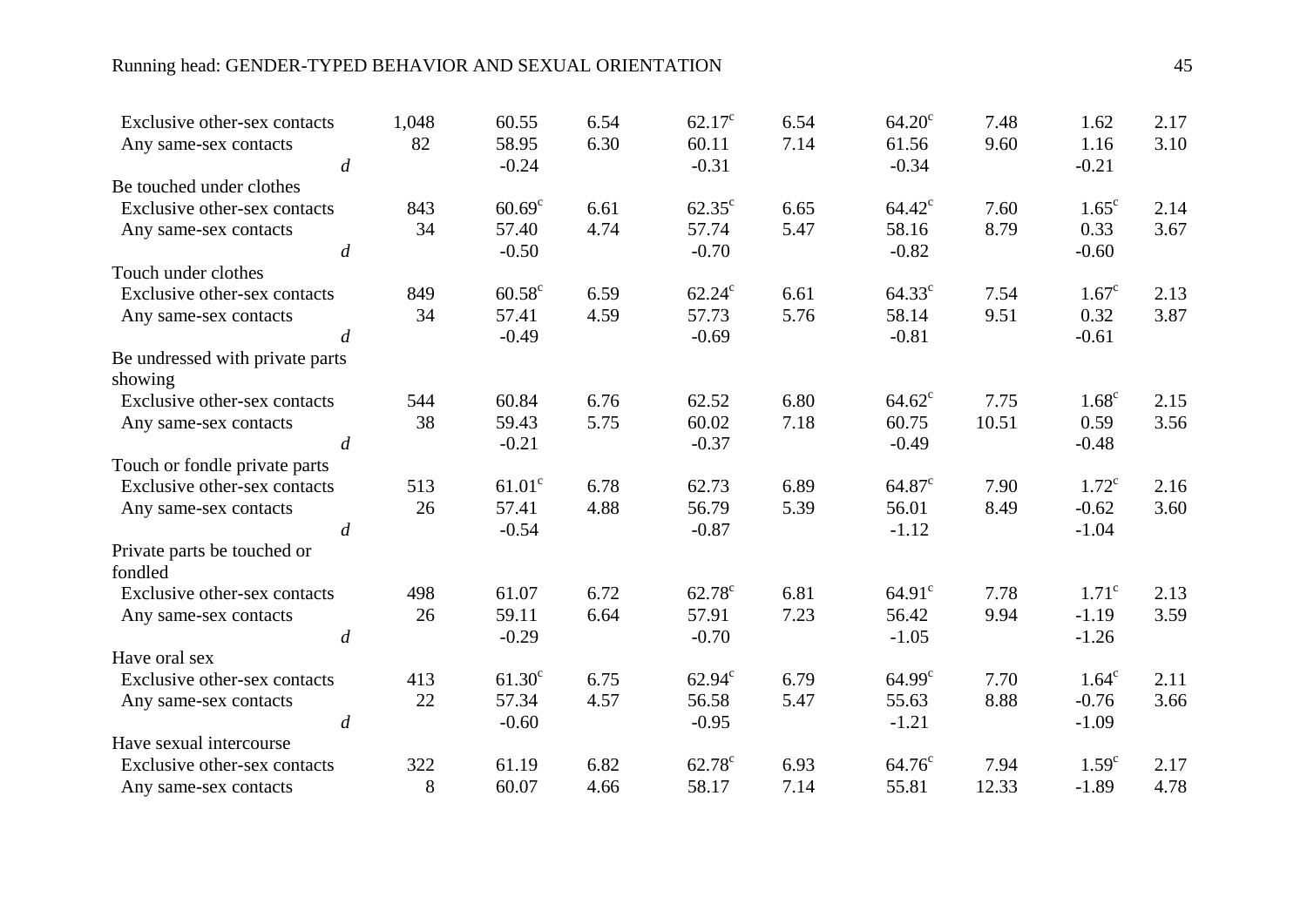| .<br>the contract of the contract of the contract of |  |
|------------------------------------------------------|--|
|------------------------------------------------------|--|

*Note*. Boys who did not engage in a given sexual activity or did not indicate the sex(es) of the partner(s) were excluded from the analysis. Cohen's *d* was pooled following Rubin's (1987) rule. Similarly to Bailey and Zucker (1995), Hedges's (1982; Formula 4) unbiasing correction was applied.

<sup>a</sup>Larger scores represent higher levels of male-typical behavior and/or lower levels of female-typical behavior.

bAbove zero: larger scores represent a larger increase in male-typical behavior and/or a larger decrease in female-typical behavior; below zero: smaller scores represent a larger increase in female-typical behavior and/or a larger decrease in male-typical behavior.

<sup>c</sup>Value significantly differs from that in the row immediately below, after Bonferroni correction ( $\alpha = .05/4 = .013$ , two-tailed). See Table S2 for more information.